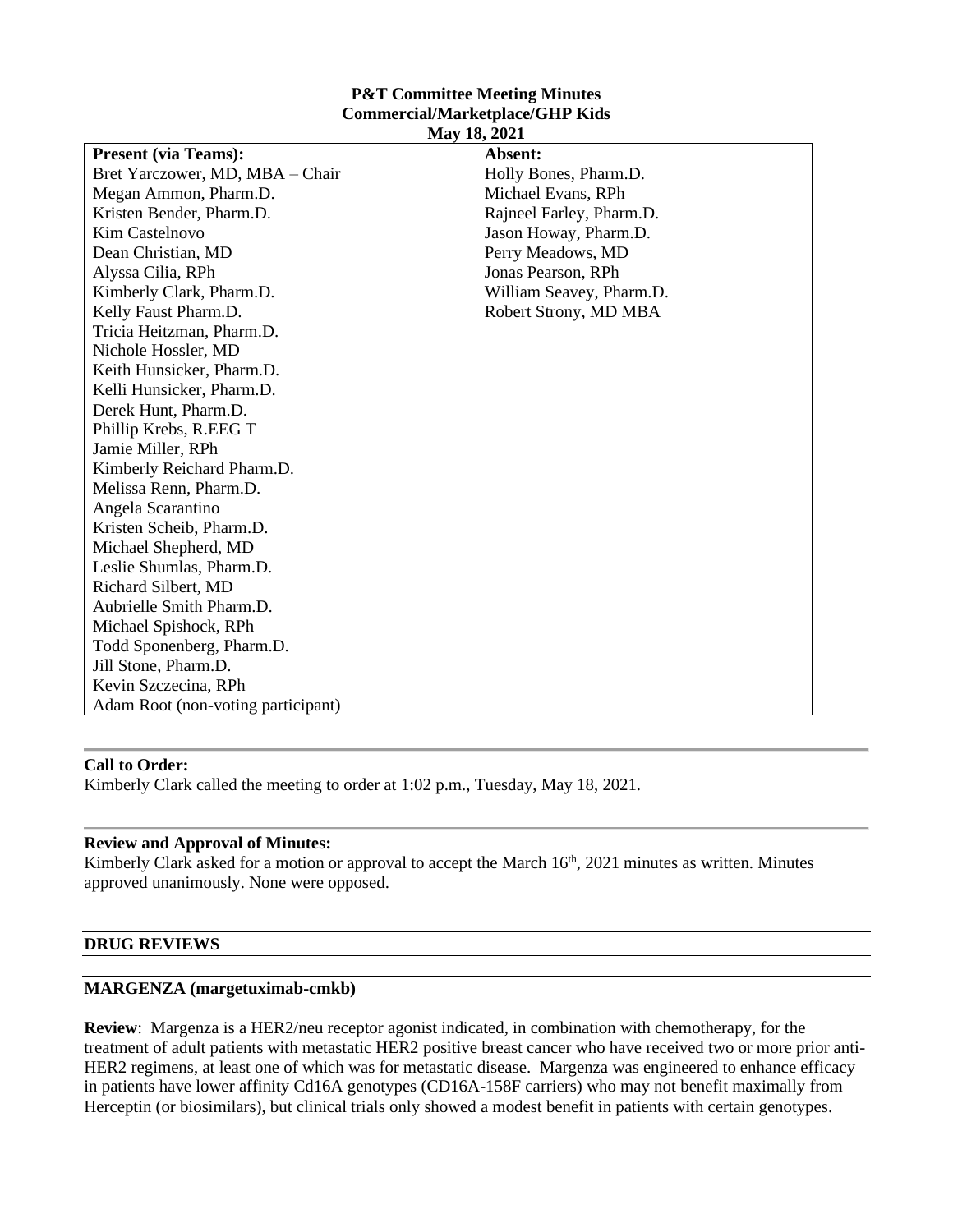Margenza offers a new alternative targeted treatment option for patients with metastatic HER2-positive breast cancer who have received prior treatment with two more anti-HER2 regimens.

The efficacy of Margenza was evaluated in the SOPHIA trial, an open-label, randomized clinical trial in 536 HER2-positive metastatic breast cancer who had received prior treatment with anti-HER2 therapies and had progression on or after the most recent line of therapy. Patients were randomized 1:1 to receive Margenza (15 mg/kg every 3 weeks) plus chemotherapy or trastuzumab (8 mg/kg loading dose, then 6 mg/kg every 3 weeks) plus chemotherapy. Patients were treated until disease progression or unacceptable toxicity. Progression freesurvival was 5.8 months for patients treated with Margenza compared to 4.9 months for patients treated with Herceptin. Confirmed objective response rate was 22% with Margenza compared to 16% with Herceptin and duration or response was 6.1 months vs. 6.0 months. The PFS results were consistent across all subgroups defined by study stratification factors. At the prespecified second interim analysis of overall survival, the OS data was not mature with 50% of deaths in the overall population.

Margenza has two black box warnings for left ventricular cardiac disfunction and embryo-fetal toxicity. There are also warnings for infusion-related reactions which occurring in 13% of patients in the SOPHIA trial. During the SOPHIA trial, serious adverse reactions occurred in 16% of patients treated with Margenza, most commonly febrile neutropenia, neutropenia, and infusion related reactions. The most common adverse reactions were fatigue, nausea, diarrhea, vomiting, constipation, headache, pyrexia, alopecia, abdominal pain, peripheral neuropathy, arthralgia/myalgia, cough, decreased appetite, dyspnea, infusion-related reactions, palmar-plantar erythrodysesthesia, and extremity pain.

A Clinical Review including Clinical Information, Efficacy Evidence, Safety Evidence, Other Considerations and a Financial Review Based on Cost Analysis were presented.

**Clinical Discussion:** No comments or questions. The committee unanimously voted to accept the recommendations as presented. None were opposed.

**Financial Discussion**: No comments or questions. The committee unanimously voted to accept the recommendations as presented. None were opposed.

**Outcome:** Margenza is a medical benefit. When Margenza is processed at a specialty pharmacy, it will be processed on the Specialty tier or the Brand Non-preferred tier for members with a three tier benefit. Margenza will require prior authorization with the following criteria:

- Medical record documentation that Margenza is prescribed by a hematologist/oncologist **AND**
- Medical record documentation of age greater than or equal to 18 years **AND**
- Medical record documentation of a diagnosis of HER2-positive breast cancer **AND**
- Medical record documentation that Margenza will be used in combination with chemotherapy **AND**
- Medical record documentation of two or more prior anti-HER2 regimens, at least one of which was for metastatic disease

**AUTHORIZATION DURATION:** Initial approval will be for 12 months or less if the reviewing provider feels it is medically appropriate. Subsequent approvals will be for an additional 12 months or less if the reviewing provider feels it is medically appropriate and will require medical record documentation of continued disease improvement or lack of disease progression. The medication will no longer be covered if patient experiences toxicity or worsening of disease.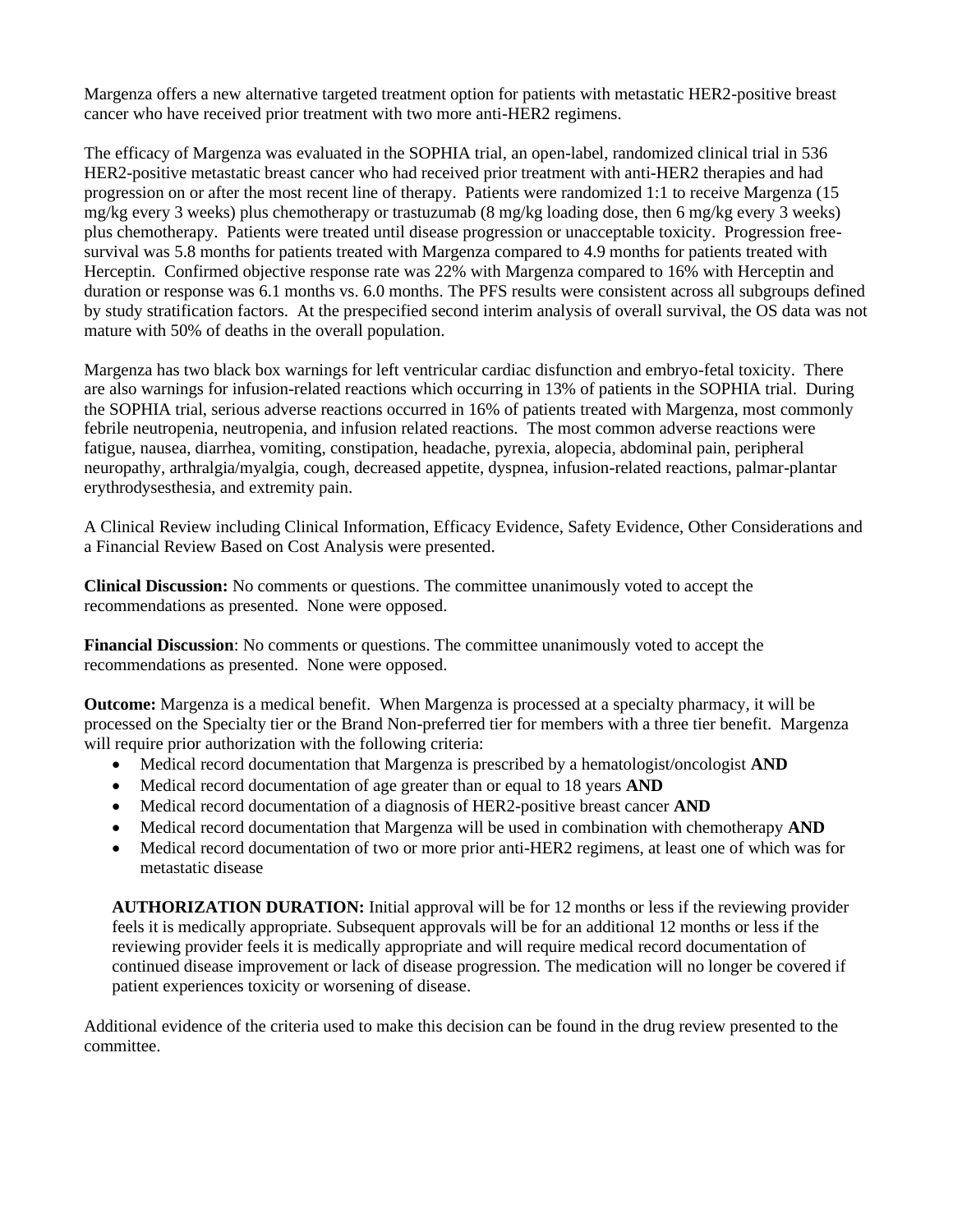# **COSELA (trilaciclib)**

**Review:** Cosela is a kinase inhibitor indicated to decrease the incidence of chemotherapy-induced myelosuppression in adult patients when administered prior to a platinum/etoposide-containing regimen or topotecan-containing regimen for extensive-stage small cell lung cancer (ES-SCLC). Trilaciclib is a transient inhibitor of CDK4 and 6. Hematopoietic stem and progenitor cells (HSPC) in the bone marrow give rise to circulating neutrophils, RBCs, and platelets. HSPC proliferation is dependent on CDK 4/6 activity. The current standard of care for management of myelosuppression with chemotherapy is G-CSF and ESAs. Theoretically, trilaciclib improves the tolerability of chemotherapy preventing delays and dose reductions to myelosuppressive adverse events. It can provide proactive protection for all lineages of cells. The recommended dose of Cosela is 240 mg/m2 per dose. It should be administered as a 30-minute IV infusion completed within 4 hours prior to the start of chemotherapy on each day chemotherapy is administered.

Study 1 was a randomized, double-blind, placebo-controlled study. The trial included patients with newly diagnosed ES-SCLC not previously treated with chemotherapy. Patients were randomized to receive Cosela or placebo prior to treatment with etoposide, carboplatin, and atezolizumab. Dose reductions of carboplatin occurred in 2% of patients receiving Cosela and in 25% of patients receiving placebo; dose reductions of etoposide occurred in 6% of patients receiving Cosela and in 26% of patients receiving placebo. There was a statistically significantly shorter duration of severe neutropenia in Cycle 1 (0 vs. 4 days) and a lower proportion of patients with severe neutropenia (2% vs. 49%) in patients receiving Cosela compared to placebo. The rate of RBC transfusions over time was 1.7/100 weeks for patients receiving Cosela and 2.6/100 weeks for patients receiving placebo. Six percent of patients receiving Cosela received ESAs compared to 11% of patients receiving placebo. Of the patients on Cosela, 29.6% received G-CSF compared to 47.2% receiving placebo, which was also not statistically significant.

Study 2 was a randomized, double-blind, placebo-controlled study in patients with newly diagnosed ES-SCLC previously not treated with chemotherapy. The trial evaluated the use of Cosela or placebo administered prior to treatment with etoposide and carboplatin. Ten percent of patients receiving Cosela had Grade 3 or 4 decreased hemoglobin compared with 18% of patients receiving placebo. The rate of RBC transfusions over time was 0.5/100 weeks for patients receiving Cosela and 1.9/100 weeks for patients receiving placebo. Three percent of patients receiving Cosela received ESAs compared with 5% of patients receiving placebo. The duration of severe neutropenia was 0 in the Cosela arm, compared to 3 days with placebo. The percentage of patients with severe neutropenia was 5.1% in those receiving Cosela vs. 42.1% in the placebo arm. Less patients required G-CSF in the Cosela arm (10.3%) compared to placebo (63.2%).

Study 3 was a randomized, double-blind, placebo-controlled trial. The trial included patients with ES-SCLC previously treated with chemotherapy. The trial evaluated the use of Cosela or placebo administered prior to treatment with Topotecan. Thirty-eight percent of patients receiving Cosela had Grade 3 or 4 decreased hemoglobin compared with 59% of patients receiving placebo. The rate of RBC transfusions over time was 2.6/100 weeks for patients receiving Cosela and 6.3/100 weeks for patients receiving placebo. Three percent of patients receiving Cosela received ESAs compared with 21% of patients receiving placebo. The duration of severe neutropenia was less for those receiving Cosela (2 days) compared to placebo (7 days). The percentage of patients with severe neutropenia was less in those receiving Cosela (40.6%) compared to placebo (75.9%). 50% of patients receiving Cosela were also on G-CSF compared to 65.5% receiving placebo.

Cosela is contraindicated in patients with a history of serious hypersensitivity reactions to Trilaciclib. Reactions have included anaphylaxis. Cosela has warnings for injection-site reactions, acute drug hypersensitivity reactions, interstitial lung disease, and embryo-fetal toxicity. The most common adverse reactions  $(≥ 10%$  of patients with  $≥$ 2% difference in incidence compared to placebo) were fatigue, hypocalcemia, hypokalemia, hypophosphatemia, aspartate aminotransferase increased, headache, and pneumonia.

Per National Comprehensive Cancer Network (NCCN), for management of neutropenia, Cosela may be used as a prophylactic option to decrease the incidence of chemotherapy-induced myelosuppression when administered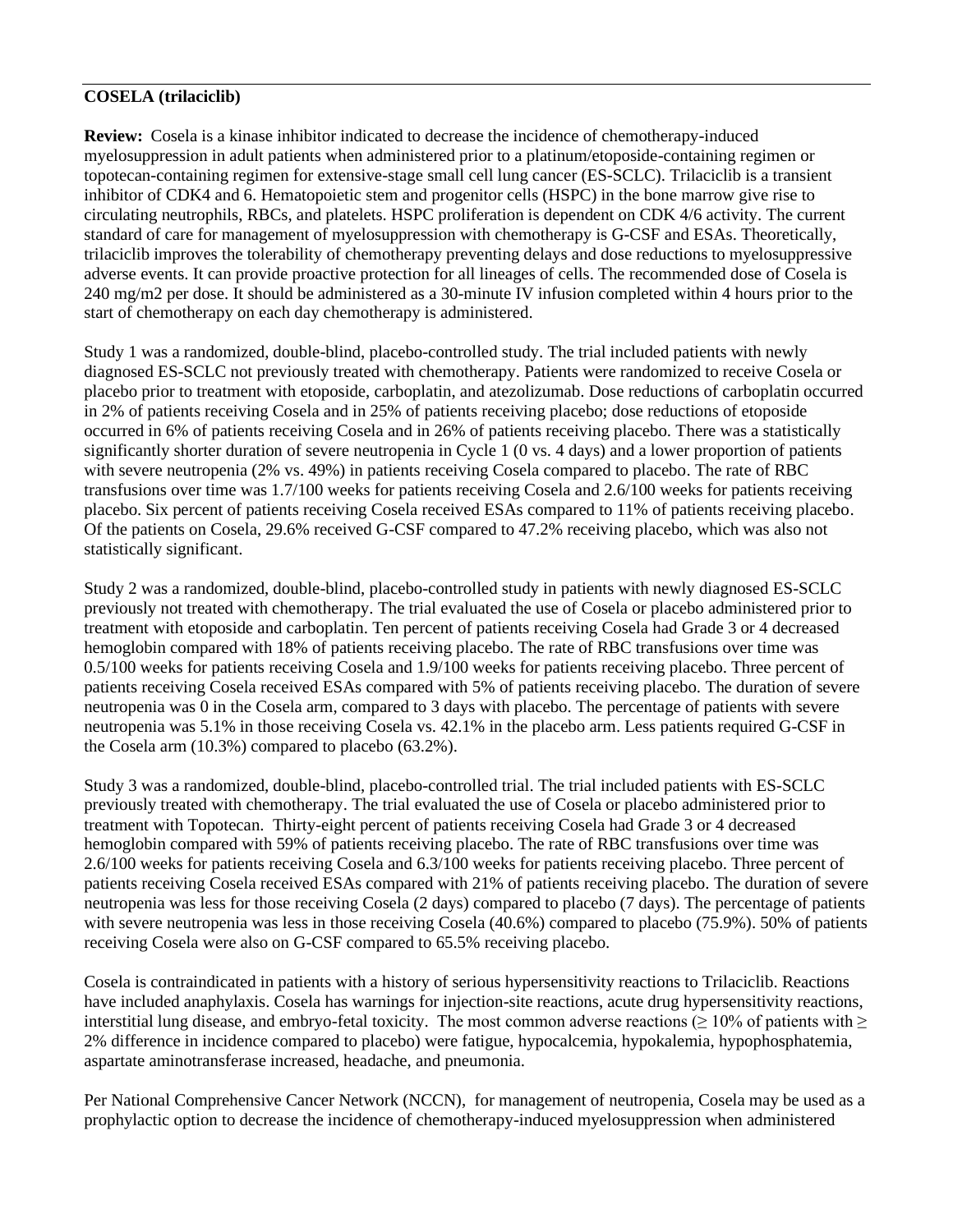before (or granulocyte-colony stimulating factor may be administered after) platinum/etoposide +/- immune checkpoint inhibitor-containing regimens or a topotecan-containing regimen for extensive-stage small cell lung cancer (ES-SCLC) in the curative/adjuvant or palliative setting or as a secondary prophylaxis. For management of cancer and chemotherapy-induced anemia, Cosela may be used as a prophylactic option to decrease the incidence of chemotherapy-induced myelosuppression when administered before (or granulocyte-colony stimulating factor may be administered after) platinum/etoposide +/- immune checkpoint inhibitor-containing regimens or a topotecan-containing regimen for extensive-stage small cell lung cancer (ES- SCLC).

A Clinical Review including Clinical Information, Efficacy Evidence, Safety Evidence, Other Considerations and a Financial Review Based on Cost Analysis were presented.

**Clinical Discussion:** It was discussed that the initial criteria should also be used as the reauthorization criteria. Bret asked if there was a reason when GCSF was added during the trials. Not specified in trials, only "when clinically indicated," but not during cycle #1. Bret asked if we should limit GCSF during cycle #1 if receiving this medication. Committee was undecided and would look to clinical enterprise for guidance following their review. Bret suggested we try to obtain baseline data on members receiving this regimen and the number of transfusions or supplemental medication that were needed. No other comments or questions. The committee unanimously voted to accept the recommendations as presented. None were opposed.

**Financial Discussion**: No comments or questions. The committee unanimously voted to accept the recommendations as presented. None were opposed.

**Outcome:** Cosela is a medical benefit. When Cosela is processed at a specialty pharmacy, it will be processed on the Specialty tier or the Brand Non-preferred tier for members with a three tier benefit. Cosela will require prior authorization with the following criteria:

- Prescription written by or in consultation with a hematologist or oncologist **AND**
- Medical record documentation of age ≥ 18 years of age **AND**
- Medical record documentation of a diagnosis of extensive-stage small cell lung cancer (ES-SCLC) **AND**
- Medical record documentation that the member is currently taking a platinum/etoposide-containing regimen or topotecan-containing regimen

**AUTHORIZATION DURATION:** Initial approval will be for 6 months and subsequent approvals will be for 6 months. Requests for reauthorization will be reviewed as follows:

- Prescription written by or in consultation with a hematologist or oncologist **AND**
- Medical record documentation of age ≥ 18 years of age **AND**
- Medical record documentation of a diagnosis of extensive-stage small cell lung cancer (ES-SCLC) **AND**
- Medical record documentation that the member is currently taking a platinum/etoposide-containing regimen or topotecan-containing regimen

Additional evidence of the criteria used to make this decision can be found in the drug review presented to the committee.

# **PEPAXTO (melphalan flufenamide)**

**Review:** Pepaxto, melphalan flufenamide or melflufen, is a peptide drug conjugate which includes a highly lipophilic formulation of the alkylating agent melphalan. In cellular assays, melphalan flufenamide inhibited proliferation and induced apoptosis of hematopoietic and solid tumor cells. It also showed synergistic cytotoxicity when used in combination with dexamethasone in melphalan resistant and non-resistant multiple myeloma patients. Pepaxto offers an alternative option with a new mechanism of action for patients with relapsed or refractory multiple myeloma who have received at least four prior lines of therapy and whose disease is refractory to at least one proteasome inhibitor, one immunomodulatory agent, and one CD38-directed monoclonal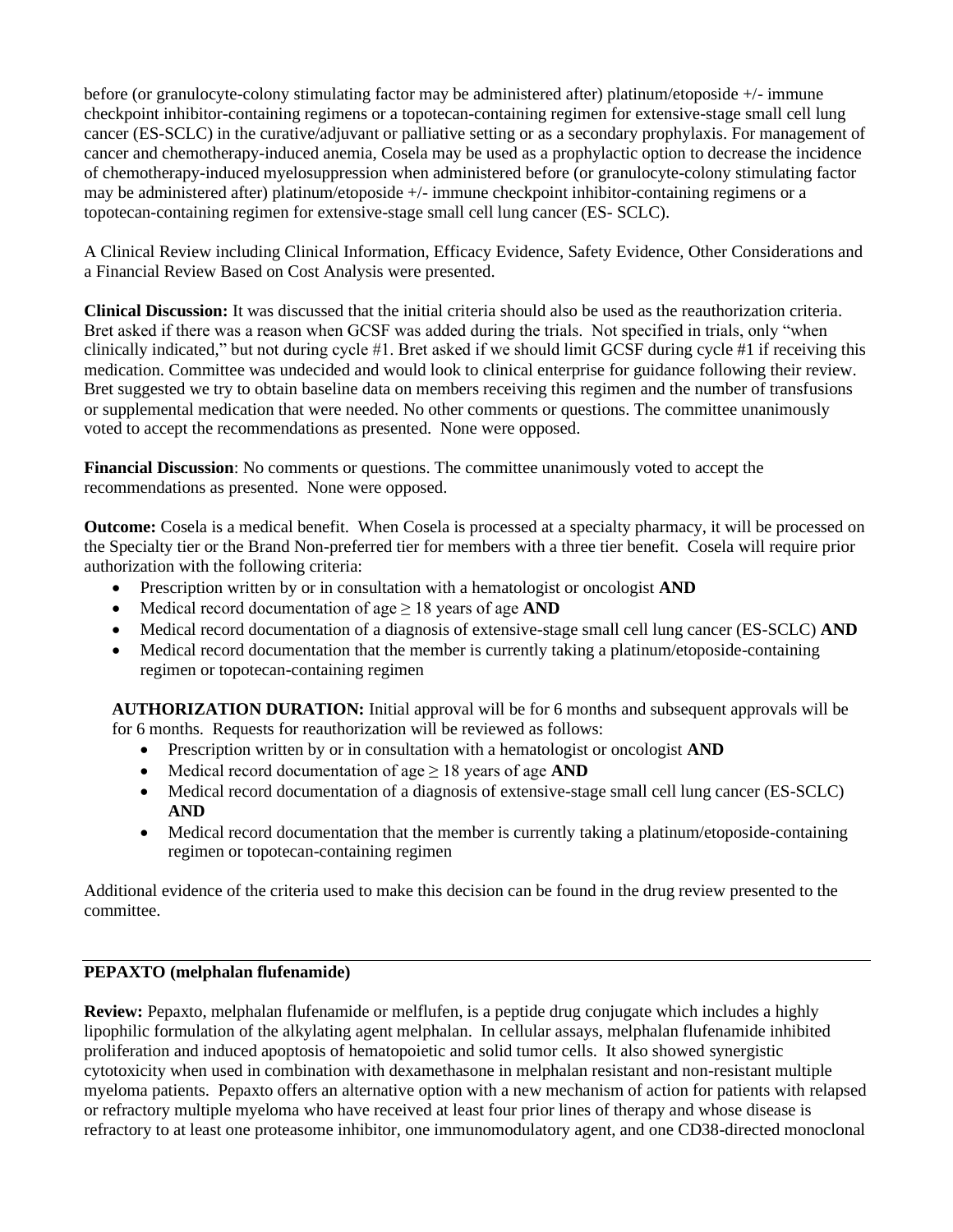antibody. It joins Blenrep and Xpovio as  $5<sup>th</sup>$  line treatment options, although Xpovio may be used earlier in treatment as it is now approved in combination with bortezomib in patients who have received at least one prior therapy.

The efficacy of Pepaxto in combination with dexamethasone was evaluated in the HORIZON trial, a single-arm trial in 157 patients with relapsed or refractory multiple myeloma. Efficacy was measured in 97 patients had at least 4 prior lines of therapy and were triple-class-refractory (refractory to at least one proteasome inhibitor, at least one immunomodulatory agent, and at least one CD38-directed monoclonal antibody). Patients received Pepaxto 40 mg intravenously on Day 1 and dexamethasone 40 mg on Days 1, 8, 15, and 22 of each 28-day cycle until disease progression or unacceptable toxicity. The median duration of treatment was 3.8 months. Efficacy endpoints demonstrated an overall response rate of 23.7% with 9 patients having a very good partial response and 14 patients having a partial response. The duration of response was 4.2 months.

There are no black box warnings for Pepaxto. Warnings and precautions include thrombocytopenia, neutropenia, anemia, risk of infections, secondary malignancy, embryo-fetal toxicity, and risk of mortality when giving at dosages higher than the recommended dosage. The most common adverse reactions were fatigue, nausea, diarrhea, pyrexia, and respiratory tract infection. The most common laboratory abnormalities were decreased leukocytes, platelets, lymphocytes, neutrophils, and hemoglobin, and increased creatinine.

A Clinical Review including Clinical Information, Efficacy Evidence, Safety Evidence, Other Considerations and a Financial Review Based on Cost Analysis were presented.

**Clinical Discussion:** No comments or questions. The committee unanimously voted to accept the recommendations as presented. None were opposed

**Financial Discussion**: No comments or questions. The committee unanimously voted to accept the recommendations as presented. None were opposed

**Outcome:** Pepaxto is a medical benefit. When Pepaxto is processed at a specialty pharmacy, it will be processed on the Specialty tier or the Brand Non-preferred tier for members with a three tier benefit. Pepaxto will require prior authorization with the following criteria:

- Medical record documentation that Pepaxto is prescribed by a hematologist or oncologist **AND**
- Medical record documentation of age greater than or equal to 18 years **AND**
- Medical record documentation of a diagnosis of relapsed or refractory multiple myeloma **AND**
- Medical record documentation of treatment with at least 4 prior therapies **AND**
- Medical record documentation that member is refractory to at least one anti-CD38 monoclonal antibody, one proteasome inhibitor, and one immunomodulatory agent

**AUTHORIZATION DURATION:** Initial approval will be for 6 months or less if the reviewing provider feels it is medically appropriate. Subsequent approvals will be for an additional 6 months or less if the reviewing provider feels it is medically appropriate and will require medical record documentation of continued disease improvement or lack of disease progression. The medication will no longer be covered if the member experiences unacceptable toxicity or worsening of disease.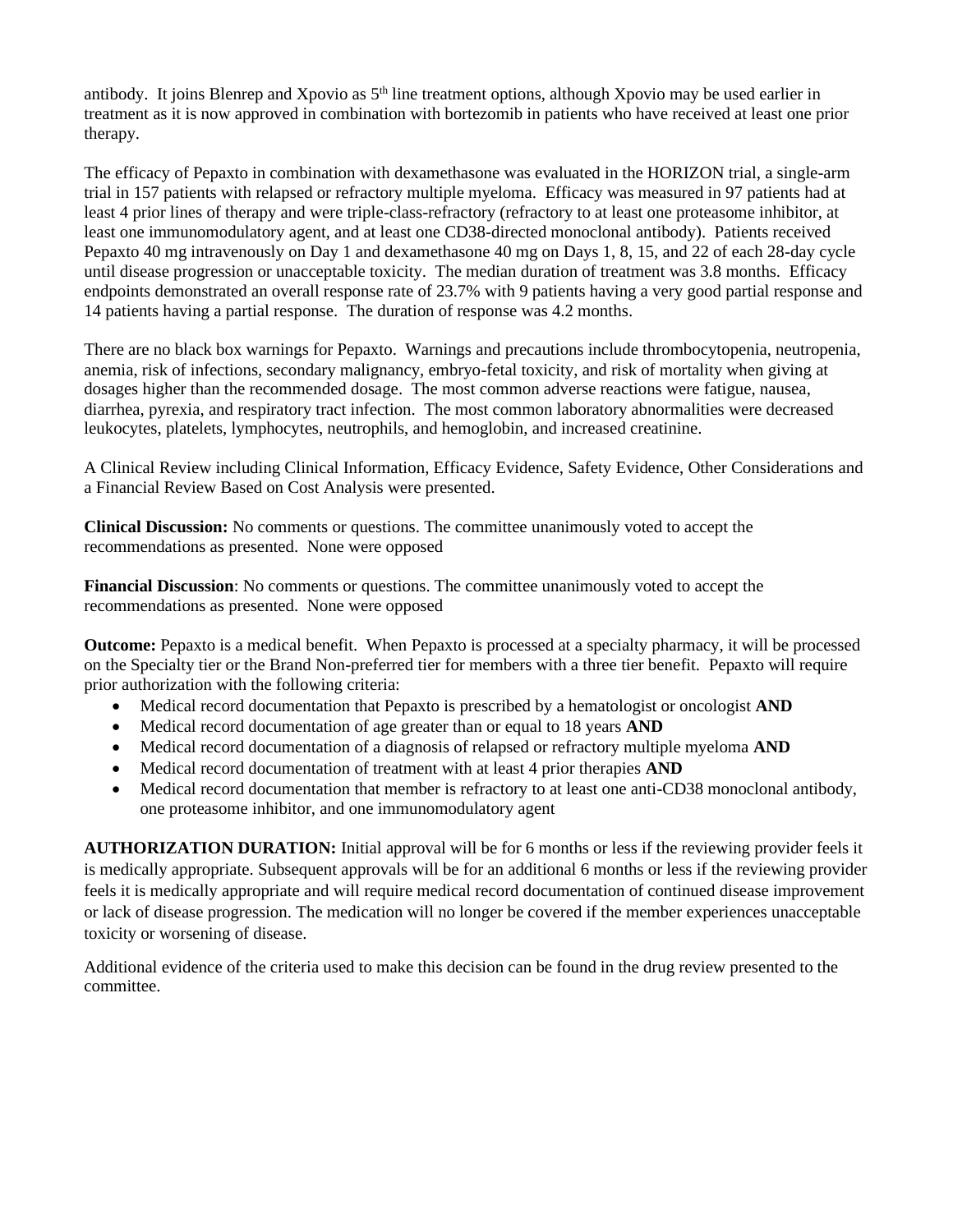# **OXLUMO (lumasiran)**

**Review:** Oxlumo is the first medication in the class hydroxyacid oxidase 1 (HAO-1)-directed small interfering ribonucleic acid (siRNA) and first drug to be approved specifically for the treatment of primary hyperoxaluria type 1 (PH1). PH1 is caused by genetic mutations in the AGXT gene, resulting in the overproduction of oxalate, which combines with calcium to cause crystal aggregation, urolithiasis, and/or nephrocalcinosis. PH1 accounts for 70-80% of all PH cases, affecting approximately 1 to 3 Americans per million with a median age of onset of about 5-6 years old. Oxlumo reduces levels of glycolate oxidase (GO) enzyme through HAO-1 messenger ribonucleic acid (mRNA) inhibition in hepatocytes. Decreased levels of GO cause decrease concentrations of glyoxylate, which is needed for oxalate production. In addition to Oxlumo, the treatment of PH1 includes increased fluid intake, pyridoxine, oral potassium citrate and thiazide-type diuretics. Dialysis and liver or kidney transplant may also be considered on an as needed basis.

Illuminate-A and Illuminate-B trials were conducted to investigate the safety and efficacy of Oxlumo. Illuminate-A found a statistically significant difference in the LS mean percent change from baseline in 24-hour urinary oxalate between the Oxlumo and placebo group. Illuminate-B, a single-arm study, found patients treated with Oxlumo had a percent reduction in the oxalate:creatinine ratio of 71%.

Illuminate-A determined the most common adverse reactions were injection site reactions, including erythema, pain, pruritus and swelling. The symptoms were generally mild, resolved within one day of receiving the injection, and did not lead to discontinuation of the treatment. Illuminate-B observed a similar safety profile to the one seen in Illuminate-A.

Oxlumo is supplied as a 0.5 mL single-dose vial containing 94.5 mg of drug per 0.5 mL solution. Oxlumo is a subcutaneous injection that follows weight-based dosing.

Clinical Review including Clinical Information, Efficacy Evidence, Safety Evidence, Other Considerations and a Financial Review Based on Cost Analysis were presented.

**Clinical Discussion:** Bret asked if the oxalate excretion was measured by a 24 hour collection or spot specimen collection. Spot specimen collection was used in the trials. Aubrielle suggested looking at kidney function and liver transplant status upon reauthorization. No comments or questions. The committee unanimously voted to accept the recommendations as amended. None were opposed.

**Financial Discussion**: Bret asked if actual or ideal body weight is used for dosing. Actual weight was used in the trials. No other comments or questions. The committee unanimously voted to accept the recommendations as presented. None were opposed.

**Outcome:** Oxlumo is a medical benefit. When Oxlumo is processed at a specialty pharmacy, it will be processed on the Specialty tier or the Brand Non-preferred tier for members with a three tier benefit. Oxlumo will require prior authorization with the following criteria:

- Prescription written by or in consultation with an appropriate specialist (including but not limited to a nephrologist, urologist, geneticist, or hepatologist) **AND**
- Medical Record documentation of primary hyperoxaluria type 1 (PH1) as confirmed by ONE of the following:
	- o Molecular genetic testing that confirms a mutation of alanin:glyoxylate aminotransferase (AGXT) gene\* **OR**
	- o A liver biopsy to confirm absent or significantly reduced alanin:glyoxylate aminotransferase (AGT) **AND**
- Medical record documentation of metabolic screening that demonstrates ONE of the following:
	- $\circ$  Markedly increased urinary oxalate excretion (i.e. generally greater than 0.7 mmol/1.73 m<sup>2</sup> per day or greater than the upper limit of normal) **OR**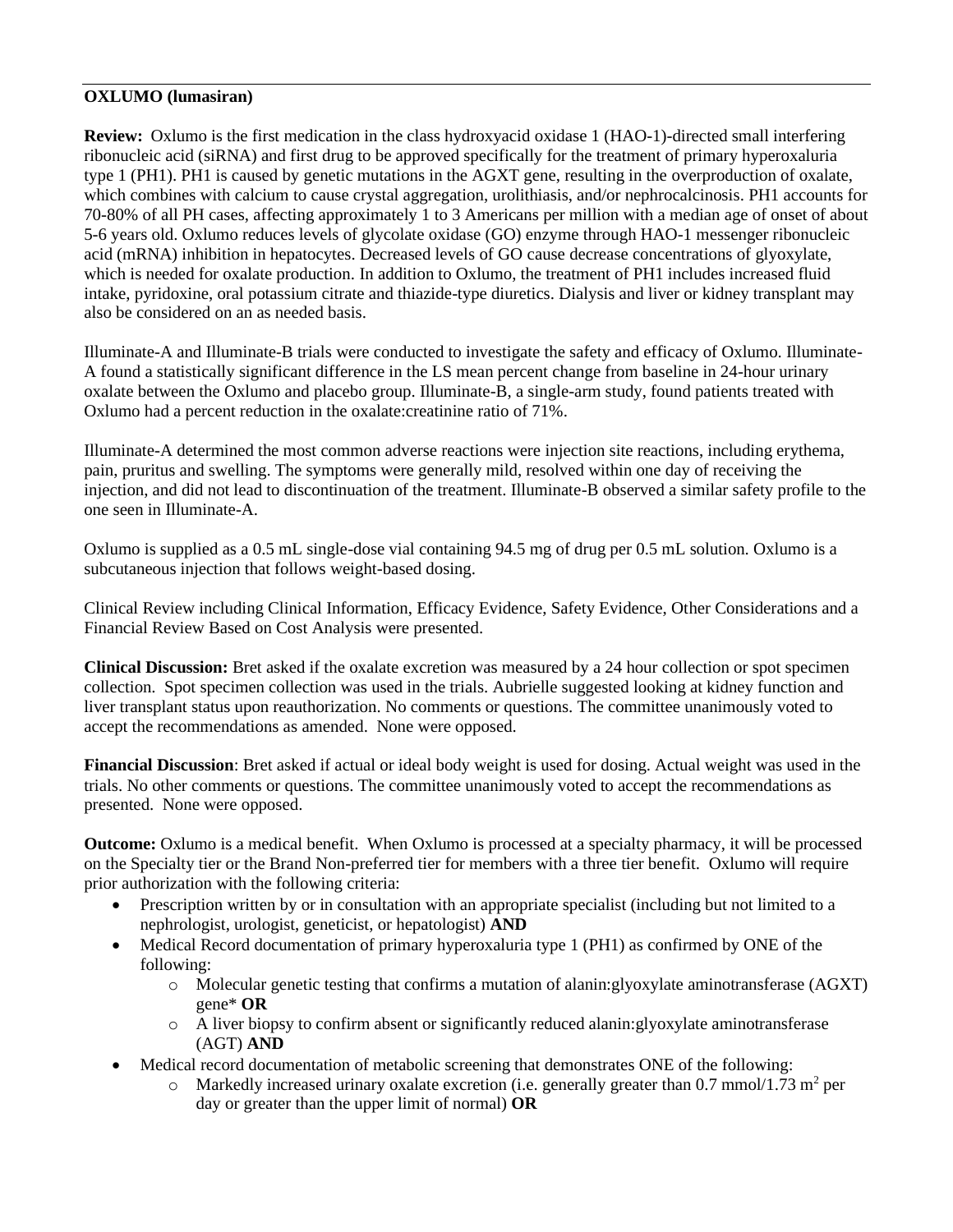- o Increased urinary oxalate to creatinine ratio (i.e. greater than the age-specific upper limit of normal) **AND**
- Medical record documentation of sufficient kidney function as defined by ONE of the following:
	- o Medical record documentation patient has an eGFR ≥30 mL/min/1.73m<sup>2</sup>**OR**
	- $\circ$  If eGFR is not calculated due to age limitations, a serum creatine within the normal age-specific reference range **AND**
- Medical record documentation that the patient does not have a history of liver transplant.

**\*NOTE:** AGXT genotypes include but are not limited to: PR/RR, PR/M, PR/N, M/M, M/N, N/N

**AUTHORIZATION DURATION:** Approval will be given for an **initial duration of six (6) months** or less if the reviewing provider feels it is medically appropriate. After the initial six (6) month approval, subsequent approvals will be for a **duration of twelve (12) months** or less if the reviewing provider feels it is medically appropriate, requiring medical record documentation of:

- Sufficient kidney function as defined by ONE of the following:
	- o Medical record documentation patient has an eGFR ≥30 mL/min/1.73m<sup>2</sup>**OR**
	- $\circ$  If eGFR is not calculated due to age limitations, a serum creatine within the normal agespecific reference range **AND**
- Medical record documentation that the patient does not have a history of liver transplant

Ongoing subsequent approvals will be for a **duration of twelve (12) months** or less if the reviewing provider feels it is medically appropriate, requiring medical record documentation of:

- Sufficient kidney function as defined by ONE of the following:
	- o Medical record documentation patient has an eGFR ≥30 mL/min/1.73m<sup>2</sup>**OR**
	- o If eGFR is not calculated due to age limitations, a serum creatine within the normal agespecific reference range **AND**
- Medical record documentation that the patient does not have a history of liver transplant

Additional evidence of the criteria used to make this decision can be found in the drug review presented to the committee.

# **ORLADEYO (berotralstat)**

**Review:** Orladeyo is the first oral, non-steroidal treatment option for long-term prophylaxis to prevent attacks of hereditary angioedema (HAE) in adults and pediatric patients 12 years and older. It works by binding plasma kallikrein and inhibits its proteolytic activity and controls excess bradykinin generation in patients with HAE.

The efficacy of Orladeyo for prevention of angioedema attacks was evaluated in a randomized, double-blind, placebo-controlled, parallel-group study in 120 patients 12 years and older with Type I or II HAE (HAE-C1INH). Diagnosis was confirmed by C1-INH function level  $(< 50\%$  by chromogenic assay) and complement 4 (C4) level less than the lower limit of normal. The study included patients who had at least two investigator-confirmed attacks within the first 8 weeks of the run-in period and took at least one dose of study treatment.

Patients were randomized 1:1:1 to receive once daily oral treatment with Orladeyo 110 mg, Orladeyo 150 mg, or placebo for the 24-week treatment period. The primary endpoint evaluating reduction of HAE Attack Rate in the Intent-to-Treat (ITT) population demonstrated a statistically significant reduction in the rate of HAE attack compared to placebo for both Orladeyo 110 mg and 150 mg, without regard to baseline attack rate. Attack rate reductions were observed in the first month of treatment and maintained throughout the 24 weeks for Orladeyo. There was were no statistically significant differences between Orladeyo and placebo for Angioedema Quality of Life Questionnaire (AE-QoL) scores. Exploratory endpoints showed that 58% and 51% of patients receiving Orladeyo 150 mg and 110 mg, respectively, had at least a 50% reduction in HAE attack rates compared to baseline versus 25% of patients receiving placebo.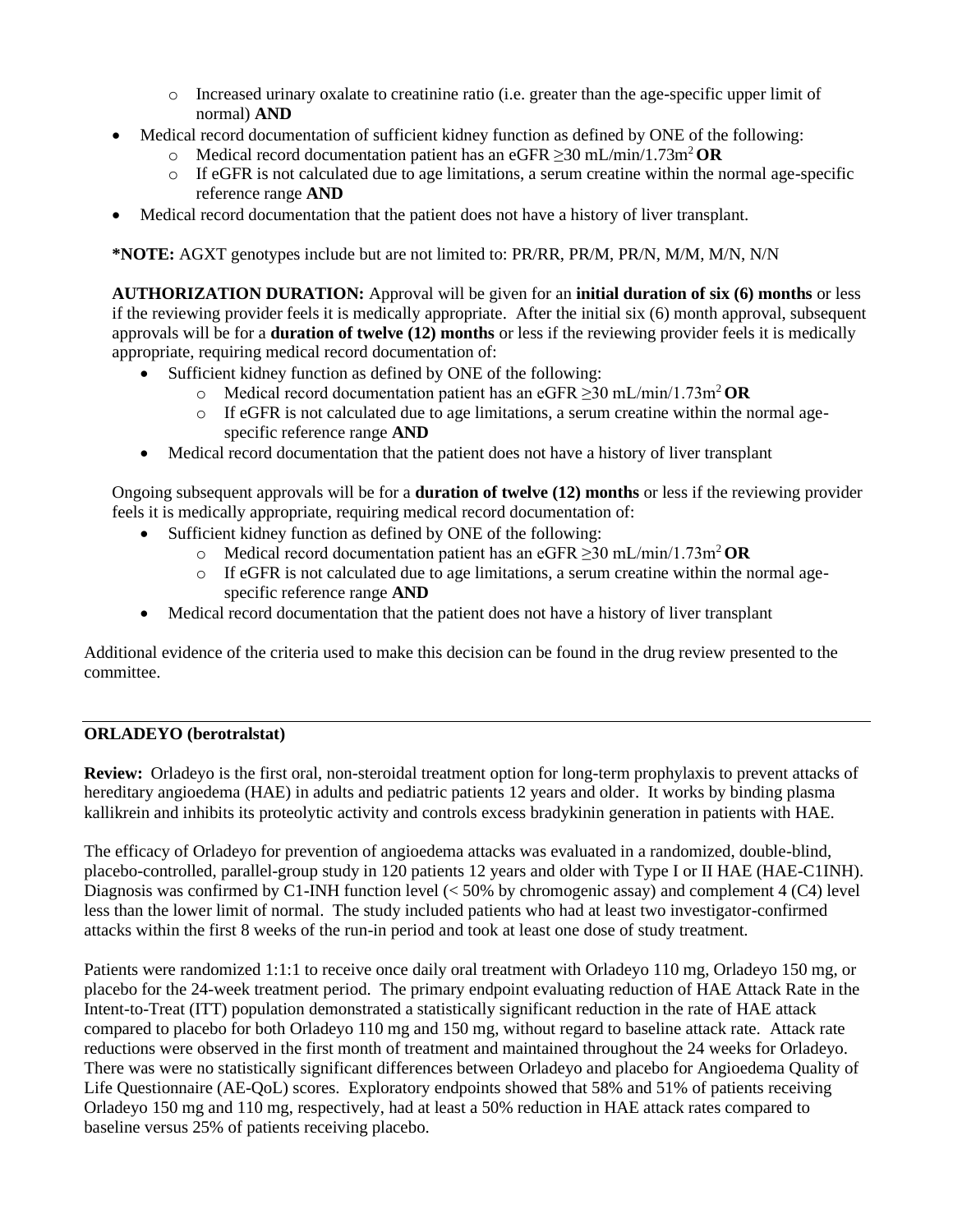There are no black box warnings for Orladeyo. Warnings and Precautions include risk of QT prolongation when Orladeyo was administered at dosages higher than the recommended 150 mg once daily dosage. The most commonly reported adverse reactions were abdominal pain, vomiting, diarrhea, back pain, and gastroesophageal reflux disease

Clinical Review including Clinical Information, Efficacy Evidence, Safety Evidence, Other Considerations and a Financial Review Based on Cost Analysis were presented.

**Clinical Discussion:** Bret asked if we removed Danazol from the other policies for HAE. More information is available in the financial section, but to summarize, it was not removed at this time as it's still suggested by guidelines as being possibly effective, although side effects may be more likely. Will reach out to experts for additional feedback. No other comments or questions. The committee unanimously voted to accept the recommendations as presented. None were opposed.

**Financial Discussion**: It was asked if we are in line with other organizations by requiring failure of Danazol. It's a mixed bag with some also requiring failure of tranexamic acid. It was also asked if we should require failure of Orladeyo prior to other HAE agents, but other agents are potentially more effective. There are also no contracting opportunities available in this space. No other comments or questions. The committee unanimously voted to accept the recommendations as presented. None were opposed.

**Outcome:** Orladeyo is a pharmacy benefit that will be added to the specialty tier or the brand non-preferred tier for members with a three tier benefit. Orladeyo will require prior authorization with the following criteria:

- Medical record documentation of age greater than or equal to 12 years **AND**
- Medical record documentation that Orladeyo is prescribed by an allergist, immunologist, hematologist, or dermatologist **AND**
- Medical record documentation of a diagnosis of hereditary angioedema (HAE) established and supported by documentation of:
	- o Recurrent, self-limiting, non-inflammatory subcutaneous angioedema without urticaria which lasts more than 12 hours **OR**
	- o Laryngeal edema **OR**
	- o Recurrent, self-remitting abdominal pain which lasts more than 6 hours, without clear organic etiology **AND**
- Medical record documentation of specific abnormalities in complement proteins, in the setting of a suggestive clinical history or episodic angioedema without urticaria; supported by:
	- o Medical record documentation of two (2) or more sets of complement studies, separated by one month or more, showing consistent results of:
		- Low C4 levels **AND**
		- Less than 50% of the lower limit of normal C1-INH antigenic protein levels **OR**
		- Less than 50% of the lower limit of normal C1-INH functions levels **AND**
- Medical record documentation of history of more than one (1) severe event per month OR a history of laryngeal attacks **AND**
- Medical record documentation that Orladeyo is being used as prophylactic therapy for hereditary angioedema (HAE) attacks **AND**
- Medical record documentation that Orladeyo is not being used in combination with another prophylactic human C1 esterase inhibitor (Cinryze or Haegarda) or lanadelumab (Takhzyro) therapy for hereditary angioedema **AND**
- Medical record documentation of therapeutic failure on, intolerance to, or contraindication to danazol

**QUANTITY LIMIT:** 1 capsule per day, 28 day supply per fill

**AUTHORIZATION DURATION:** Initial approval will be for 6 months or less if the reviewing provider feels it is medically appropriate. Subsequent approvals will be for an additional 12 months or less if the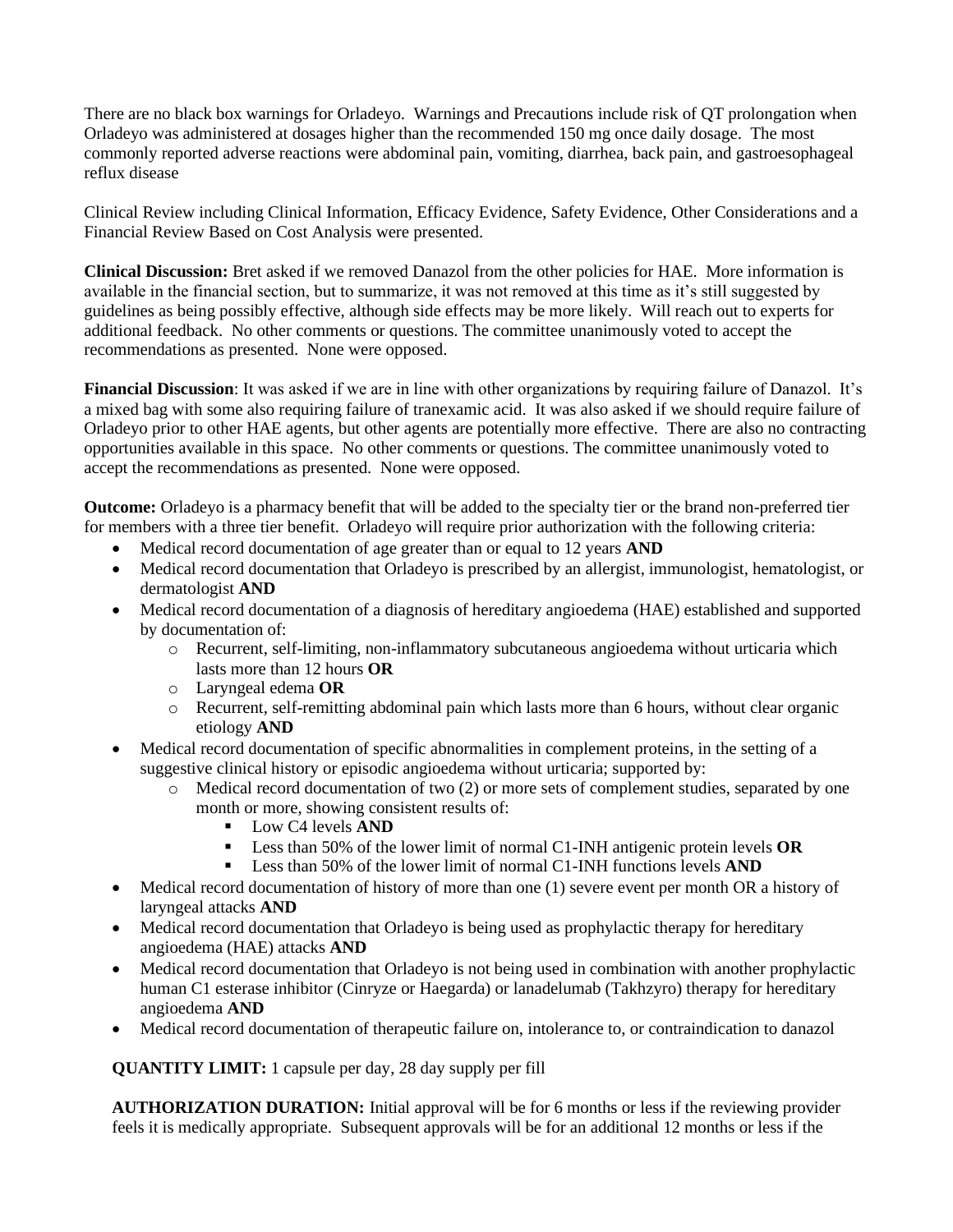reviewing provider feels it is medically appropriate and will required medical record documentation of continued disease improvement or lack of disease progression. Orladeyo will no longer be covered if the member experiences unacceptable toxicity or worsening of disease.

Additional evidence of the criteria used to make this decision can be found in the drug review presented to the committee.

#### **PHESGO (pertuzumab, trastuzumab, and hyaluronidase)**

**Review:** Phesgo is a combination of two monoclonal antibodies with hyaluronidase for use in combination with chemotherapy as neoadjuvant treatment of patients with HER2-positive, locally advanced, inflammatory, or early stage breast cancer, as part of a complete treatment regimen for early breast cancer and as adjuvant treatment of patients with HER2-positive early breast cancer at high risk of recurrence. It is also recommended to be used in combination with docetaxel for treatment of patients with HER2-positive metastatic breast cancer (MBC) who have not received prior anti-HER2 therapy or chemotherapy for metastatic disease.

Phesgo is a subcutaneous injection comprised of a fixed dose of pertuzumab, trastuzumab and hyaluronidase. Pertuzumab is a recombinant humanized monoclonal antibody that blocks ligand-dependent heterodimerization of HER2, thereby inhibiting mitogen-activated protein (MAP) kinase and phosphoinositide 3-kinase (PI3K) pathways. Trastuzumab is a monoclonal antibody that blocks ligand-independent, HER2 mediated cell proliferation and PI3K signaling. The combination of pertuzumab and trastuzumab has increased anti-tumor activity in HER2 overexpressing xenograft models.

Intravenous formulations of pertuzumab and trastuzumab are currently available, as separate products. In addition, a subcutaneous form of trastuzumab (Herceptin Hylecta) was approved in 2019. Phesgo is the first combination product containing pertuzumab and trastuzumab approved for use in breast cancer.

Clinical Review including Clinical Information, Efficacy Evidence, Safety Evidence, Other Considerations and a Financial Review Based on Cost Analysis were presented.

**Clinical Discussion:** No comments or questions. The committee unanimously voted to accept the recommendations as presented. None were opposed.

**Financial Discussion**: No comments or questions. The committee unanimously voted to accept the recommendations as presented. None were opposed.

**Outcome:** Phesgo is a medical benefit. When Phesgo is processed at a specialty pharmacy, it will be processed on the Specialty tier or the Brand Non-preferred tier for members with a three tier benefit. Phesgo will not require prior authorization.

Additional evidence of the criteria used to make this decision can be found in the drug review presented to the committee.

# **WINLEVI (clascoterone)**

**Review:** Winlevi is a first-in-class topical androgen receptor inhibitor that is approved for the topical treatment of acne vulgaris in patients 12 years of age and older (for both men and women). Although the exact mechanism of action for the treatment of acne vulgaris is unknown, it is thought that clascoterone competes with androgens, particularly dihydrotestosterone (DHT) for binding to androgen receptors within the sebaceous gland and hair follicles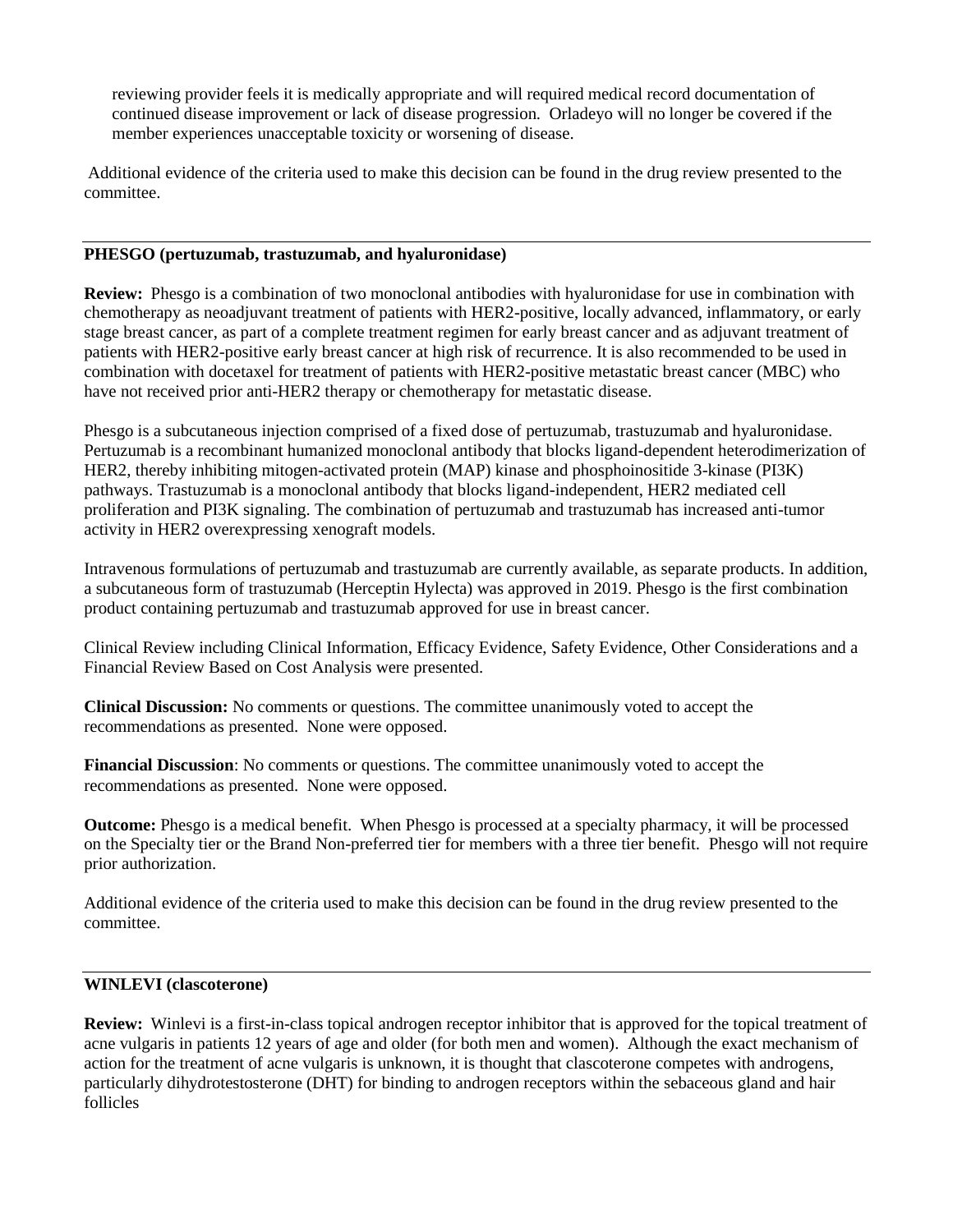The safety and efficacy of Winlevi 1% cream were evaluated in two identical, randomized, double-blind, vehicle controlled studies in 1421 patients aged 12 years and older with facial acne vulgaris with Investigator's Global Assessment (IGA) of moderate or severe facial acne vulgaris (score of 3 or 4), 30 to 75 inflammatory lesions (papules, pustules, and nodules) and 30 to 100 non-inflammatory lesions (open and closed comedones). Eligible patients were randomized 1:1 to receive Winlevi 1% or vehicle cream both of which were to be applied to the entire face (approximately 1 gram) twice daily for 12 weeks.

The major efficacy outcome at 12 weeks was the proportion of patients with  $\geq 2$  points IGA reduction from baseline and IGA score 0 (clear) or 1 (almost clear), and absolute change and percentage change from baseline in non-inflammatory and inflammatory lesions. IGA success showed a 10.1% and 14.3% difference over vehicle in Trial 1 and Trial 2, respectively. There was also a mean absolute difference of Winlevi over vehicle of 7.3% in non-inflammatory lesions and 3.9% in inflammatory lesions in Trial 1 and 8.7% in non-inflammatory lesions and 7.5% in inflammatory lesions in Trial 2. Although the trial did include patients 9 to <12 years of age, subgroup analysis did not show a beneficial treatment effect and the incidence of treatment-emergent adverse events in this age group were higher than in older adolescents and adult patients.

There are no black box warnings for Winlevi, and warnings include risk of local irritation and Hypothalamicpituitary-adrenal (HPA) axis suppression. The most commonly reported reactions during clinical trials were local irritation, including erythema/redness, pruritis, and scaling/dryness.

Clinical Review including Clinical Information, Efficacy Evidence, Safety Evidence, Other Considerations and a Financial Review Based on Cost Analysis were presented.

**Clinical Discussion:** No comments or questions. The committee unanimously voted to accept the recommendations as presented. None were opposed.

**Financial Discussion**: No comments or questions. The committee unanimously voted to accept the recommendations as presented. None were opposed.

**Outcome:** Winlevi is a pharmacy benefit and will not be added to the formulary. Winlevi will be added to Commercial Policy 476.0 for Non-Preferred Acne Medications and will require prior authorization with the following criteria:

- Medical record documentation a diagnosis of acne, acne vulgaris, or adult onset acne **AND**
- Medical record documentation of therapeutic failure on, intolerance to, or contraindication to three (3) formulary alternatives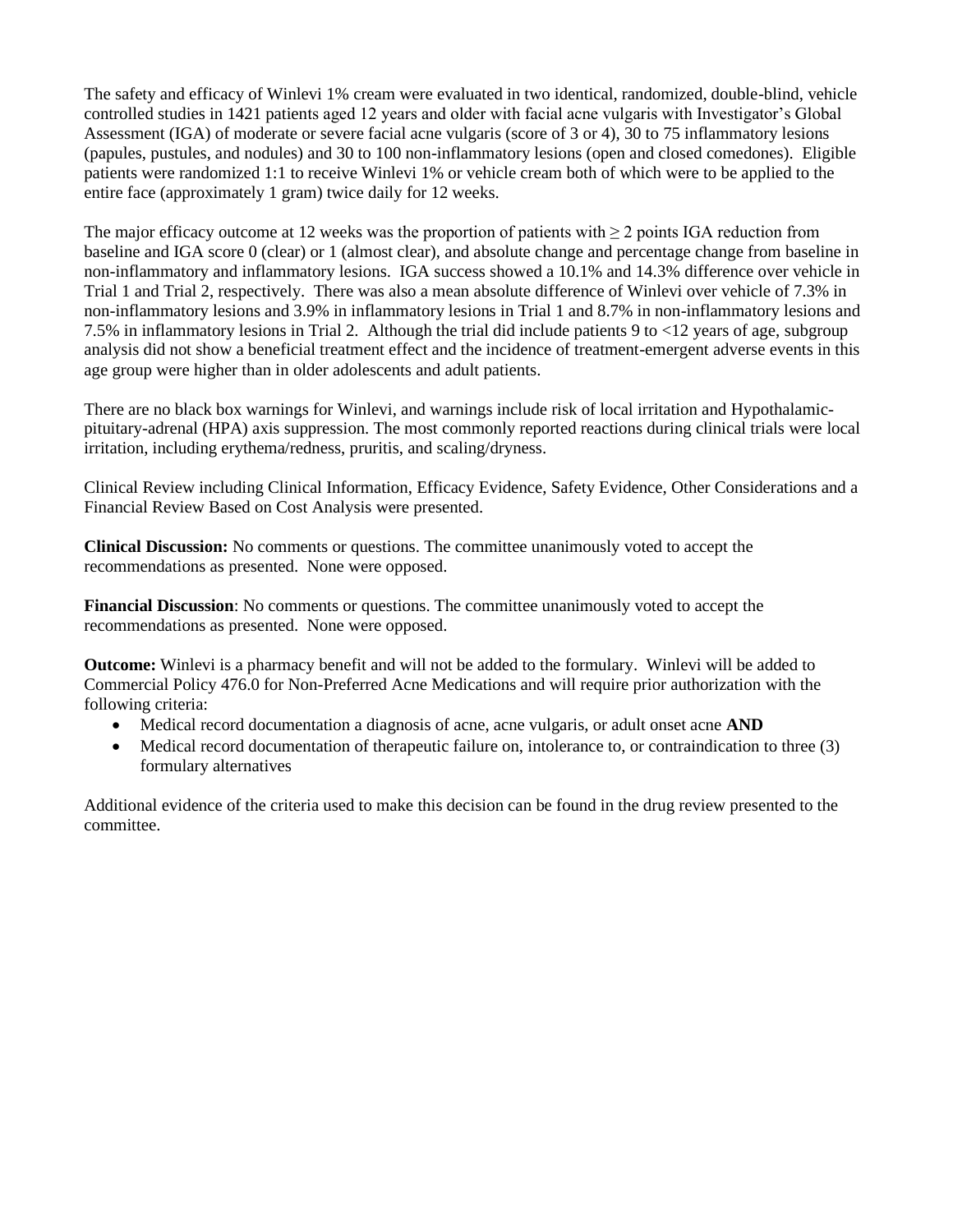# **FAST FACTS**

# **XOLAIR (omalizumab)**

**Updated Indication:** Xolair is now indicated for the treatment of nasal polyps in adult patients 18 years of age and older with inadequate response to nasal corticosteroids, as add-on maintenance treatment.

Xolair prefilled syringes (75 mg/0.5 mL,150 mg/mL) which were previously only approved for administration by a healthcare professional are now approved for self-administration by the patient or caregiver for all indications for adults and pediatric patients 6 years of age and older.

**Current formulary status:** Xolair Vial and prefilled syringes: medical benefit, requiring PA; Specialty tier/Brand NP tier for three-tier benefit when processed at a specialty pharmacy

**Recommendation:** There are no changes recommended to the formulary placement of Xolair 150 mg vial for reconstitution. The following criteria should be added to the Medical benefit policy 22.0 to incorporate the new indication for Xolair.

# **Nasal Polyps**

- Medical record documentation that Xolair is prescribed by or in consultation with an otolaryngologist **AND**
- Medical record documentation of age greater than or equal to 18 years **AND**
- Medical record documentation of a diagnosis of nasal polyps **AND**
- Medical record documentation that Xolair will be used as add-on maintenance treatment **AND**
- Medical record documentation of therapeutic failure on, intolerance to, or contraindication to three (3) intranasal corticosteroids

With the approval of self-adminstration for Xolair 75 mg and 150 mg prefilled syringes, they can now be processed as a pharmacy benefit and should be added to the Commercial, Marketplace, and GHP Kids pharmacy formularies to the Specialty tier or Brand Non-preferred tier for members with a three tier benefit. The following prior authorization criteria should apply:

# **Asthma:**

- Medical record documentation that Xolair is prescribed by an allergist or pulmonologist **AND**
- Medical record documentation that member is compliant with current therapeutic regimen **AND**
- Medical record documentation of age greater than or equal to 6 years of age **AND**
- Medical record documentation of diagnosis of moderate to severe persistent asthma\* with evidence of reversible airway disease [i.e. greater than 12% improvement in forced expiratory volume in one second (FEV1) with at least 200 ml increase or at least a 20% or greater improvement in peak expiratory flow (PEF) after administration of albuterol] **AND**
- Medical record documentation of inadequate control or intolerance, despite a 3 month trial of: medium high dose inhaled corticosteroids or systemic corticosteroids **and** long-acting beta agonists or leukotriene receptor antagonists **AND**
- Medical record documentation of the following:
	- o For members age 12 and older, an IgE level of > 30 IU/ml and < 700 IU/ml OR
	- $\circ$  For members age 6 through 11, an IgE level of  $> 30$  IU/ml and  $< 1300$  IU/ml AND
- Medical record documentation of evidence of a specific allergic reactivity to a perennial aeroallergen by positive skin or blood test for a specific IgE **AND**
- Medical record documenation that known environmental triggers within the member's control have been eliminated. **AND**
- Medical record documentation that Xolair is not being used in combination with Dupixent (dupilumab), Fasenra (benralizumab), Nucala (mepolizumab), or Cinqair (reslizumab)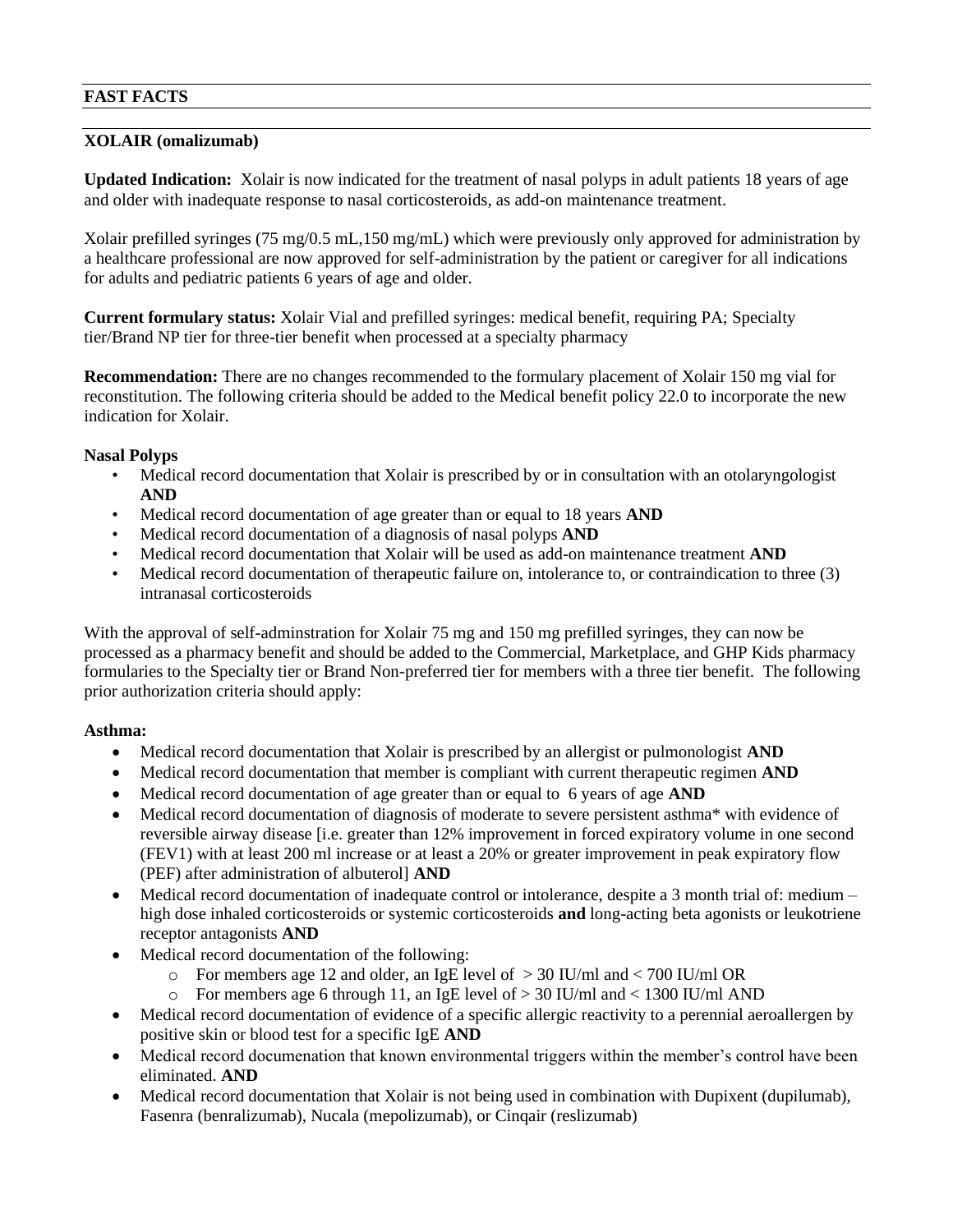# **QUANTITY LIMIT:** 75mg/0.5mL prefilled syringe: 5 mL per 28 days 150 mg/1mL prefilled syringe: 4 mL per 28 days

\*Moderate persistent asthma is defined by the National Heart, Lung and Blood institute (NHLBI) as:

- 1. Daily symptoms
- 2. Daily use of inhaled short-acting beta agonist
- 3. Exacerbations affect activity
- 4. Exacerbations at least twice a week, which may last days
- 5. Nighttime symptoms more frequently than one time per week
- 6. Lung function of FEV1 greater than 60% but less than 80%

\*Severe persistent asthma is defined by the NHLBI as:

- 1. Continual symptoms
- 2. Limited physical activity
- 3. Frequent exacerbations
- 4. Frequent nighttime symptoms
- 5. Lung function of FEV1 less than or equal to 60% predicted

\*\*The 12% improvement target value is calculated using the following methodology: The target value = baseline FEV1 x 1.12 The actual clinical calculation is: post-treatment FEV1 – baseline FEV1 = % improvement baseline FEV1

# **For Chronic Idiopathic Urticaria:**

- Medical record documentation that Xolair is prescribed by an allergist, immunologist, or dermatologist **AND**
- Medical record documentation of age greater than or equal to 12 years of age **AND**
- Medical record documentation of a diagnosis of moderate-to-severe chronic idiopathic urticaria **AND**
- Medical record documentation of at least 6 week history of symptoms (e.g., hives associated with itching, angioedema) **AND**
- Medical record documentation of a therapeutic failure on Xolair 150 mg dose, when Xolair 300 mg dose is requested
- Medical record documentation of contraindication to, therapeutic failure on, or intolerance to a four week trial of ALL of the following treatment alternatives:
	- o At least two different high dose antihistamines
	- $\circ$  Maximum dose antihistamine(s) used in combination with a leukotriene receptor antagonist (e.g., montelukast)
	- o High dose antihistamine used in combination with H2 receptor antagonist (e.g., ranitidine
	- o Dose advancement of potent antihistamine (e.g., hydroxyzine or doxepin)

**QUANTITY LIMIT:** 75mg/0.5mL prefilled syringe and 150 mg/1mL prefilled syringe: 2 mL per 28 days

# **Nasal Polyps**

- Medical record documentation that Xolair is prescribed by or in consultation with an otolaryngologist **AND**
- Medical record documentation of age greater than or equal to 18 years **AND**
- Medical record documentation of a diagnosis of nasal polyps **AND**
- Medical record documentation that Xolair will be used as add-on maintenance treatment **AND**
- Medical record documentation of therapeutic failure on, intolerance to, or contraindication to three (3) intranasal corticosteroids

**QUANTITY LIMIT:** 75mg/0.5mL prefilled syringe and 150 mg/1mL prefilled syringe: 8 mL per 28 days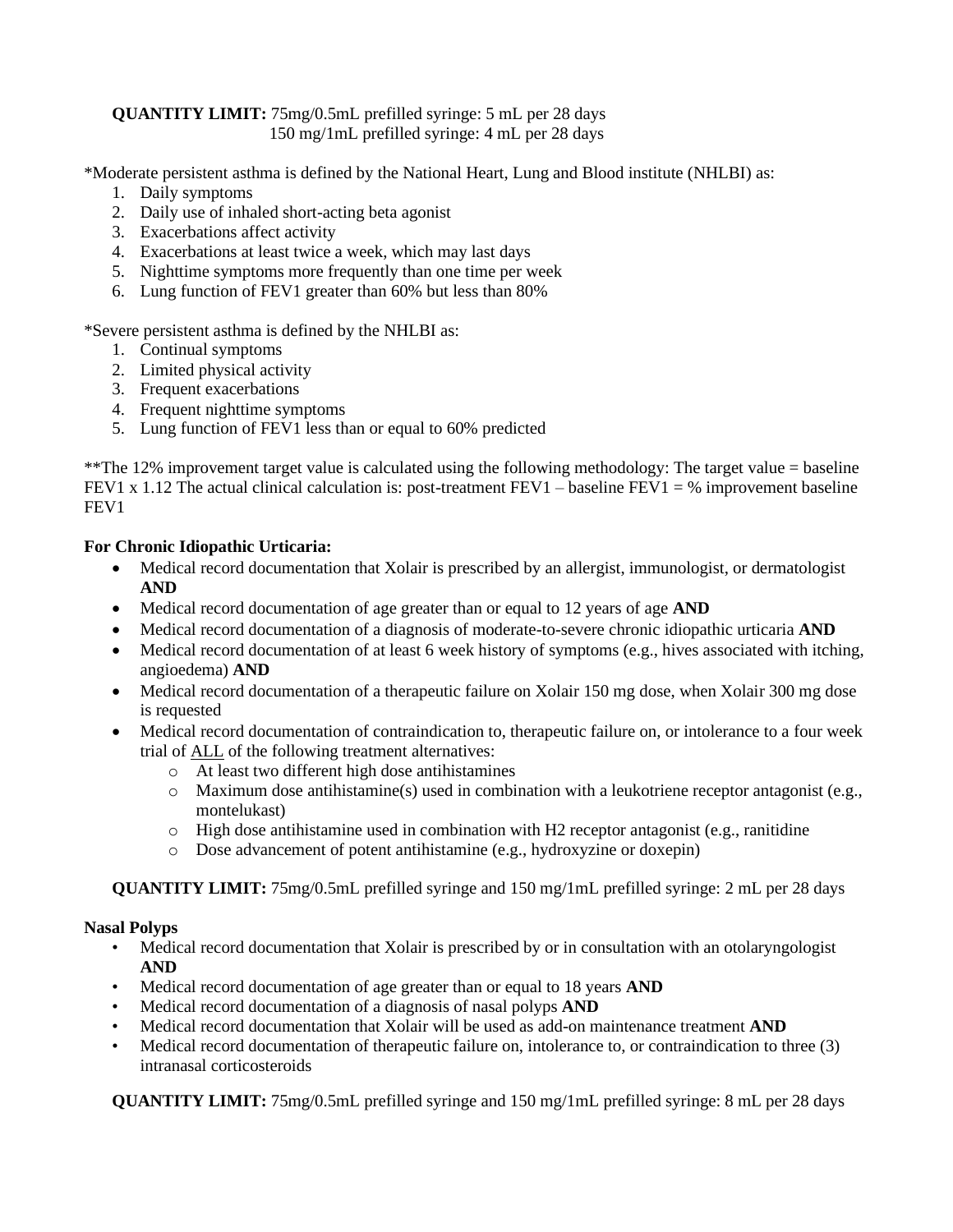**AUTHORIZATION DURATION:** Initial approval will be for 12 months. Reauthorization will require documentation of improvement in the signs and symptoms of disease and will be for a duration of 12 months.

**Discussion:** Bret asked if the clinical trial differentiated patients with nasal polyps in isolation, and those with polyps/asthma/aspirin sensitivity. Trial did not specify.

**Outcome:** The committee unanimously voted to accept the recommendations as presented. None were opposed.

Additional evidence of the criteria used to make this decision can be found in the drug review presented to the committee.

# **IMFINZI (durvalumab)**

**Updated Indication:** AstraZeneca has voluntarily withdrawn the Imfinzi indication for previously treated adult patients with locally advanced or metastatic bladder cancer. Previously this indication was granted accelerated approval, with continued approval contingent on results from the DANUBE Phase III trial in the first line metastatic bladder cancer setting. The withdrawal comes after this trail failed to meet its primary endpoints in 2020. It does not impact the other indications for Imfinzi. NCCN recommendations for Imfinzi currently align with the remaining indications in Non-small Cell Lung Cancer and Small Cell Lung Cancer.

**Current formulary status:** medical benefit or pharmacy benefit on the Specialty tier, requiring a PA

**Recommendation:** The following criteria and authorization duration will be removed from Medical Benefit Policy 156.0 to reflect the withdrawal of the urothelial carcinoma indications for Imfinzi. No changes are recommended for the indications in NSCLC and SCLC:

| <del>. Urothelial Carcinoma</del>                                                                              |
|----------------------------------------------------------------------------------------------------------------|
| Prescription written by a hematologist/oncologist AND                                                          |
| Medical record documentation that patient is $\geq$ 18 years of age AND                                        |
| <u>Medical record documentation of a diagnosis of locally advanced or metastatic urothelial carcinoma-</u>     |
| one of the following:                                                                                          |
| Disease progression during or following platinum-containing chemotherapy OR                                    |
| Disease progression within 12 months of neoadjuvant or adjuvant treatment with platinum                        |
| containing chemotherapy                                                                                        |
|                                                                                                                |
| <b>CARCINOMA</b> ): Initial approval will be for 6 months or less<br><del>ION (UKOTHELIAL</del>                |
| if the reviewing provider feels it is medically appropriate. Subsequent approvals will be for an additional 12 |
| months or less if the reviewing provider feels it is medically appropriate and will require medical record     |
| documentation of continued disease improvement or lack of disease progression. The medication will no          |

be covered if patient experiences toxicity or worsening of disease.

**Discussion:** No comments or questions.

**Outcome:** The committee unanimously voted to accept the recommendations as presented. None were opposed.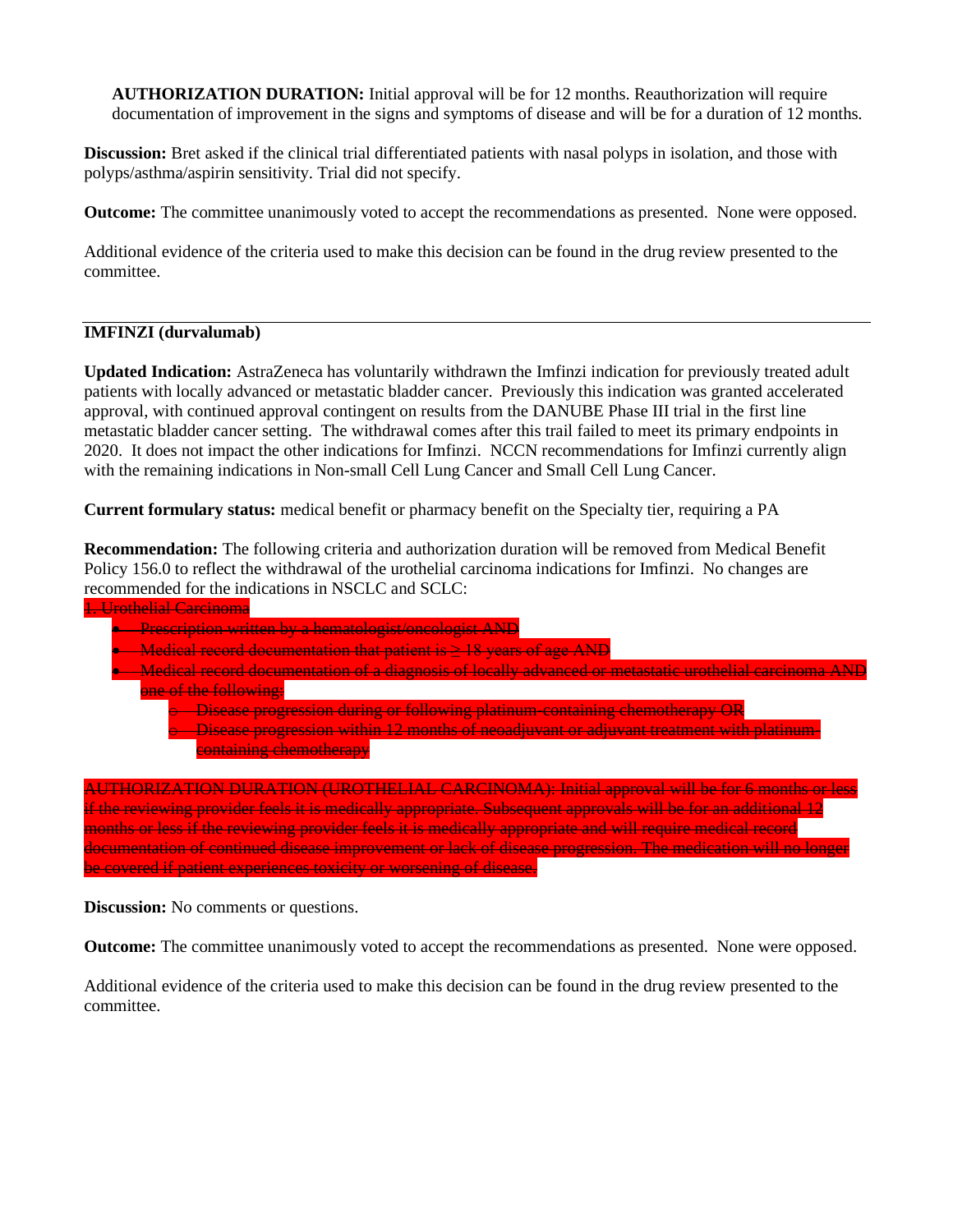# **HETLIOZ/ HETLIOZ LQ (tasimelteon)**

**Updated Indication:** Hetlioz LQ oral suspension is indicated for the treatment of nighttime sleep disturbances in Smith-Magenis Syndrome (SMS) in pediatric patients 3 years to 15 years of age. Hetlioz capsules are also now indicated for nighttime sleep disturbances in SMS in patients 16 years of age and older.

Previously Hetlioz capsules were only indicated for the treatment of Non-24-Hour Sleep-Wake Disorder (Non-24) in adults.

# **Current formulary status:** non-formulary

**Recommendation:** There are no changes recommended to the formulary placement or authorization duration for Hetlioz/Hetlioz LQ. It is recommended to make the following changes to Commercial Policy 329.0 to incorporate the new indication:

- Medical record documentation of a diagnosis of Non-24-Hour Sleep-Wake Disorder (Free-Running Disorder) AND
- Medical record documentation that the member is totally blind with no perception of light AND
- Medical record documentation of age greater than or equal to 18 years AND
- Medical record documentation of a therapeutic failure on, intolerance to, or contraindication to at least 6 months of melatonin therapy
- OR
- Medical record documentation of a diagnosis of nighttime sleep disturbances in Smith-Magenis Syndrome (SMS) AND
- Medical record documentation of age greater than or equal to 3 years

QL FOR LETTER ONLY: Capsules: 1 capsule per day, 30 day supply per fill; Oral Suspension: 5 mL per day

**Discussion:** A discussion was had regarding sleep quality and sleep time results, and if there were any results on behavioral issues. Hetlioz failed to show a significant difference in sleep time but showing a significant difference in sleep quality. Sleep quality was rated on a scale by parents so it was a very subjective measure. There were no improvements in behavioral problems related to SMS reported.

**Outcome:** The committee voted 20-3 in favor of accepting the recommendations as presented.

Additional evidence of the criteria used to make this decision can be found in the drug review presented to the committee.

# **LORBRENA (lorlatinib)**

**Updated Indication:** Lorbrena is now indicated for the treatment of adult patients with metastatic non-small cell lung cancer (NSCLC) whose tumors are anaplastic lymphoma kinase (ALK)-positive as detected by an FDAapproved test.

Previously the indication was for ALK-positive NSCLC whose disease had progressed on crizotinib and at least one other ALK inhibitor or on alectinib or ceritinib, as the first ALK inhibitor therapy for metastatic disease.

**Current formulary status:** Brand NP Oral Oncology tier (\$0 Copay), requiring a prior authorization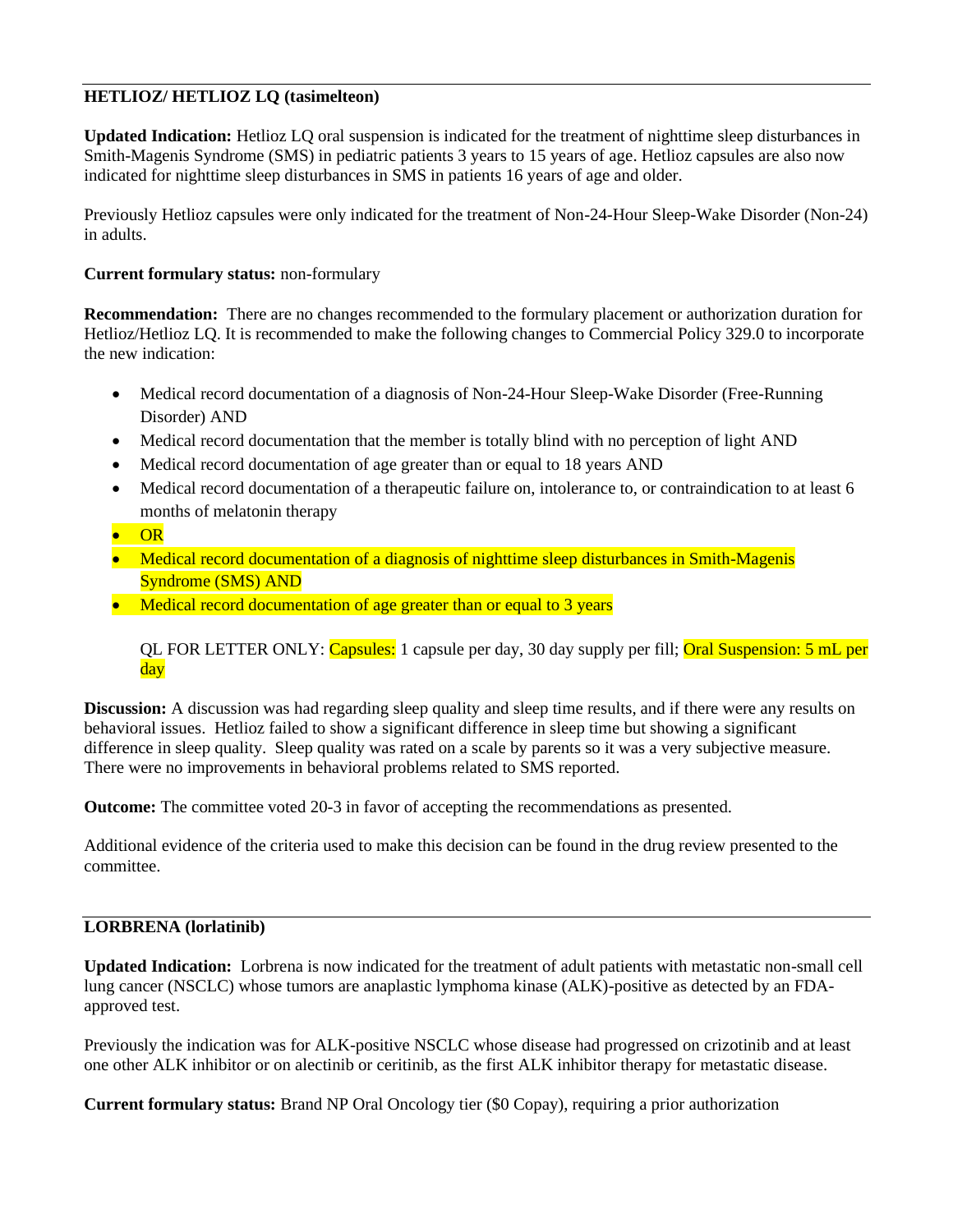**Recommendation:** There are no changes recommended to the formulary placement, authorization duration, or quantity limits for Lorbrena. It is recommended to make the following changes to Commercial Policy 539.0 to incorporate the new indication:

- Medical record documentation that Lorbrena is prescribed by or in consultation with a hematologist or oncologist AND
- Medical record documentation of age greater than or equal to 18 years AND

• Medical record documentation of anaplastic lymphoma kinase (ALK)-positive metastatic non-small cell lung cancer (NSCLC) AND

• Medical record documentation of disease progression on one of the following: o Crizotinib (Xalkori) and at least one other anaplastic lymphoma kinase (ALK) inhibitor for metastatic disease; OR o Alectinib (Alecensa) as the first anaplastic lymphoma kinase (ALK) inhibitor therapy for metastatic disease; OR o Ceritinib (Zykadia) as the first anaplastic lymphoma kinase (ALK) inhibitor therapy for metastatic disease

**Discussion:** No comments or questions.

**Outcome:** The committee unanimously voted to accept the recommendations as presented. None were opposed.

Additional evidence of the criteria used to make this decision can be found in the drug review presented to the committee.

# **VYXEOS (daunorubicin/cytarabine liposomal)**

**Updated Indication:** Vyxeos is now indicated for the treatment of newly diagnosed therapy-related acute myeloid leukemia (t-AML) or AML with myelodysplasia-related changes (AML-MRC) in adults and pediatric patients 1 year of age and older.

Previously, Vyxeos was only indicated in adults (18 years of age and older).

**Current formulary status:** Medical benefit requiring prior authorization

**Recommendation:** No changes are recommended to the formulary placement, quantity limits, or authorization durations for any lines of business. It is recommended that the age requirements for each line of business be updated as follows.

• Medical record documentation of age of ≥18 1 years **AND**

**Discussion:** No comments or questions.

**Outcome:** The committee unanimously voted to accept the recommendations as presented. None were opposed.

Additional evidence of the criteria used to make this decision can be found in the drug review presented to the committee.

#### **BLINCYTO (blinatumomab)**

**Updated Indication:** The indications for Blincyto, a bispecific CD19-directed CD3 T-cell engager, were revised to specify use in CD19-positive patients. Blincyto is now indicated for the treatment of adults and children with: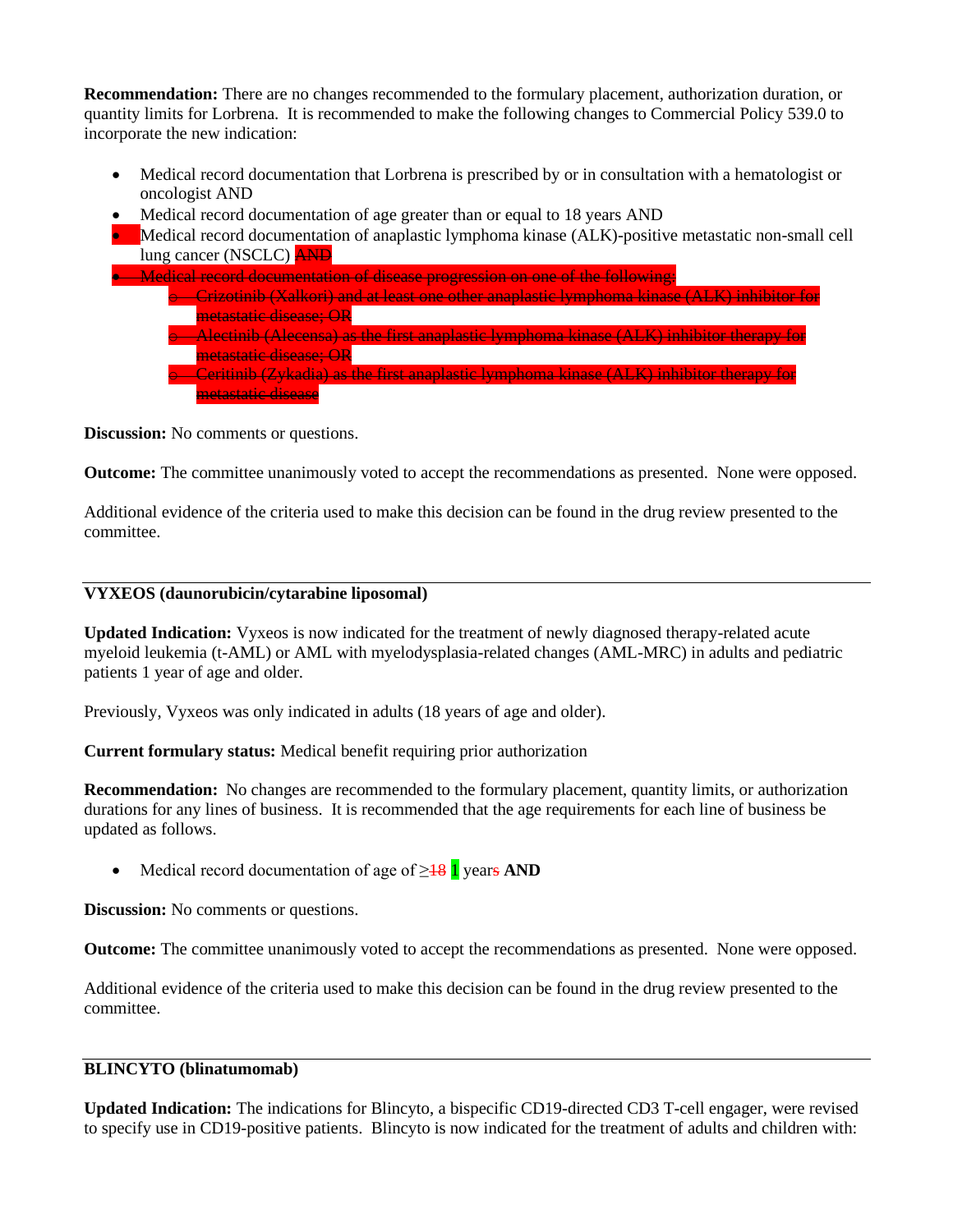- CD19-positive B-cell precursor acute lymphoblastic leukemia (ALL) in first or second complete remission with minimal residual disease (MRD) greater than or equal to 0.1%. This indication is approved under accelerated approval based on MRD response rate and hematological relapse-free survival. Continued approval for this indication may be contingent upon verification and description of clinical benefit in the confirmatory trials.
- Relapsed or refractory CD19-positive B-cell precursor acute lymphoblastic leukemia (ALL).

No new studies or safety findings were submitted to the FDA with this revision.

**Current formulary status:** Medical benefit requiring a prior authorization; When processed at Specialty pharmacy, it processes at the Specialty tier/Brand NP tier for three-tier members.

**Recommendation:** No changes are recommended for the formulary placement. The following changes are recommended to Medical Benefit Policy 128.0 to match the FDA approved indications:

# **Relapsed or Refractory B-cell Precursor ALL**

- Prescription written by an oncologist/hematologist **AND**
- Medical record documentation of a diagnosis of relapsed or refractory **CD19-positive** B-cell precursor acute lymphoblastic leukemia (ALL)

**AUTHORIZATION DURATION:** Approval will be limited to one lifetime 9 cycle (20 month) course. Subsequent approval for treatment past the initial 9 cycle course will require documentation of wellcontrolled, peer-reviewed literature with evidence to support this request.

#### **MRD-positive B-cell Precursor ALL**

- Prescription written by an oncologist/hematologist **AND**
- Medical record documentation of a diagnosis of **CD19-positive** B-cell precursor acute lymphoblastic leukemia (ALL) in first or second remission **AND**
- Medical record documentation of a minimal residual disease (MRD) greater than or equal to 0.1%

**AUTHORIZATION DURATION:** Approval will be limited to one lifetime 4 cycle (6 month) course. Subsequent approval for treatment past the initial 4 cycle course will require documentation of wellcontrolled, peer-reviewed literature with evidence to support this request.

**Discussion:** No comments or questions.

**Outcome:** The committee unanimously voted to accept the recommendations as presented. None were opposed.

Additional evidence of the criteria used to make this decision can be found in the drug review presented to the committee.

# **KEYTRUDA (pembrolizumab)**

**Updated Indication:** The indication for patients with metastatic small cell lung cancer (SCLC) with disease progression on or after platinum-based chemotherapy and at least one other prior line of therapy has been withdrawn.

Keytruda is a highly selective anti-PD-1 humanized monoclonal antibody which is now indicated as first-line therapy for locally advanced or metastatic esophageal or gastroesophageal (GEJ) (tumors with epicenter 1 to 5 centimeters above the GEJ) carcinoma that is not amenable to surgical resection or definitive chemoradiation in combination with platinum- and fluoropyrimidine-based chemotherapy.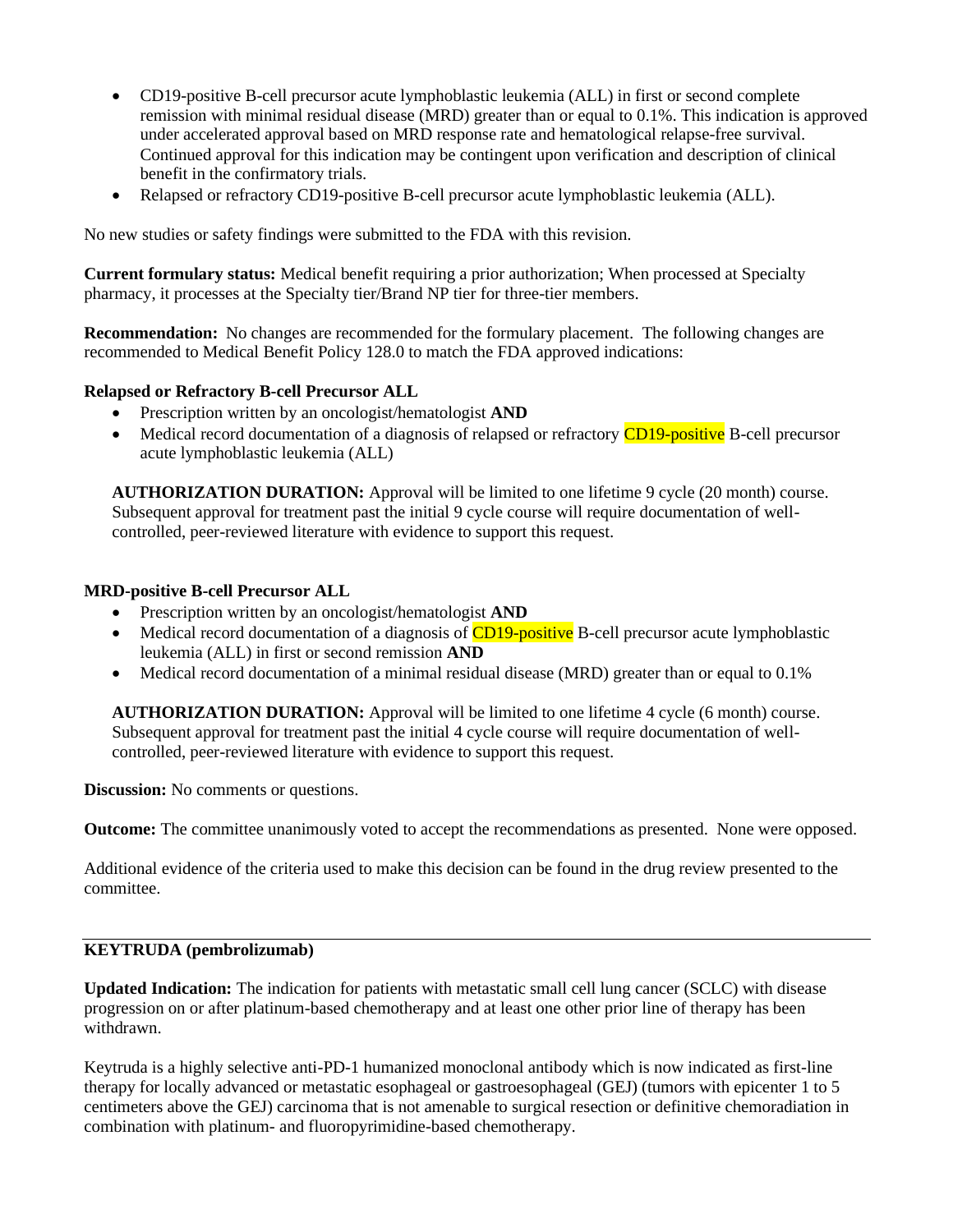*Previously Keytruda was only approved for the treatment of patients with recurrent locally advanced or metastatic squamous cell carcinoma of the esophagus whose tumors express PD-L1 [Combined Positive Score (CPS) ≥10] as determined by an FDA approved test, with disease progression after one or more prior lines of systemic therapy.* 

**Current formulary status:** Keytruda is a medical benefit and requires a prior authorization

**Recommendation:** There will be no changes to the formulary status or authorization duration at this time. It is recommended to update the policy to include the new indication. It is recommended to remove the criteria pertaining Small Cell Lung Cancer due to withdrawal of the indication from FDA approved labeling.

# **Small Cell Lung Cancer (SCLC)**

- Prescription written by a hematologist/oncologist **AND**
- Medical record documentation that patient is ≥18 years of age **AND**
- Medical record documentation of a diagnosis of metastatic small cell lung cancer (SCLC) **AND**
- Medical record documentation that tumors express PD-L1 (CPS >10) as determined by an FDA-approved test **AND**
- Medical record documentation of disease progression on or after two lines of therapy, one of which must be platinum-based chemotherapy

# **Esophageal Cancer**

- Prescription written by a hematologist/oncologist **AND**
- Medical record documentation that patient is ≥18 years of age **AND**
- One of the following:
	- o Medical record documentation of a diagnosis of locally advanced or metastatic squamous cell carcinoma of the esophagus **AND**
	- $\circ$  Medical record documentation that tumors express PD-L1 (CPS  $\geq$ 10) as determined by an FDAapproved test **AND**
	- o Medical record documentation of disease progression after one or more prior lines of systemic therapy for advanced disease

# • **OR**

- o Medical record documentation of a diagnosis of locally advanced or metastatic esophageal or gastroesophageal junction (GEJ) carcinoma not amenable to surgical resection or definitive chemoradiation **AND**
- o Medical record documentation of use in combination with platinum (oxaliplatin or cisplatin) and fluoropyrimidine-based (fluorouracil or capecitabine) chemotherapy

**Discussion:** No comments or questions.

**Outcome:** The committee unanimously voted to accept the recommendations as presented. None were opposed.

Additional evidence of the criteria used to make this decision can be found in the drug review presented to the committee.

# **SARCLISA (isatuximab-irfc)**

**Updated Indication:** Sarclisa is now approved in combination with carfilzomib and dexamethasone, for the treatment of adult patients with relapsed or refractory multiple myeloma who have received 1 to 3 prior lines of therapy.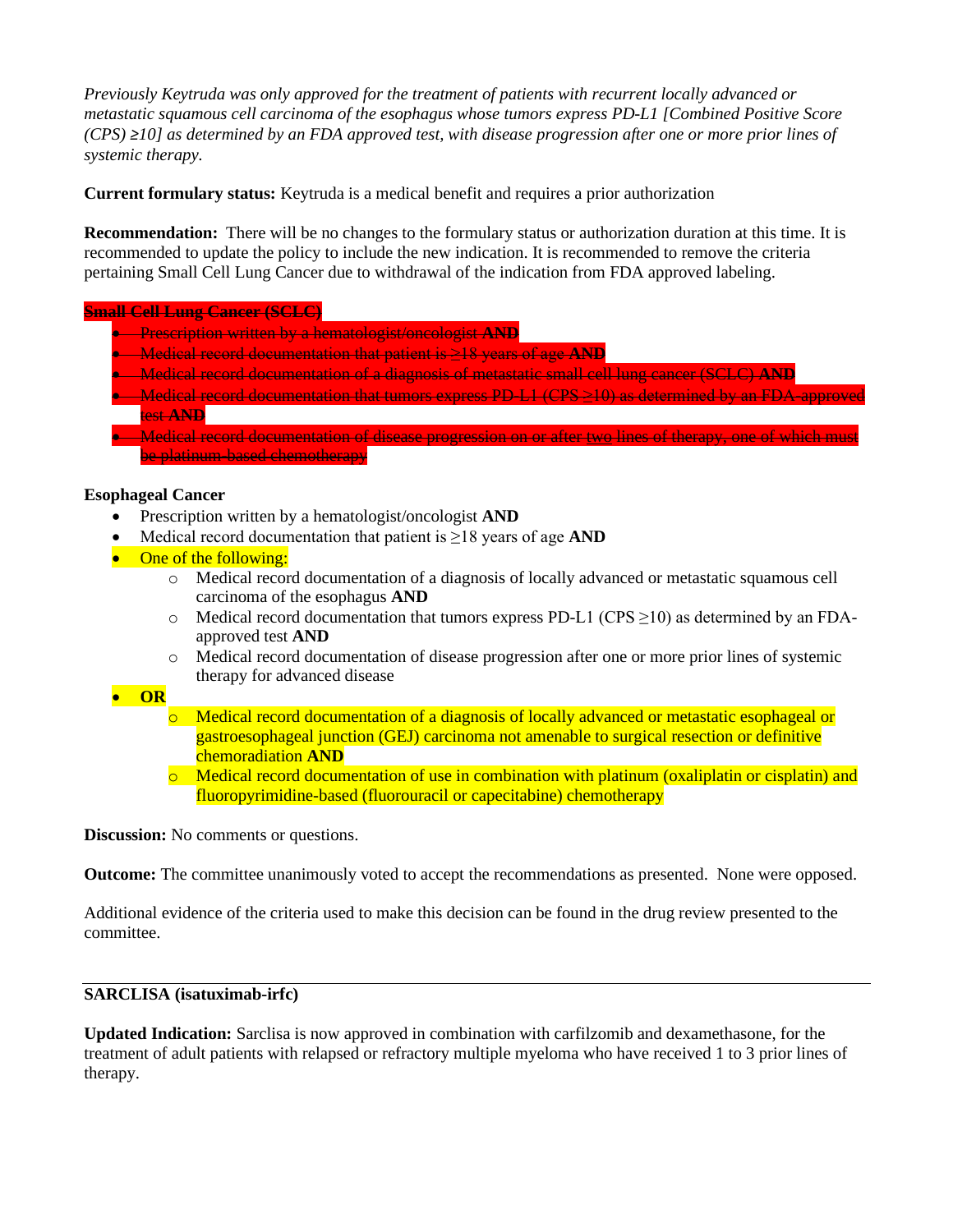Previously Sarclisa was indicated in combination with pomalidomide and dexamethasone, for the treatment of adult patients with multiple myeloma who have received at least 2 therapies including lenalidomide and a proteasome inhibitor.

**Current formulary status:** Medical benefit, requiring a prior authorization; Specialty tier or Brand NP tier (for members with three-tier benefit) when processed at a specialty pharmacy

**Recommendation:** There are no changes recommended to the formulary placement of Sarclisa. It is recommended that the following prior authorization criteria be added to the Medical Benefit Policy 213.0:

- Medical record documentation that Sarclisa is prescribed by a hematologist or oncologist **AND**
- Medical record documentation of age greater than or equal to 18 years **AND**
- Medical record documentation of one of the following:
	- o Medical record documentation of diagnosis of multiple myeloma **AND** both of the following:
		- Medical record documentation that Sarclisa will be used in combination with pomalidomide (Pomalyst)\* and dexamethasone **AND**
		- **•** Medical record documentation of prior treatment with at least two lines of therapy, which included lenalidomide (Revlimid)\* AND a proteasome inhibitor (including but not limited to Velcade (bortezomib)\*, Kyprolis (carfilzomib)\*, or Ninlaro (ixazomib)\*)

**OR**

- Medical record documentation of diagnosis of relapsed or refractory multiple myeloma **AND** both of the following:
	- **E** Medical record documentation that Sarclisa will be used in combination with carfilzomib and dexamethasone **AND**
	- **E** Medical record documentation of prior treatment with one to three lines of therapy

\*Prior authorization required

**AUTHORIZATION DURATION**: Initial approval will be for 12 months or less if the reviewing provider feels it is medically appropriate. Subsequent approvals will be for an additional 12 months or less if the reviewing provider feels it is medically appropriate and will require medical record documentation of continued disease improvement or lack of disease progression. The medication will no longer be covered if the member experiences unacceptable toxicity or worsening of disease.

**Discussion:** No comments or questions.

**Outcome:** The committee unanimously voted to accept the recommendations as presented. None were opposed.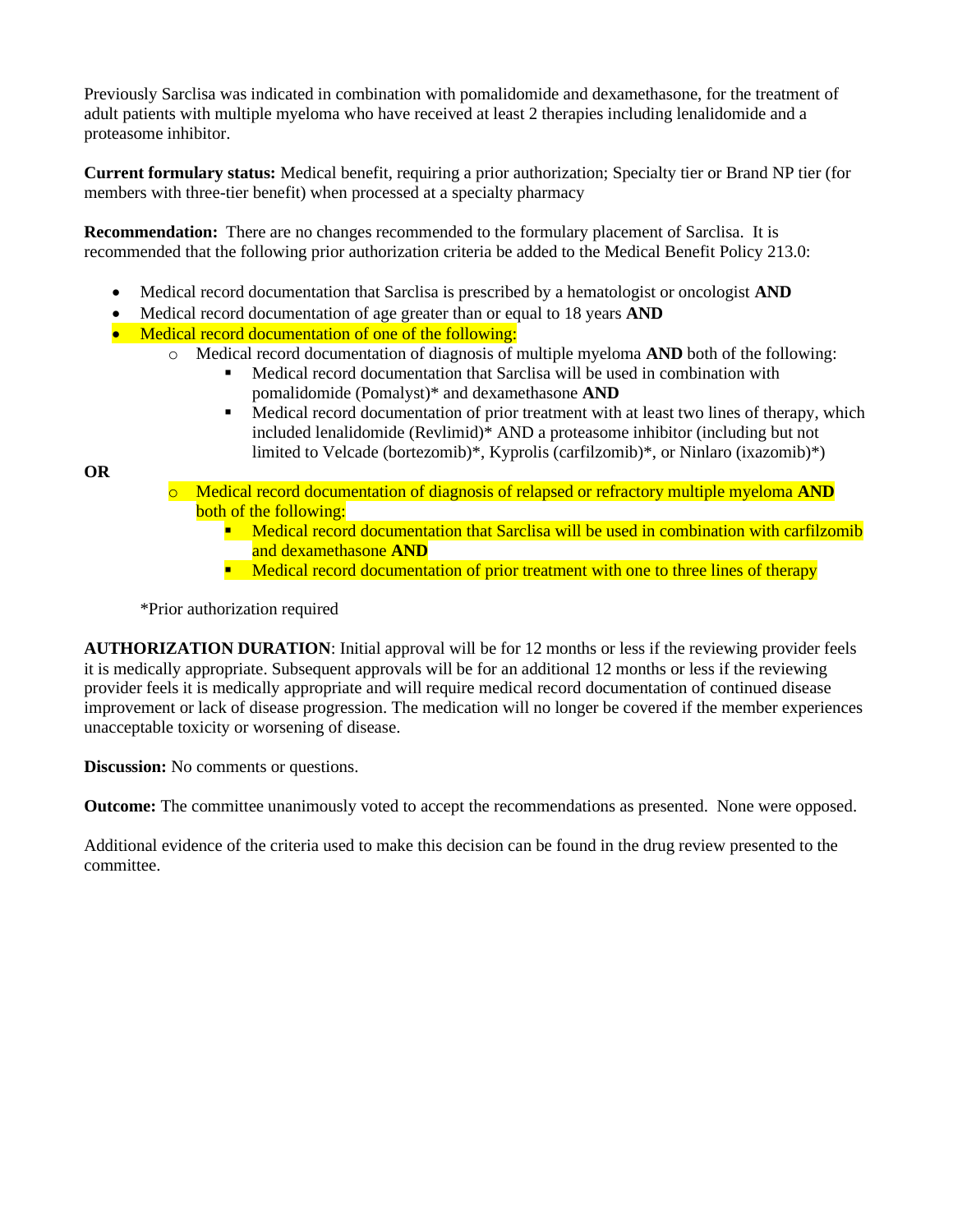# **UPDATES**

## **XTANDI (enzalutamide)**

**Background:** Xtandi received approval for a new dosage formulation (film-coated tablets) and a new strength (80 mg). Previously Xtandi was approved as 40 mg capsules. There are no changes for the indications of Xtandi and both tablets and capsules are approved for:

- Castration-resistant prostate cancer AND
- Metastatic castration-sensitive prostate cancer

The recommended dosage remains unchanged at 160mg orally once daily. This dosage can be taken as two 80 mg tablets, four 40 mg tablets, or four 40 mg capsules.

Approval for the new products comes from results of a bioequivalence study between Xtandi capsules and tablets which demonstrated bioequivalence for single-dose AUCs under fasted and fed conditions. The tablets and capsules can be used interchangeably without affecting efficacy. The tablets are smaller than the previous capsules to address potential issues with swallowing. The new strength decreases the daily required pill intake and is anticipated to improve treatment adherence.

**Current formulary status:** Capsules: Brand NP Oral Oncology tier (\$0 Copay), requiring a prior authorization, QL: 4 capsules per day, 30 day supply per fill

**Recommendations:** No changes are recommended to the auth duration or prior authorization criteria for Xtandi. It is recommended that Xtandi 40 mg tablets and Xtandi 80 mg tablets be added to the formulary to match the placement of the 40 mg capsules with the following quantity limits:

Brand NP Oral Oncology tier (\$0 Copay), requiring a prior authorization

**QUANTITY LIMITS:** 40 mg tablets: 4 tablets per day, 30 day supply per fill, 80 mg tablets: 2 tablets per day, 30 day supply per fill

**Discussion:** No comments or questions.

**Outcome:** The committee unanimously voted to accept the recommendations as presented. None were opposed.

Additional evidence of the criteria used to make this decision can be found in the drug review presented to the committee.

#### **MIRVASO (brimonidine tartrate)**

**Background:** Based on comments from DHS that treatment guidelines no longer support metronidazole as a first line treatment for rosacea unless the disease manifest with papules and pustules

**Current formulary status:** brand non-preferred tier requiring prior authorization

**Recommendation:** Recommended to update prior authorization criteria to the following:

- Medical record documentation that Mirvaso is being use for the treatment of persistent (non-transient) facial erythema of rosacea **AND**
- Medical record documentation of age greater than or equal to 18 years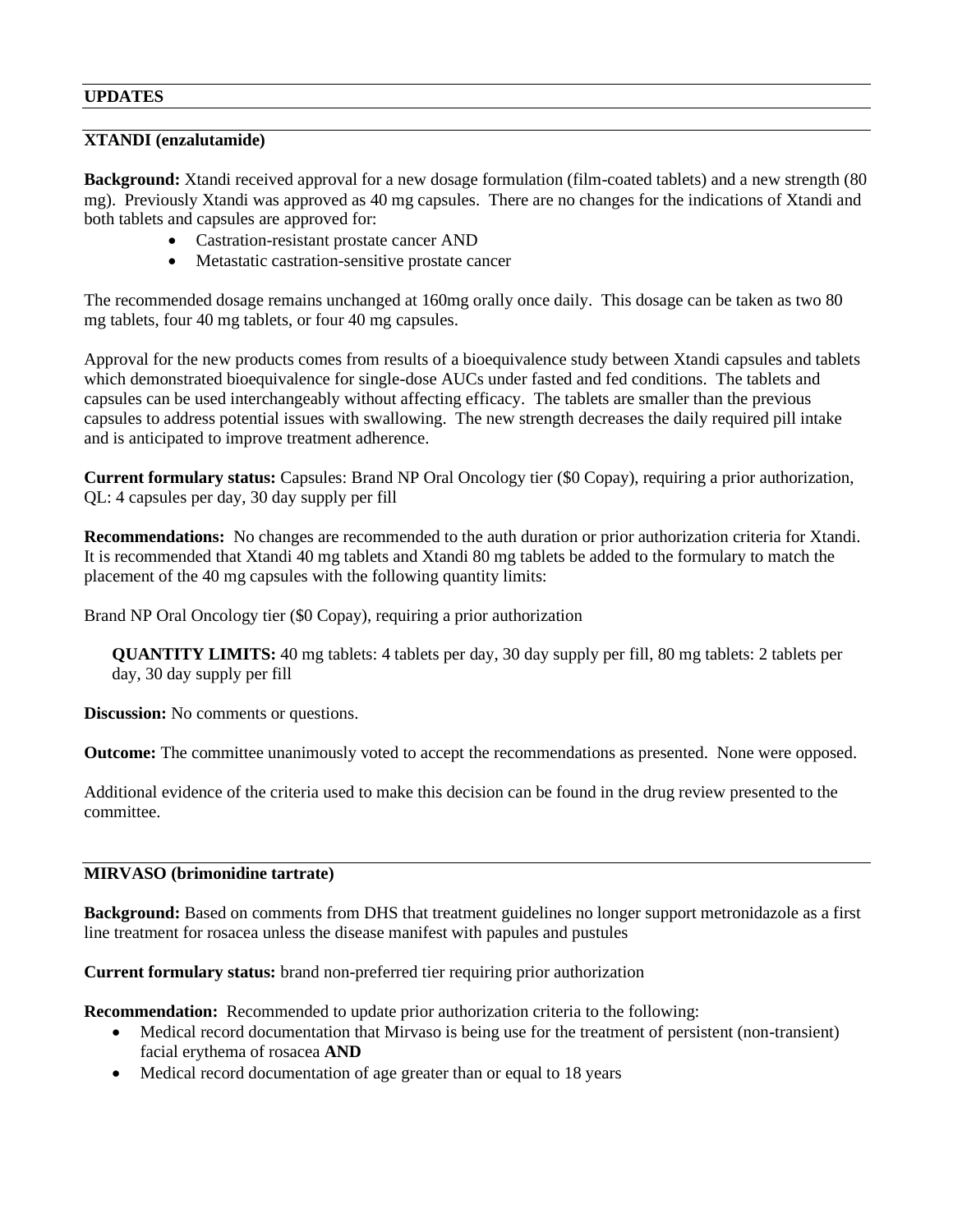**Discussion:** It was asked if a similar updated was necessary for the Finacea policy. It was determined that the indication for Finacea is similar to that of metronidazole for both pustules and papules. No additional comments or questions.

**Outcome:** The committee unanimously voted to accept the recommendations as presented. None were opposed.

Additional evidence of the criteria used to make this decision can be found in the drug review presented to the committee.

# **ORILISSA (elagolix sodium)**

**Background:** Orilissa is available as 150mg and 200mg tablets for the management of moderate to severe pain associated with endometriosis. Duration of therapy is dependent on the dose of Orilissa being prescribed.

**Current formulary status:** brand non-preferred tier requiring prior authorization

**Recommendation:** Modify the authorization duration to the following:

#### **AUTHORIZATION DURATION:**

**Orilissa 150mg tablets:** Initial approval will be for 24 months (or less if there is medical record documentation of a previous incomplete course of therapy with Orilissa 150 mg tablets).

**Orilissa 200mg tablets:** Initial approval will be for 6 months (or less if there is medical record documentation of a previous incomplete course of therapy with Orilissa 200 mg tablets).

#### **REAUTHORIZATION:**

Medical record documentation that the patient has not been treated for more than a total of 24 months with Orilissa 150 mg once daily OR more than a total of 6 months with Orilissa 200 mg twice daily OR documentation of medical or scientific literature to support the use of this agent beyond the FDA-approved treatment duration

# **MEDISPAN AUTHORIZATION LEVEL:** GPI-14

**Discussion:** No comments or questions.

**Outcome:** The committee unanimously voted to accept the recommendations as presented. None were opposed.

Additional evidence of the criteria used to make this decision can be found in the drug review presented to the committee.

# **SITE OF CARE POLICY UPDATES**

**Background:** On October 1st, 2019 Geisinger Health Plan (GHP) implemented a new site of care program for infliximab products and intravenous/subcutaneous immune globulin products, which direct members to the most cost-effective, yet clinically appropriate location to receive drug infusions under the medical benefit. The site of care program is administered as part of the existing prior authorization program which requires clinical approval of the medication as well as approval at hospital based outpatient facilities via the following prior authorization criteria. Since that time, additional drugs have been added to the site of care program in phases.

On July 15, 2021 GHP will implement Phase 6 drugs (Fabrazyme, Lumizyme, Naglazyme, Cerezyme, and Aldurazyme) to the site of program, and on August 15, 2021 GHP will implement Phase 7 drugs (Ilaris, Cimzia, Vyepti, Ilumya, and Stelara) to the site of care program. The current Site of Care Policy (MBP 181.0) will apply in addition to the drugs' respective existing clinical prior authorization program.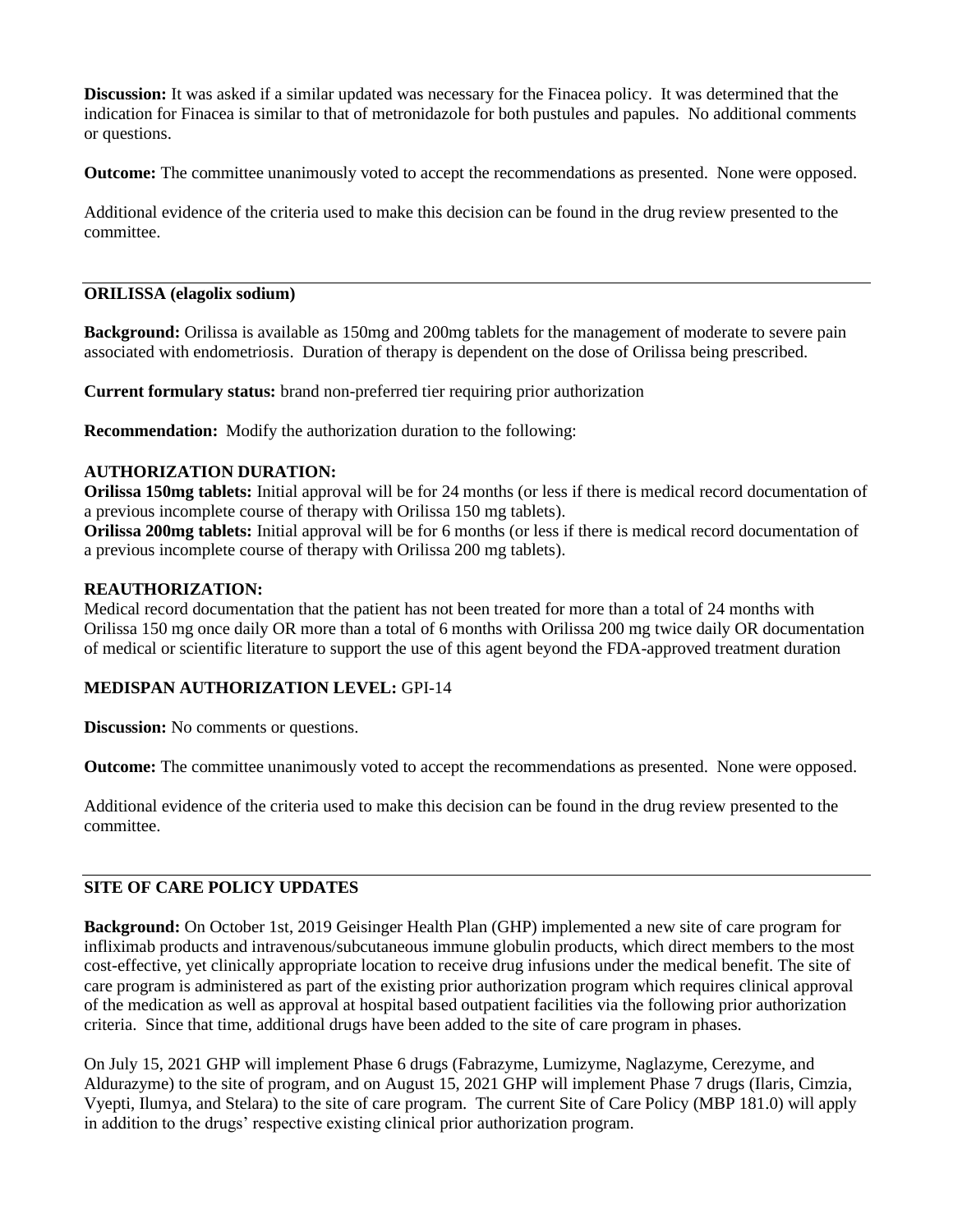**Recommendation:** It is recommended that the following changes (highlighted in green) be made to MBP 181.0 so that this policy may apply to the Phase 6 and Phase 7 drugs (Fabrazyme, Lumizyme, Naglazyme, Cerezyme, Aldurazyme, Ilaris, Cimzia, Vyepti, Ilumya, and Stelara). In addition to the drugs outlined above, it is recommended that the criteria are updated to account for additional self-injected drugs.

# MBP 181.0 Site of Care

**I. Policy:**

Site of Care Review Guidelines for Infusion Drugs and Specialty Medications

# **II. Purpose/Objective:**

To provide a policy of coverage regarding the use of hospital based outpatient facilities as a site of care for drugs that require administration via intravenous infusion or injection. This policy applies to these medications:

- 1. Abatacept (Orencia IV)
- 2. Agalsidase Beta (Fabrazyme) [effective 7/15/21]
- 3. Alglucosidase Alfa (Lumizyme) [effective 7/15/21]
- 4. Belimumab (Benlysta IV)
- 5. Benralizumab (Fasenra)
- 6. C1 esterase Inhibitor [Human] (Cinryze)
- 7. Canakinumab (Ilaris) [effective 8/15/21]
- 8. Certolizumab (Cimzia) [effective 8/15/21]
- 9. Denosumab (Prolia, Xgeva)
- 10. Eptinezumab (Vyepti) [effective 8/15/21]
- 11. Galsulfase (Naglazyme) [effective 7/15/21]
- 12. Golimumab (Simponi Aria)
- 13. Immune Globulin (IVIG)
- 14. Imiglucerase (Cerezyme) [effective 7/15/21]
- 15. Infliximab & infliximab biosimilar products
- 16. Laronidase (Aldurazyme) [effective 7/15/21]
- 17. Mepolizumab (Nucala)
- 18. Omalizumab (Xolair)
- 19. Tildrakizumab (Ilumya) [effective 8/15/21]
- 20. Tocilizumab (Actemra IV)
- 21. Ustekinumab (Stelara) [effective 8/15/21]
- 22. Vedolizumab (Entyvio)

# **III. Responsibility:**

- A. Medical Directors
- B. Medical Management
- C. Pharmacy Department

# **IV. Required Definitions**

- 1. Attachment a supporting document that is developed and maintained by the policy writer or department requiring/authoring the policy.
- 2. Exhibit a supporting document developed and maintained in a department other than
- 3. the department requiring/authoring the policy.
- 4. Devised the date the policy was implemented.
- 5. Revised the date of every revision to the policy, including typographical and grammatical changes.
- 6. Reviewed the date documenting the annual review if the policy has no revisions necessary.
- 7. Site of Care choice of physical location for administration of intravenous infusions or injections. Site of care locations include hospital inpatient, hospital based outpatient facilities, physician's office, ambulatory infusion centers, or home infusion services.
- 8. Alternative less intensive site of care facilities include non-hospital affiliated outpatient infusion centers such as ambulatory infusion centers or physician's offices and home infusion
- 9. Hospital based outpatient facilities include ER services, intravenous drug infusions or injections, observation services, outpatient surgery, lab tests, or x-rays, or any other hospital services where the patient is not admitted as an inpatient.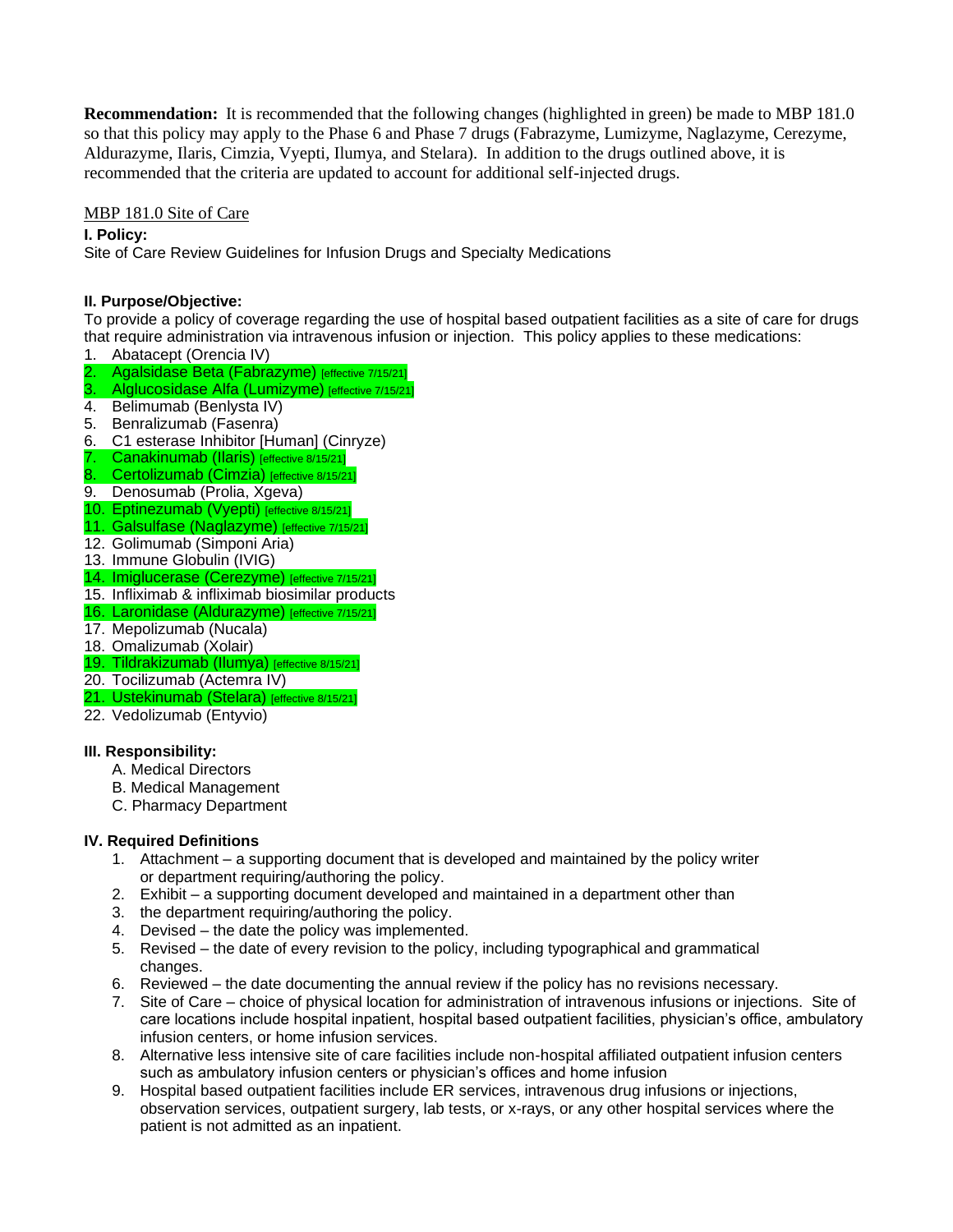## **V. Additional Definitions**

Medical Necessity or Medically Necessary means Covered Services rendered by a Health Care Provider that the Plan determines are:

a. appropriate for the symptoms and diagnosis or treatment of the Member's condition, illness, disease or injury;

b. provided for the diagnosis and the direct care and treatment of the Member's condition, illness disease or injury;

- c. in accordance with current standards good medical treatment practiced by the general medical community;
- d. not primarily for the convenience of the Member, or the Member's Health Care Provider; and
- e. the most appropriate source or level of service that can safely be provided to the Member. When applied to hospitalization, this further means that the Member requires acute care as an inpatient due to the nature of the services rendered or the Member's condition, and the Member cannot receive safe or adequate care as an outpatient

#### **DESCRIPTION:**

Specific intravenous and injectable drugs must meet applicable medical necessity criteria for coverage. If these criteria are met, this coverage policy will be used to determine the medical necessity of administration in the hospital based outpatient setting. If medical necessity criteria for administration in the hospital based outpatient setting are not met, an alternative less intensive site of care facility should be utilized.

#### **CRITERIA FOR USE: Requires Prior Authorization by Medical Director or Designee**

#### **Administration in the hospital based outpatient setting will be considered medically necessary and LIMITED to a duration of 60 days when one of the following criteria are met:**

- This is the initial medication infusion **OR**
- Member is reinitiating treatment after not receiving any treatments for at least 6 months.

**AUTHORIZATION DURATION:** Initial approval will be for a duration of 60 days. Administration in the hospital based outpatient setting for longer than 60 days will be required to meet the authorization criteria in the section below.

#### **Administration in the hospital based outpatient setting will be considered medically necessary for a duration of greater than 60 days when one of the following criteria are met:**

- The medication has a site of care restriction for administration per the FDA approved label **OR**
- Documented previous history of severe or potentially life-threatening adverse event during or following administration and the adverse event cannot be managed using pre-medication(s) or adjusting the rate of infusion **OR**
- All of the following:
	- o All alternate non-hospital outpatient settings are not within a reasonable distance from the member's home (within 50 miles) **AND**
	- $\circ$  Home healthcare or infusion provider has determined that the patient, home caregiver, or home environment is not appropriate for home infusion or home infusion services are not available due to limited network access **AND**
	- $\circ$  For request of a provider administered drug, for which a self-administered formulation is available, including but not limited to abatacept, belimumab, benralizumab, certolizumab, golimumab, mepolizumab, **omalizumab, and tocilizumab, and ustekinumab**: medical record documentation of a therapeutic failure of or intolerance to a 3 month trial of the self-administered formulation of the respective product.

#### **OR**

- For IVIG any of the above criteria **OR**
	- $\circ$  Change of immune globulin products (one infusion will be permitted in the hospital outpatient setting) **OR**
	- $\circ$  Laboratory confirmed immunoglobulin A (IgA) deficiency with anti-IgA antibodies

**OR**

- For Xgeva (denosumab) any of the above criteria **OR**
	- $\circ$  Patient is receiving Xgeva concomitantly with intravenous chemotherapy as part of the same encounter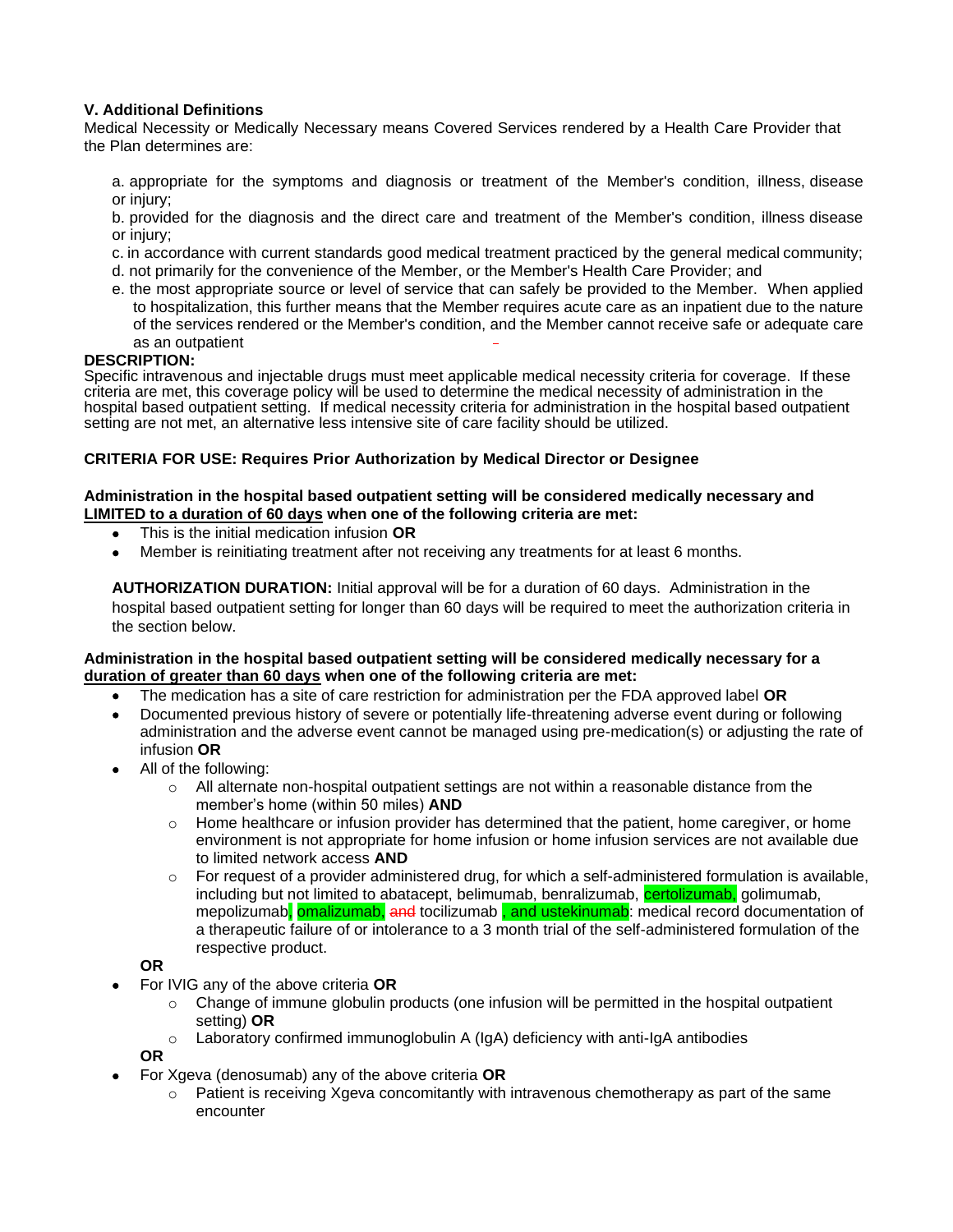**AUTHORIZATION DURATION:** Initial approval will be for the same length of time as the authorization of the specific drug being administered. Subsequent approvals will be required if the specific drug requires subsequent authorizations.

**NOTE:** To prevent a delay in care and allow adequate transition time for members to an alternate infusion site, members already established on therapy who do not meet any of the above criteria will be given a 60-day transition auth to allow them to continue receiving therapy at their current hospital based outpatient facility while they transition to a different infusion site.

# **LIMITATIONS: If none of the above criteria are met and the proposed hospital based outpatient facility is considered a least costly site of care, the hospital outpatient infusion would be approved.**

**Discussion:** The question was raised if we have an estimate of the cost impact from the site of care program. This is reported monthly. No additional comments or questions.

**Outcome:** The committee unanimously voted to accept the recommendations as presented. None were opposed.

Additional evidence of the criteria used to make this decision can be found in the drug review presented to the committee.

# **ZUBSOLV AND BUNAVAIL POLICY UPDATES**

**Background:** A review of the Bunavail policy conducted as part of an NQTL analysis for mental health parity identified that the counseling attestation for Bunavail may represent more stringent application than the analogous specialist requirements included in many medical/surgical medication policies. In order to remedy this potential compliance concern, it is recommended that the counseling requirement be updated to remove the attestation.

It is also recommended that the participating physician requirement is removed from both the Bunavail and Zubsolv policies as this criterion is not currently enforceable.

Lastly, it is recommended that the criterion requiring failure of a sublingual buprenorphine product is updated in both policies to require rationale that the member cannot use either buprenorphine/naloxone SL tablets or films.

#### **Recommendation:**

- Must be prescribed for the treatment of opioid dependence and the prescriber must have a unique identification number issued by the Drug Enforcement Agency (DEA) certifying prescribing authority for buprenorphine agents **AND**
- Buprenorphine/naloxone must be used unless there is medical record documentation of intolerance to, contraindication to, or therapeutic failure on buprenorphine/naloxone (ex. use in pregnancy/breast feeding) **AND**
- Member must be initially referred to and actively involved in formal counseling with a licensed behavioral health provider. Must provide the name of counselor and/or facility or rationale for nonparticipation **AND**
- For re-authorization member must be adherent to buprenorphine or buprenorphine/naloxone therapy and must not be using opiates. Must be verified by lab screen (dated within 28 days of request date) for opiates and buprenorphine. The presence of controlled substances other than buprenorphine must be addressed **AND**
- Behavioral health vendor and/or plan case managers may contact prescriber, member, or counselor/facility to ensure compliance with these requirements. Continued approval for the drug is dependent on cooperation with this effort **AND**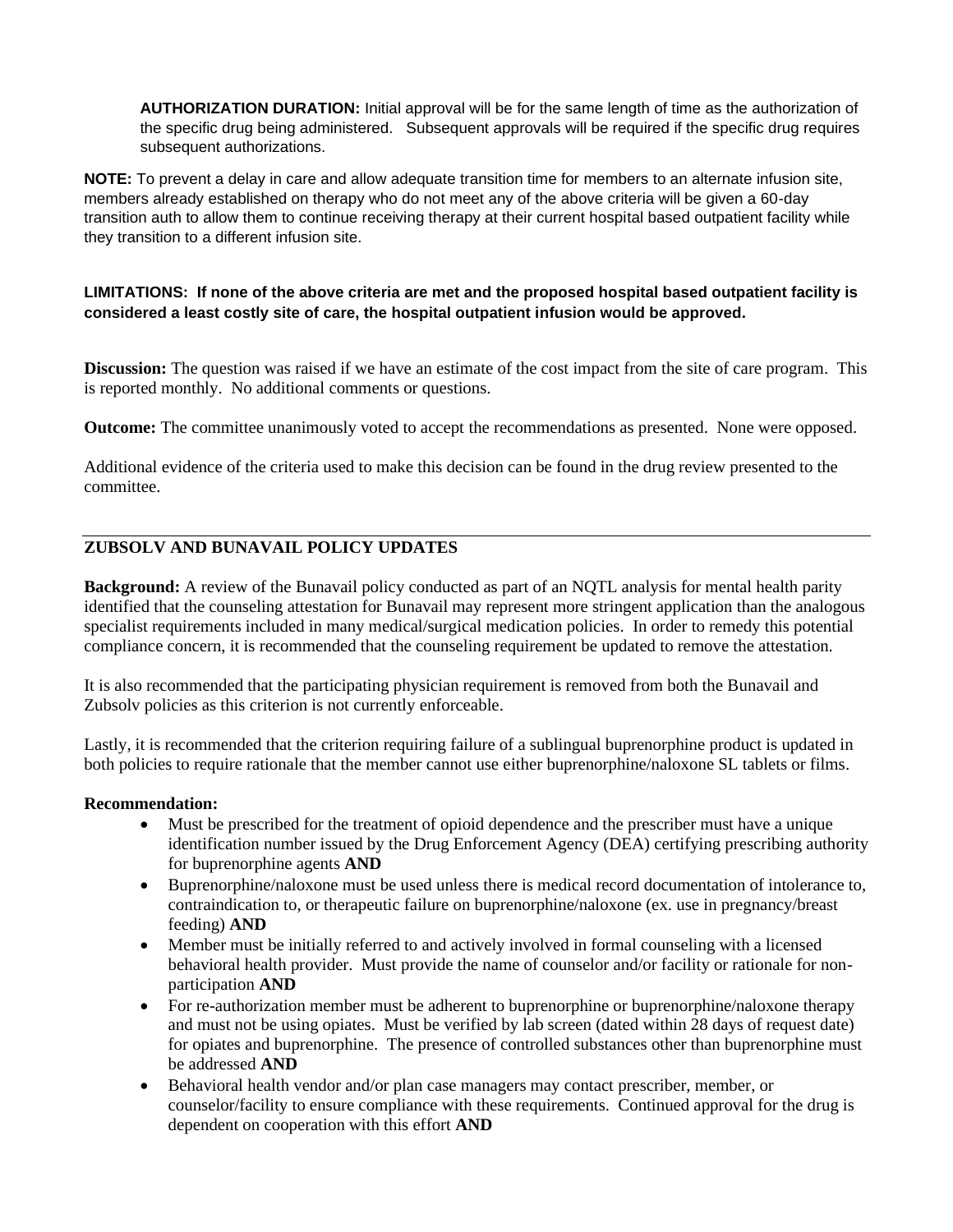• Medical record documentation of rationale for why the member cannot use buprenorphine/naloxone SL tablets **AND** buprenorphine/naloxone SL films

**Discussion:** No comments or questions.

**Outcome:** The committee unanimously voted to accept the recommendations as presented. None were opposed.

Additional evidence of the criteria used to make this decision can be found in the drug review presented to the committee.

# **MARKETPLACE FORMULARY UPDATES**

#### **Recommendation:**

It is recommended that the following multi-source brand drugs are removed from the Marketplace formulary effective 1/1/2022:

| <b>Brand Name</b>    | <b>CUI</b> | <b>Generic on</b><br>Formulary | <b>Other Comments</b>                                  |
|----------------------|------------|--------------------------------|--------------------------------------------------------|
|                      | 998191     | Yes, \$0                       |                                                        |
| <b>Afinitor Oral</b> |            | Oncology                       |                                                        |
| Tablet 2.5 MG        |            | Tier                           |                                                        |
|                      | 845518     | Yes, \$0                       |                                                        |
| <b>Afinitor Oral</b> |            | Oncology                       |                                                        |
| Tablet 5 MG          |            | Tier                           |                                                        |
|                      | 1119402    | Yes, \$0                       |                                                        |
| <b>Afinitor Oral</b> |            | Oncology                       |                                                        |
| Tablet 7.5 MG        |            | Tier                           |                                                        |
| Alcaine              | 1191026    |                                | Used for ophthalmic anesthesia, no utilization in 2020 |
| Ophthalmic           |            |                                |                                                        |
| Solution 0.5 %       |            |                                |                                                        |
| Proparacaine HCl     | 1191013    |                                | Used for ophthalmic anesthesia, no utilization in 2020 |
| Ophthalmic           |            |                                |                                                        |
| Solution 0.5%        |            |                                |                                                        |
| Bleph-10             | 1006122    | Yes, Tier 2                    |                                                        |
| Ophtalmic            |            |                                |                                                        |
| Solution 10%         |            |                                |                                                        |
| Carafate Oral        | 208094     | Yes, Tier 2                    |                                                        |
| Suspension 1         |            |                                |                                                        |
| GM/10ML              |            |                                |                                                        |
| Coumadin Oral        | 855290     | Yes, Tier 1                    | Discontinued by manufacturer                           |
| Tablet 1 MG          |            |                                |                                                        |
| Coumadin Oral        | 855298     | Yes, Tier 1                    | Discontinued by manufacturer                           |
| Tablet 10 MG         |            |                                |                                                        |
| Coumadin Oral        | 855304     | Yes, Tier 1                    | Discontinued by manufacturer                           |
| Tablet 2 MG          |            |                                |                                                        |
| Coumadin Oral        | 855314     | Yes, Tier 1                    | Discontinued by manufacturer                           |
| Tablet 2.5 MG        |            |                                |                                                        |
|                      |            |                                |                                                        |
| Coumadin Oral        | 855320     | Yes, Tier 1                    | Discontinued by manufacturer                           |
| Tablet 3 MG          |            |                                |                                                        |
| Coumadin Oral        | 855326     | Yes, Tier 1                    | Discontinued by manufacturer                           |
| Tablet 4 MG          |            |                                |                                                        |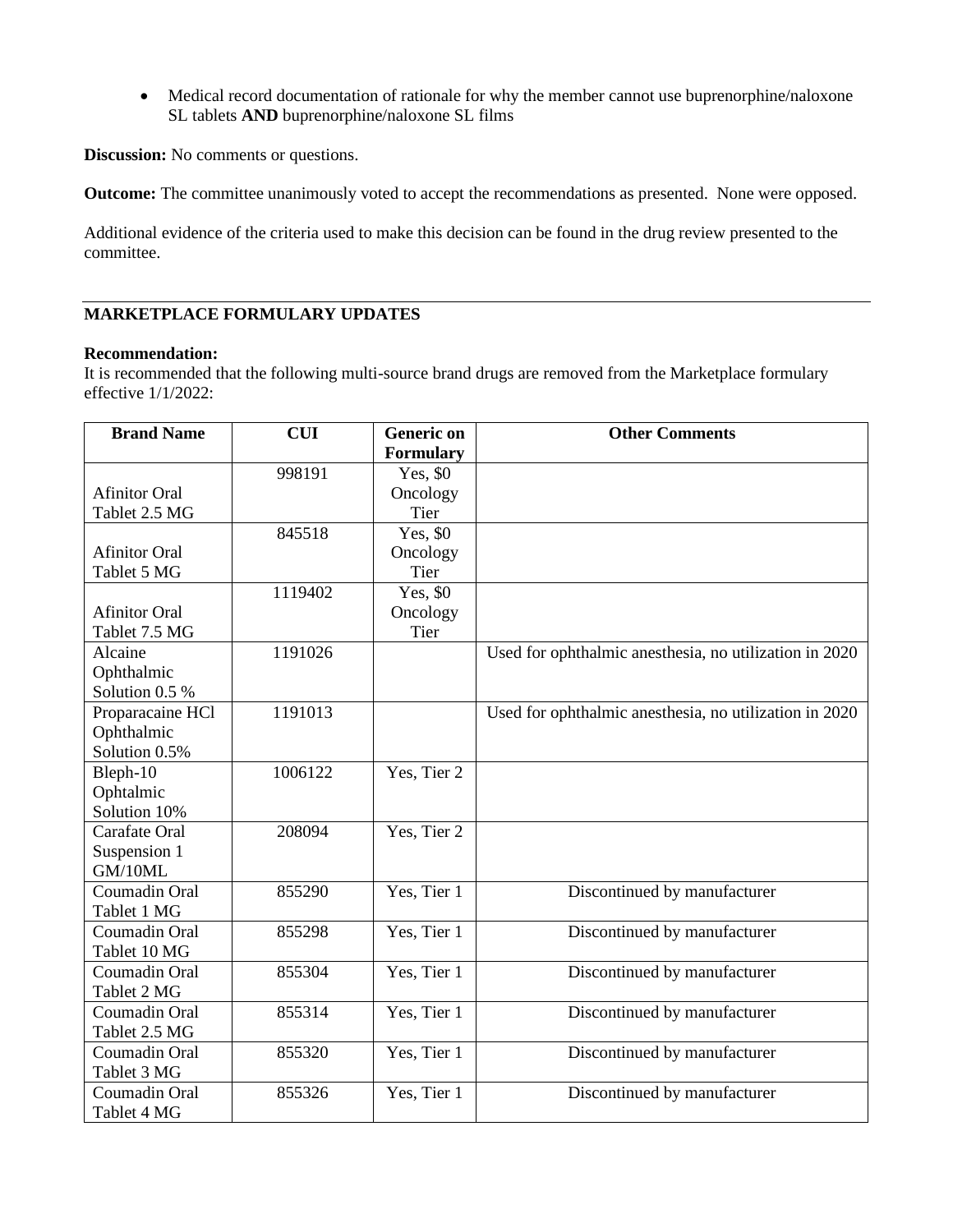| Coumadin Oral<br>Tablet 5 MG                                             | 855334  | Yes, Tier 1                  | Discontinued by manufacturer  |
|--------------------------------------------------------------------------|---------|------------------------------|-------------------------------|
| Coumadin Oral<br>Tablet 6 MG                                             | 855340  | Yes, Tier 1                  | Discontinued by manufacturer  |
| Coumadin Oral<br>Tablet 7.5 MG                                           | 855346  | Yes, Tier 1                  | Discontinued by manufacturer  |
| Cuprimine Oral<br>Capsule 250 MG                                         | 207369  | Yes, Tier 2                  |                               |
| Delestrogen<br>Intramuscular Oil<br>20 MG/ML                             | 206715  | Yes, Tier 2                  |                               |
| Delestrogen<br>Intramuscular Oil<br>40 MG/ML                             | 206813  | Yes, Tier 2                  |                               |
| E.E.S. Granules<br><b>Oral Suspension</b><br>Reconstituted 200<br>MG/5ML | 863603  | Yes, Tier 2                  |                               |
| EryPed 400 Oral<br>Suspension<br>Reconstituted 400<br>MG/5ML             | 686420  | Yes, Tier 2                  |                               |
| Eurax External<br>Lotion 10 %                                            | 207864  |                              | Discontinued by manufacturer. |
| <b>Fareston Oral</b><br>Tablet 60 MG                                     | 152880  | Yes, \$0<br>Oncology<br>Tier |                               |
| Felbatol Oral<br>Suspension 600<br>MG/5ML                                | 209028  | Yes, Tier 2                  |                               |
| Felbatol Oral<br>Tablet 400 MG                                           | 209026  | Yes, Tier 2                  |                               |
| Felbatol Oral<br>Tablet 600 MG                                           | 209027  | Yes, Tier 2                  |                               |
| Ferriprox Oral<br>Tablet 500 MG                                          | 1190357 | Yes, Tier 5                  |                               |
| Icar-C Plus Oral<br>Tablet 100-250-<br>$0.025 - 1$ MG                    | 1087418 |                              | Excluded, iron preparation.   |
| Isordil Titradose<br>Oral Tablet 40<br>MG                                | 793872  | Yes, Tier 2                  |                               |
| Kaletra Oral<br>Solution 400-100<br>MG/5ML                               | 847749  | Yes, Tier 2                  |                               |
| Kuvan Oral Packet<br>100 MG                                              | 1111020 | Yes, Tier 5                  |                               |
| Kuvan Oral Packet<br>500 MG                                              | 1653221 | Yes, Tier 5                  |                               |
| Kuvan Oral Tablet<br>100 MG                                              | 1486691 | Yes, Tier 5                  |                               |
| Lidoderm External<br>Patch 5 %                                           | 1011705 | Yes, Tier 2                  |                               |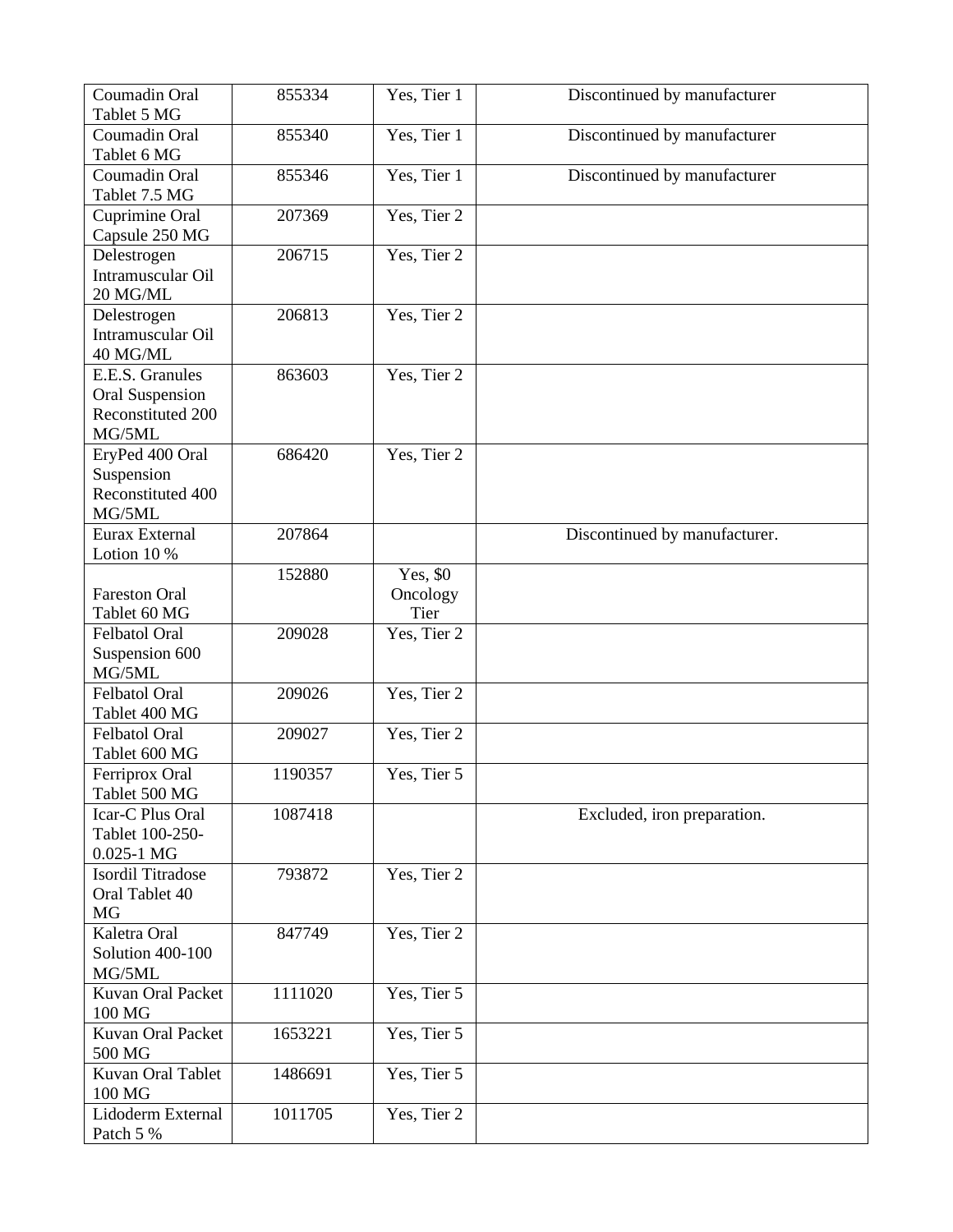| Makena<br>Intramuscular Oil                                                     | 1087968 | Yes, Tier 5    |                                                                          |
|---------------------------------------------------------------------------------|---------|----------------|--------------------------------------------------------------------------|
| 250 MG/ML<br>Makena<br>Intramuscular Oil<br>250 MG/ML                           | 1796692 | Yes, Tier 5    |                                                                          |
| Mar-Cof CG<br><b>Expectorant Oral</b><br>Liquid 225-7.5<br>MG/5ML               | 995443  | No             | Multiple other generic strengths of<br>guaifenesin/codeine on formulary. |
| MoviPrep Oral<br>Solution<br>Reconstituted 100<br><b>GM</b>                     | 800918  | Yes, Tier 2    |                                                                          |
| <b>Naftin External</b><br>Gel 1 %                                               | 896108  | Yes, Tier 2    |                                                                          |
| Neutrogena On-<br>The-Spot External<br>Cream 2.5 %                              | 308688  | No             | Excluded, OTC product.                                                   |
| Nitrostat<br><b>Sublingual Tablet</b><br>Sublingual 0.3<br><b>MG</b>            | 207331  | Yes, Tier 2    |                                                                          |
| Nitrostat<br><b>Sublingual Tablet</b><br>Sublingual 0.4<br><b>MG</b>            | 207346  | Yes, Tier 2    |                                                                          |
| Nitrostat<br><b>Sublingual Tablet</b><br>Sublingual 0.6<br>MG                   | 207361  | Yes, Tier 2    |                                                                          |
| Oxsoralen Ultra<br>Oral Capsule 10<br>MG                                        | 207074  | N <sub>o</sub> | Recommend addition of methoxsalen to formulary.                          |
| Plaquenil Oral<br>Tablet 200 MG                                                 | 979094  | Yes, Tier 2    |                                                                          |
| ProAir HFA<br><b>Inhalation Aerosol</b><br>Solution 108 (90<br>Base) MCG/ACT    | 745752  | Yes, Tier 2    |                                                                          |
| Proglycem Oral<br>Suspension 50<br>MG/ML                                        | 207634  | Yes, Tier 2    |                                                                          |
| Protonix Oral<br>Packet 40 MG                                                   | 763308  | Yes, Tier 2    |                                                                          |
| Proventil HFA<br><b>Inhalation Aerosol</b><br>Solution 108 (90<br>Base) MCG/ACT | 746763  | Yes, Tier 2    |                                                                          |
| Rapamune Oral<br>Solution 1<br>MG/ML                                            | 351901  | No             | Recommend addition of sirolimus solution to<br>formulary.                |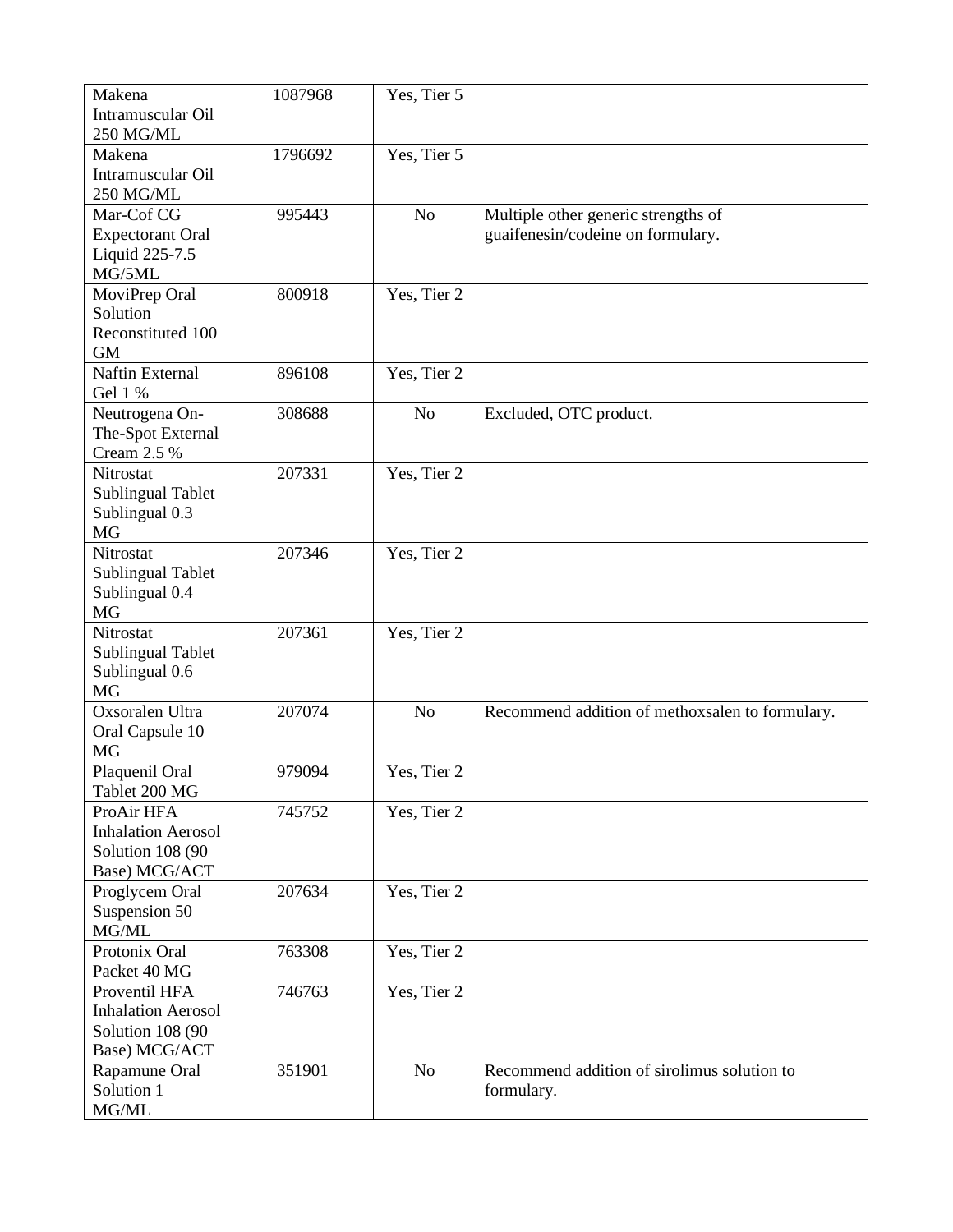| Reclast                                  | 705875  | Yes, Tier 2 |  |
|------------------------------------------|---------|-------------|--|
| Intravenous                              |         |             |  |
| Solution 5                               |         |             |  |
| MG/100ML                                 |         |             |  |
| Remodulin                                | 352213  | Yes, Tier 5 |  |
| <b>Injection Solution</b>                |         |             |  |
| 100 MG/20ML                              |         |             |  |
| Remodulin                                | 352211  | Yes, Tier 5 |  |
| <b>Injection Solution</b>                |         |             |  |
| 20 MG/20ML                               |         |             |  |
| Remodulin                                | 352214  | Yes, Tier 5 |  |
| <b>Injection Solution</b><br>200 MG/20ML |         |             |  |
| Remodulin                                | 352212  | Yes, Tier 5 |  |
| <b>Injection Solution</b>                |         |             |  |
| 50 MG/20ML                               |         |             |  |
| Ritalin LA Oral                          | 1091143 | Yes, Tier 2 |  |
| Capsule Extended                         |         |             |  |
| Release 24 Hour                          |         |             |  |
| 10 MG                                    |         |             |  |
| Salvax External                          | 824983  | Yes, Tier 2 |  |
| Foam 6 %                                 |         |             |  |
| Samsca Oral                              | 849835  | Yes, Tier 2 |  |
| Tablet 30 MG                             |         |             |  |
| SandoSTATIN                              | 207198  | Yes, Tier 2 |  |
| <b>Injection Solution</b>                |         |             |  |
| 100 MCG/ML                               |         |             |  |
| SandoSTATIN                              | 207194  | Yes, Tier 2 |  |
| <b>Injection Solution</b>                |         |             |  |
| 50 MCG/ML<br>SandoSTATIN                 | 207200  | Yes, Tier 2 |  |
| <b>Injection Solution</b>                |         |             |  |
| 500 MCG/ML                               |         |             |  |
| Saphris Sublingual                       | 859979  |             |  |
| <b>Tablet Sublingual</b>                 |         |             |  |
| 10 MG                                    |         |             |  |
| Saphris Sublingual                       | 1606490 |             |  |
| <b>Tablet Sublingual</b>                 |         |             |  |
| 2.5 MG                                   |         |             |  |
| Saphris Sublingual                       | 859983  |             |  |
| <b>Tablet Sublingual</b>                 |         |             |  |
| 5 MG                                     |         |             |  |
| Sarafem Oral                             | 647555  | Yes, Tier 1 |  |
| Tablet 10 MG                             |         |             |  |
| Sarafem Oral                             |         | Yes, Tier 1 |  |
| Tablet 20 MG                             |         |             |  |
| <b>Sklice External</b>                   | 1298427 | Yes, Tier 2 |  |
| Lotion $0.5\%$                           |         |             |  |
| Soriatane Oral                           | 213069  | Yes, Tier 2 |  |
| Capsule 10 MG                            |         |             |  |
| Soriatane Oral                           | 213070  | Yes, Tier 2 |  |
| Capsule 25 MG                            |         |             |  |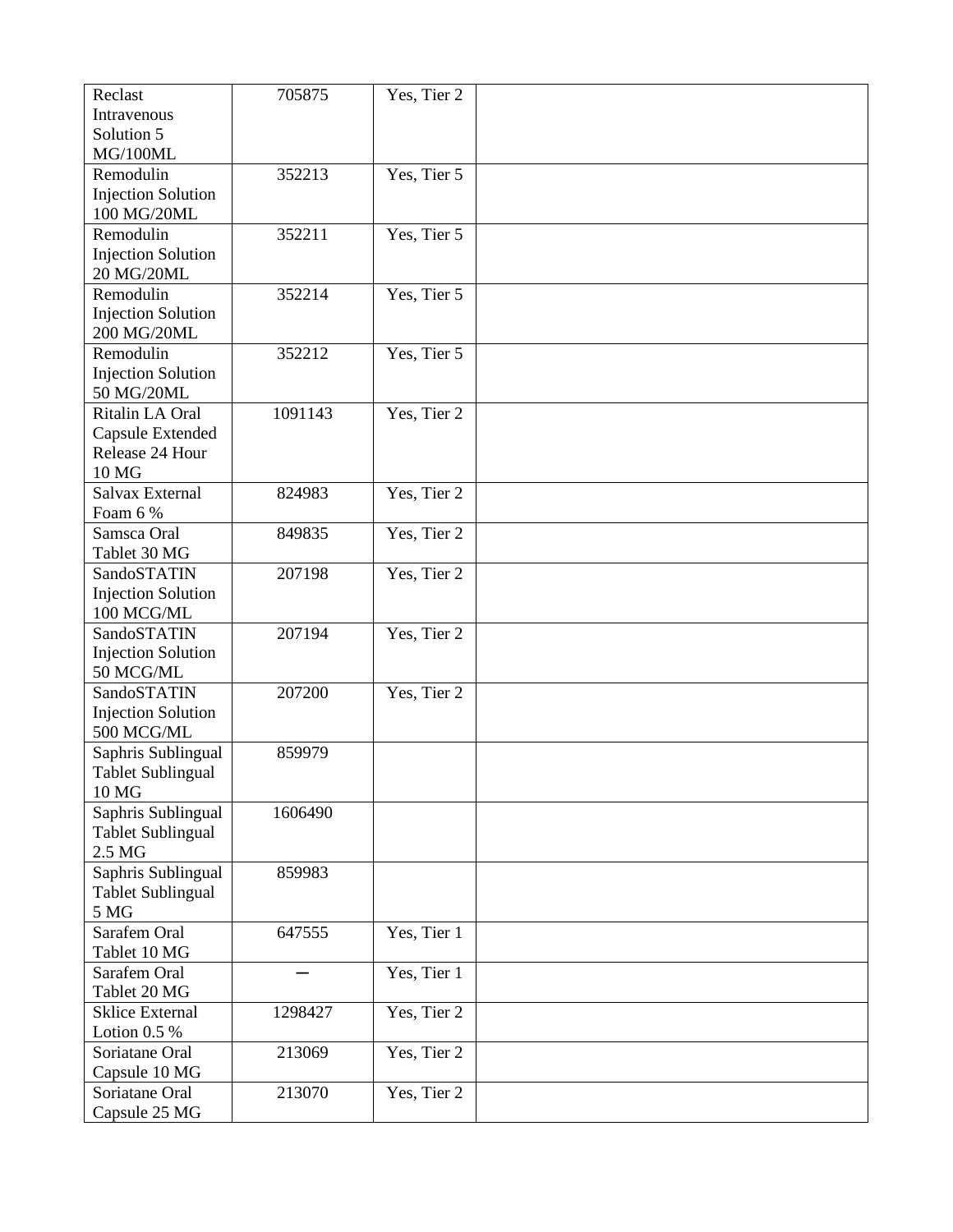| Suboxone<br>Sublingual Film<br>12-3 MG                        | 1307063 | Yes, Tier 2                  |  |
|---------------------------------------------------------------|---------|------------------------------|--|
| Suboxone<br>Sublingual Film 2-<br>0.5 <sub>M</sub> G          | 1010603 | Yes, Tier 2                  |  |
| Suboxone<br>Sublingual Film 4-<br>1 MG                        | 1307058 | Yes, Tier 2                  |  |
| Suboxone<br>Sublingual Film 8-<br>2 <sub>MG</sub>             | 1010606 | Yes, Tier 2                  |  |
| Tamiflu Oral<br>Capsule 30 MG                                 | 728111  | Yes, Tier 2                  |  |
| Tamiflu Oral<br>Capsule 45 MG                                 | 728115  | Yes, Tier 2                  |  |
| Tamiflu Oral<br>Capsule 75 MG                                 | 261315  | Yes, Tier 2                  |  |
| <b>Tamiflu Oral</b><br>Suspension<br>Reconstituted 6<br>MG/ML | 1115700 | Yes, Tier 2                  |  |
| Tarceva Oral<br>Tablet 100 MG                                 | 1088251 | Yes, \$0<br>Oncology<br>Tier |  |
| Tarceva Oral<br>Tablet 150 MG                                 | 1088253 | Yes, \$0<br>Oncology<br>Tier |  |
| Tarceva Oral<br>Tablet 25 MG                                  | 1088255 | Yes, \$0<br>Oncology<br>Tier |  |
| Tepadina Injection<br>Solution<br>Reconstituted 100<br>MG     | 1919209 | Yes, Tier 5                  |  |
| Tepadina Injection<br>Solution<br>Reconstituted 15<br>MG      | 1919211 | Yes, Tier 5                  |  |
| Topamax Oral<br>Tablet 100 MG                                 | 151228  | Yes, Tier 2                  |  |
| Topamax Oral<br>Tablet 200 MG                                 | 151229  | Yes, Tier 2                  |  |
| Topamax Oral<br>Tablet 25 MG                                  | 152855  | Yes, Tier 2                  |  |
| Topamax Oral<br>Tablet 50 MG                                  | 151227  | Yes, Tier 2                  |  |
| Topamax Sprinkle<br><b>Oral Capsule</b><br>Sprinkle 15 MG     | 845478  | Yes, Tier 2                  |  |
| Topamax Sprinkle<br>Oral Capsule<br>Sprinkle 25 MG            | 845479  | Yes, Tier 2                  |  |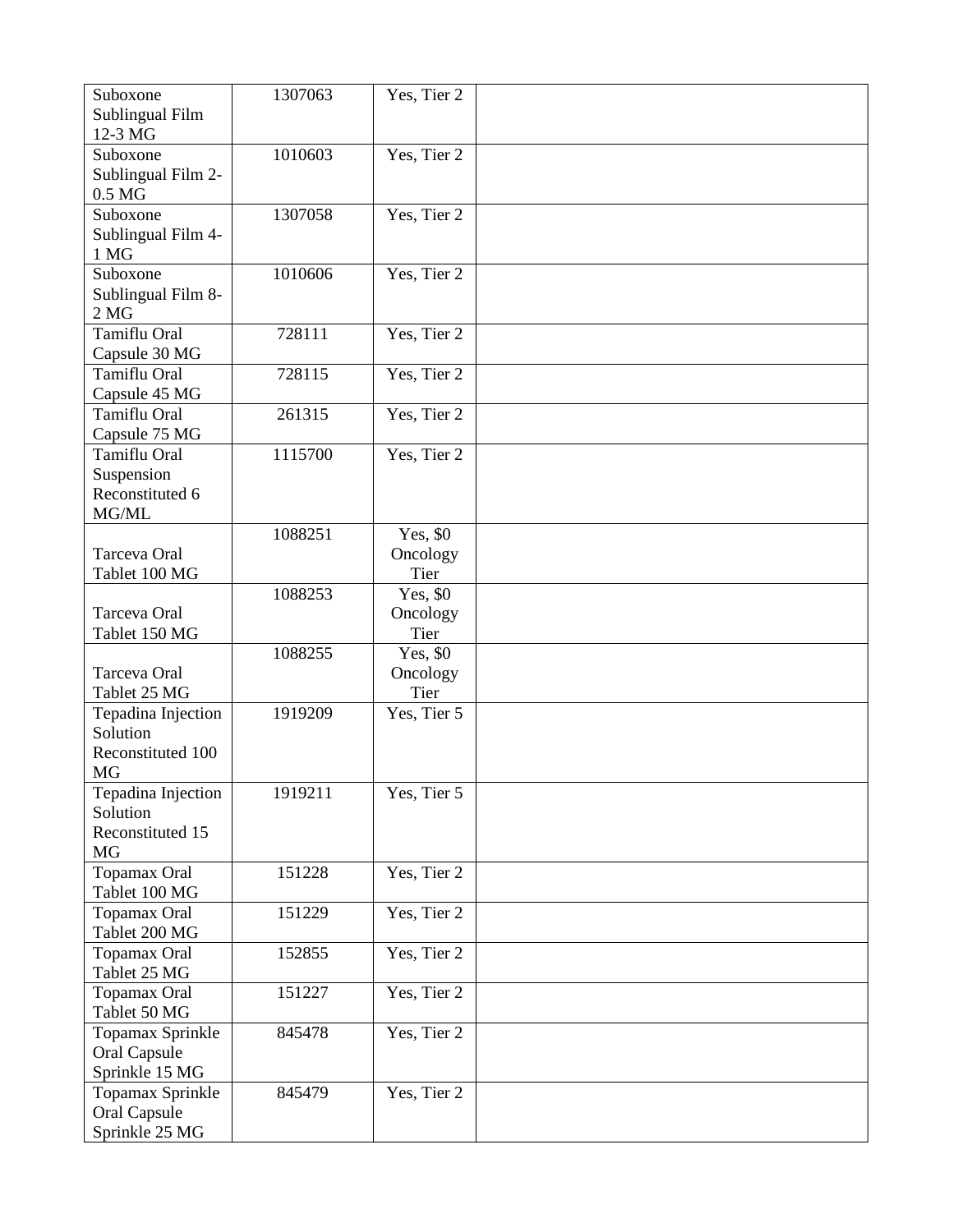| <b>Transderm Scop</b><br>$(1.5 \text{ MG})$<br><b>Transdermal Patch</b><br><b>72 Hour 1</b><br>MG/3DAYS | 351875  | Yes, Tier 2                  |                           |
|---------------------------------------------------------------------------------------------------------|---------|------------------------------|---------------------------|
| Tridesilon<br><b>External Cream</b><br>0.05%                                                            | 103439  | Yes, Tier 2                  |                           |
| <b>Tykerb Oral</b><br>Tablet 250 MG                                                                     | 672152  | Yes, \$0<br>Oncology<br>Tier |                           |
| Urogesic-Blue<br>Oral Tablet 81.6<br>MG                                                                 | 1251290 | Yes, Tier 2                  |                           |
| Veletri<br>Intravenous<br>Solution<br>Reconstituted 0.5<br>MG                                           | 1302755 | Yes, Tier 5                  |                           |
| Veletri<br>Intravenous<br>Solution<br>Reconstituted 1.5<br>MG                                           | 1009216 | Yes, Tier 5                  |                           |
| Vfend Oral<br>Suspension<br>Reconstituted 40<br>MG/ML                                                   | 546624  | Yes, Tier 2                  |                           |
| <b>Vfend Oral Tablet</b><br>200 MG                                                                      | 352219  | Yes, Tier 2                  |                           |
| <b>Vfend Oral Tablet</b><br>50 MG                                                                       | 352218  | Yes, Tier 2                  |                           |
| Xeloda Oral<br>Tablet 150 MG                                                                            | 213292  | Yes, \$0<br>Oncology<br>Tier |                           |
| Xeloda Oral<br>Tablet 500 MG                                                                            | 213293  | Yes, \$0<br>Oncology<br>Tier |                           |
| Zarontin Oral<br>Capsule 250 MG                                                                         | 201737  | Yes, Tier 2                  |                           |
| <b>Zarontin Oral</b><br>Solution 250<br>MG/5ML                                                          | 755357  | Yes, Tier 2                  |                           |
| Zonegran Oral<br>Capsule 100 MG                                                                         | 284408  | Yes, Tier 2                  |                           |
| Zonegran Oral<br>Capsule 25 MG                                                                          | 404725  | Yes, Tier 2                  |                           |
| Adapalene-<br><b>Benzoyl Peroxide</b><br>External Pad 0.1-<br>2.5 %                                     | 2471107 |                              | Non-FDA approved product. |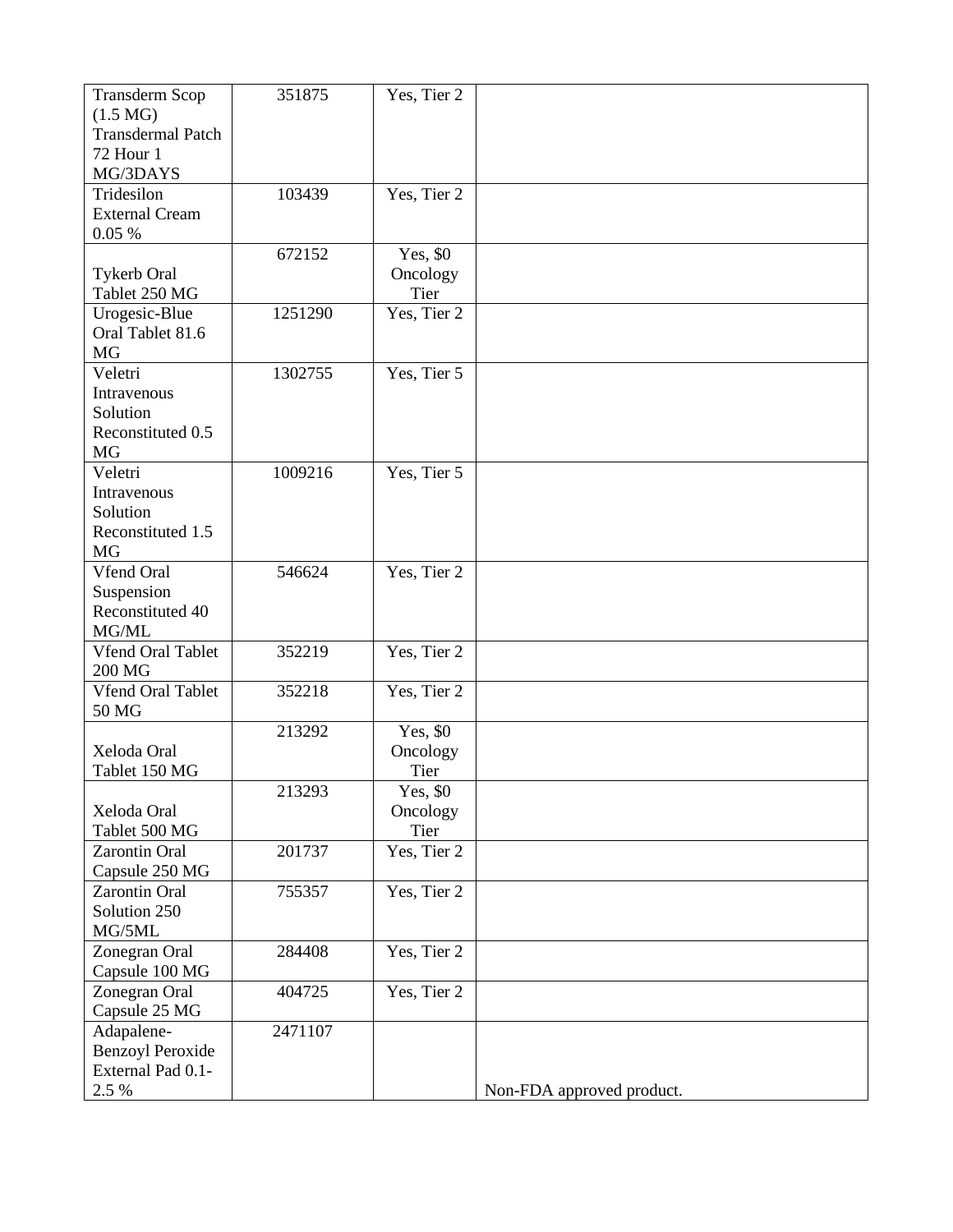| AgonEaze<br>External Kit 2.5- | 197877          | Non-FDA approved product. Repackaged kit to<br>include lidocaine/prilocaine cream and occlusive |
|-------------------------------|-----------------|-------------------------------------------------------------------------------------------------|
| 2.5 %                         |                 | dressings.                                                                                      |
| Anodyne LPT                   | 197877          |                                                                                                 |
| External Kit 2.5-<br>2.5 %    |                 | Repackaged kit to include lidocaine/prilocaine cream<br>and occlusive dressings.                |
| Aprizio Pak                   | 197877          | Non-FDA approved product. Repackaged kit to                                                     |
| External Kit 2.5-             |                 | include lidocaine/prilocaine cream, dressings, and                                              |
| 2.5 %                         |                 | medical scissors.                                                                               |
| Aprizio Pak II                | 197877          |                                                                                                 |
| External Kit 2.5-             |                 |                                                                                                 |
| 2.5 %                         |                 | Repackaged kit to include lidocaine/prilocaine cream,                                           |
|                               |                 | dressings, and medical scissors.                                                                |
| BenzePrO Creamy               | 1605437         |                                                                                                 |
| Wash External                 |                 |                                                                                                 |
| Liquid 7 %                    |                 | Non-FDA approved product.                                                                       |
| <b>BenzePrO</b>               | 1605441         |                                                                                                 |
| <b>Foaming Cloths</b>         |                 |                                                                                                 |
| External                      |                 |                                                                                                 |
| Miscellaneous 6 %             |                 | Non-FDA approved product. Available as OTC.                                                     |
| BP 10-1 External              | 1000720         |                                                                                                 |
| Emulsion 10-1 %               |                 | Non-FDA approved product.                                                                       |
| <b>BP</b> Cleansing           | 1000861         |                                                                                                 |
| Wash External                 |                 |                                                                                                 |
| Emulsion 10-4 %               |                 | Non-FDA approved product.                                                                       |
| <b>BPO</b> External Gel       | 308691          |                                                                                                 |
| 4 %                           |                 | Non-FDA approved product. Available as OTC.                                                     |
| <b>BPO</b> External Gel       | 308697          |                                                                                                 |
| 8 %                           |                 | Non-FDA approved product. Available as OTC.                                                     |
| CadiraMD                      | 197877          | Non-FDA approved product. Repackaged kit to                                                     |
| External Kit 2.5-             |                 | include lidocaine/prilocaine cream and supplies                                                 |
| 2.5 %                         |                 | necessary for venipuncture.                                                                     |
| CEM-Urea                      | 1242631         |                                                                                                 |
| <b>External Solution</b>      |                 | Non-FDA approved product. Urea in a vehicle                                                     |
| 45 %                          |                 | containing menthol, camphor, and eucalyptus oil.                                                |
| Debacterol                    | 1369589/1547711 |                                                                                                 |
| Mouth/Throat                  |                 | Non-FDA approved product. Used as part of dental                                                |
| Solution 30-50 %              |                 | treatment for canker sores.                                                                     |
| DermacinRx                    | 197877          |                                                                                                 |
| Empricaine                    |                 |                                                                                                 |
| External Kit 2.5-             |                 | Non-FDA approved product. Repackaged kit to                                                     |
| 2.5 %                         |                 | include lidocaine/prilocaine and dressings.                                                     |
| DermacinRx                    | 197877          |                                                                                                 |
| Prizopak External             |                 | Non-FDA approved product. Repackaged kit to                                                     |
| Kit 2.5-2.5 %                 |                 | include lidocaine/prilocaine and dressings.                                                     |
|                               | 857366          | Non-FDA approved product. Repackaged kit to                                                     |
| Econasil External             |                 | include econazole cream, gauze pads, and silicone                                               |
| Kit 1 %                       |                 | tape                                                                                            |
| Empricaine-II                 | 197877          |                                                                                                 |
| External Kit 2.5-             |                 | Repackaged kit to include lidocaine/prilocaine and                                              |
| 2.5 %                         |                 | dressings.                                                                                      |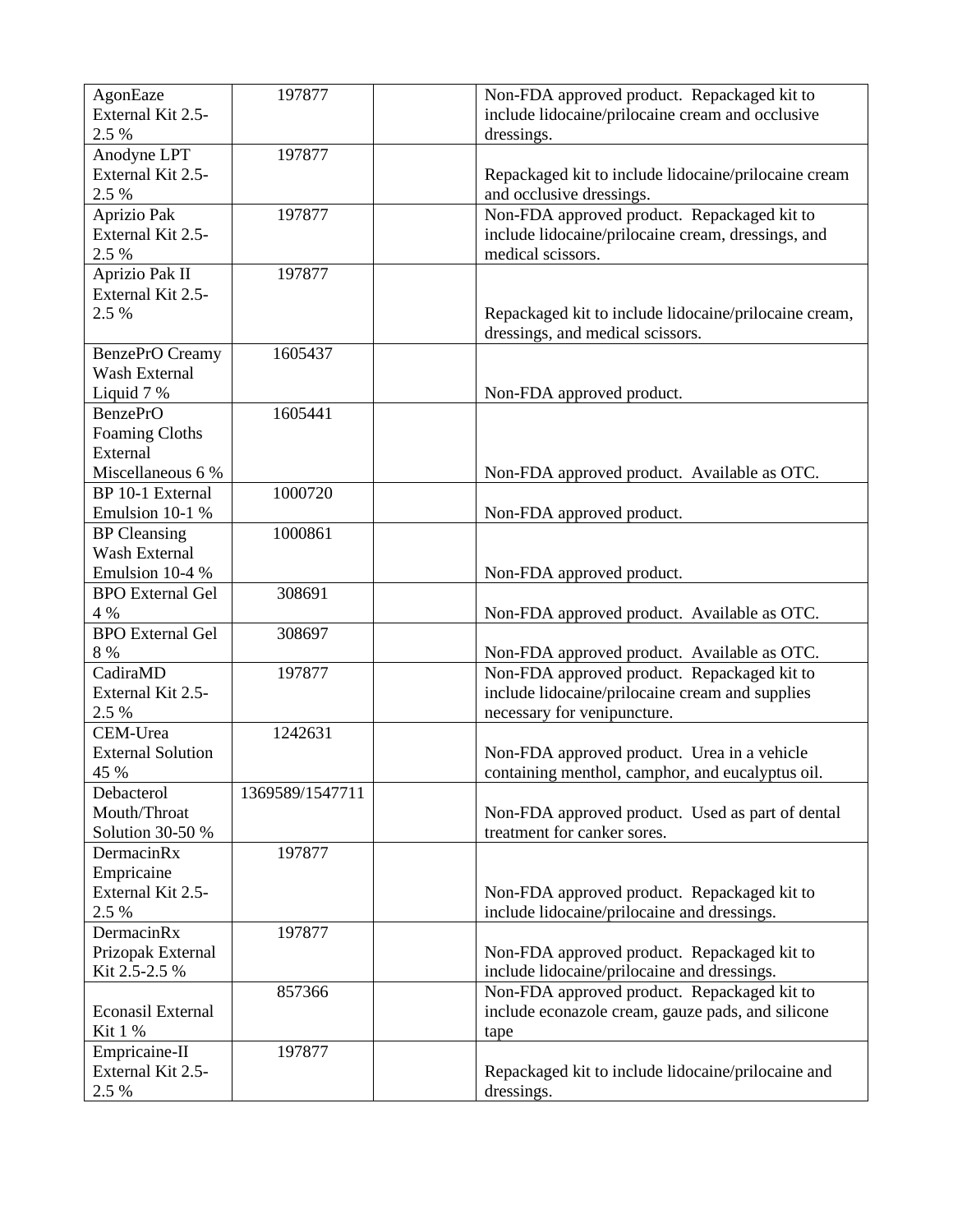| <b>Escavite D Oral</b>   |                 |                                                    |
|--------------------------|-----------------|----------------------------------------------------|
| <b>Tablet Chewable</b>   |                 |                                                    |
| $0.25 - 6$ MG            |                 | Non-FDA approved product.                          |
| Escavite LQ Oral         |                 |                                                    |
| Liquid 0.25-6            |                 |                                                    |
| MG/ML                    |                 | Non-FDA approved product.                          |
| <b>Escavite Oral</b>     |                 |                                                    |
| <b>Tablet Chewable</b>   |                 |                                                    |
| $0.25 - 7.5$ MG          |                 | Non-FDA approved product.                          |
| Flucaine                 | 1247445/1247576 |                                                    |
| Ophthalmic               |                 |                                                    |
| Solution 0.25-0.5        |                 | Non-FDA approved product. Used as part of          |
| $\%$                     |                 | ophthalmic procedures.                             |
| Homatropaire             | 992759          |                                                    |
| Ophthalmic               |                 | Non-FDA approved product. Used as part of          |
| Solution 5 %             |                 | ophthalmic procedures.                             |
| Homatropine HBr          | 992757          |                                                    |
| Ophthalmic               |                 | Non-FDA approved product. Used as part of          |
| Solution 5 %             |                 | ophthalmic procedures.                             |
| Hydrocortisone-          | 310870          |                                                    |
| Iodoquinol               |                 |                                                    |
| External Cream 1-        |                 |                                                    |
| $1\%$                    |                 | Non-FDA approved product.                          |
| Ketoconazole-            |                 |                                                    |
| Hydrocortisone           |                 |                                                    |
| <b>External Cream 2-</b> |                 |                                                    |
| 2.5 %                    |                 | Non-FDA approved product.                          |
| Lido BDK                 |                 | Non-FDA approved product. Repackaged kit to        |
| External Kit 2.5-        |                 | include lidocaine/prilocaine cream and supplies    |
| 2.5 %                    |                 | necessary for venipuncture.                        |
| Lidocaine HCl            | 1010835         |                                                    |
| <b>External Cream 3</b>  |                 |                                                    |
| $\%$                     |                 | Non-FDA approved product. Available as OTC.        |
| Lidocaine HCl            |                 |                                                    |
| <b>External Cream</b>    |                 |                                                    |
| 3.88 %                   |                 | Non-FDA approved product.                          |
| Lidocaine HCl            | 1010836         |                                                    |
| <b>External Lotion 3</b> |                 |                                                    |
| $\%$                     |                 | Non-FDA approved product.                          |
| Lidocaine-               | 197877          |                                                    |
| Prilocaine               |                 |                                                    |
| External Kit 2.5-        |                 | Repackaged kit to include lidocaine/prilocaine and |
| 2.5 %                    |                 | dressings.                                         |
| Lido-K External          | 1010836         |                                                    |
| Lotion 3 %               |                 | Non-FDA approved product.                          |
| Lidopin External         | 1010835         |                                                    |
| Cream 3 %                |                 | Non-FDA approved product.                          |
| Lidopril External        | 197877          | Repackaged kit to include lidocaine/prilocaine and |
| Kit 2.5-2.5 %            |                 | dressings.                                         |
| Lidopril XR              | 197877          |                                                    |
| External Kit 2.5-        |                 | Repackaged kit to include lidocaine/prilocaine and |
| 2.5 %                    |                 | dressings.                                         |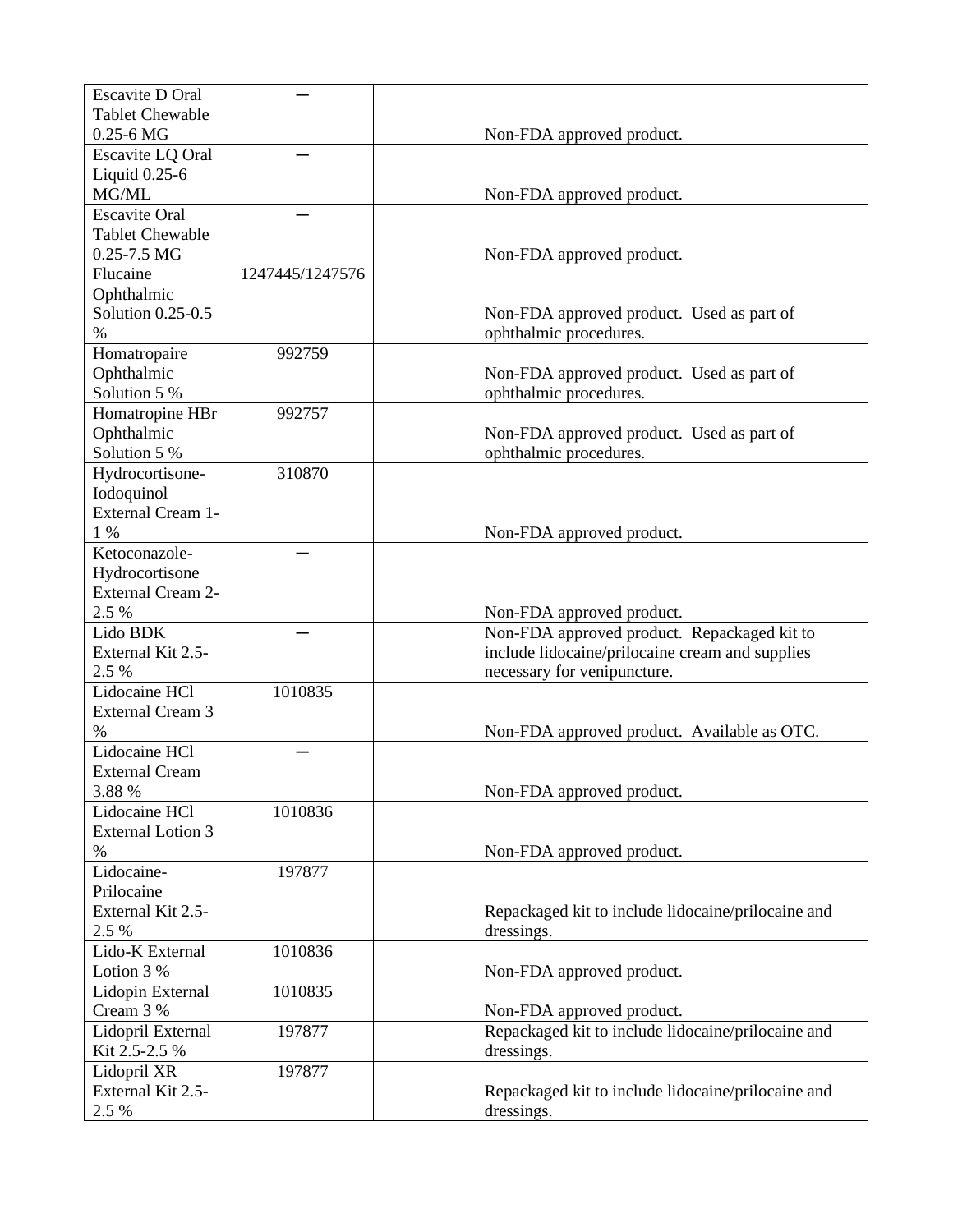| LiProZonePak                | 197877  |                                                       |
|-----------------------------|---------|-------------------------------------------------------|
| External Kit 2.5-           |         | Repackaged kit to include lidocaine/prilocaine and    |
| 2.5 %                       |         | Tegaderm dressings.                                   |
|                             | 1745091 | Non-FDA approved product. Repackaged kit to           |
| LidoPure Patch              |         | include lidocaine patches, Xrylix sheets, and medical |
| External Kit 5 %            |         | scissors.                                             |
| Lido-Prilo Caine            | 197877  |                                                       |
| Pack External Kit           |         | Repackaged kit to include lidocaine/prilocaine and    |
| 2.5-2.5 %                   |         | dressings.                                            |
| Lido-Sorb                   | 1010836 |                                                       |
| <b>External Lotion 3</b>    |         |                                                       |
| $\%$                        |         | Non-FDA approved product.                             |
| <b>Lidozion External</b>    | 1010836 |                                                       |
| Lotion 3 %                  |         | Non-FDA approved product.                             |
| Livixil Pak                 | 197877  | Non-FDA approved product. Repackaged kit to           |
| External Kit 2.5-           |         | include Non-FDA approved product.                     |
| 2.5 %                       |         | lidocaine/prilocaine and dressings.                   |
| MagneBind 400               | 794747  |                                                       |
| Oral Tablet 400-            |         | Non-FDA approved product. Vitamin excluded from       |
| 200-1 MG                    |         |                                                       |
| <b>Medolor Pak</b>          | 197877  | coverage.                                             |
| External Kit 2.5-           |         |                                                       |
| 2.5 %                       |         | Repackaged kit to include lidocaine/prilocaine and    |
|                             |         | Tegaderm dressings.                                   |
| Nuvakaan                    | 197877  |                                                       |
| External Kit 2.5-           |         | Non-FDA approved product. Repackaged kit to           |
| 2.5 %                       |         | include lidocaine/prilocaine and dressings.           |
| Nuvakaan-II                 | 197877  |                                                       |
| External Kit 2.5-           |         |                                                       |
| 2.5 %                       |         | Repackaged kit to include lidocaine/prilocaine and    |
|                             |         | dressings.                                            |
| Phenazopyridine             | 1094107 |                                                       |
| <b>HCl Oral Tablet</b>      |         |                                                       |
| 100 MG                      |         | Non-FDA approved product. Available as OTC.           |
| Phenazopyridine             | 1094104 |                                                       |
| <b>HCl Oral Tablet</b>      |         |                                                       |
| 200 MG                      |         | Non-FDA approved product. Available as OTC.           |
| Phenylephrine               | 1234571 |                                                       |
| <b>HCl Ophthalmic</b>       |         |                                                       |
| Solution 10 %               |         | Used as part of ophthalmic procedures.                |
| Phenylephrine               | 1234579 |                                                       |
| <b>HCl Ophthalmic</b>       |         | Non-FDA approved product. Used as part of             |
| Solution 2.5 %              |         | ophthalmic procedures.                                |
|                             |         |                                                       |
| PR Benzoyl<br>Peroxide Wash | 845988  |                                                       |
|                             |         |                                                       |
| <b>External Liquid 7</b>    |         |                                                       |
| $\%$                        |         | Non-FDA approved product.                             |
| Prilolid External           | 197877  | Repackaged kit to include lidocaine/prilocaine and    |
| Kit 2.5-2.5 %               |         | dressings.                                            |
| Prilovix External           | 197877  | Non-FDA approved product. Repackaged kit to           |
| Kit 2.5-2.5 %               |         | include lidocaine/prilocaine and dressings.           |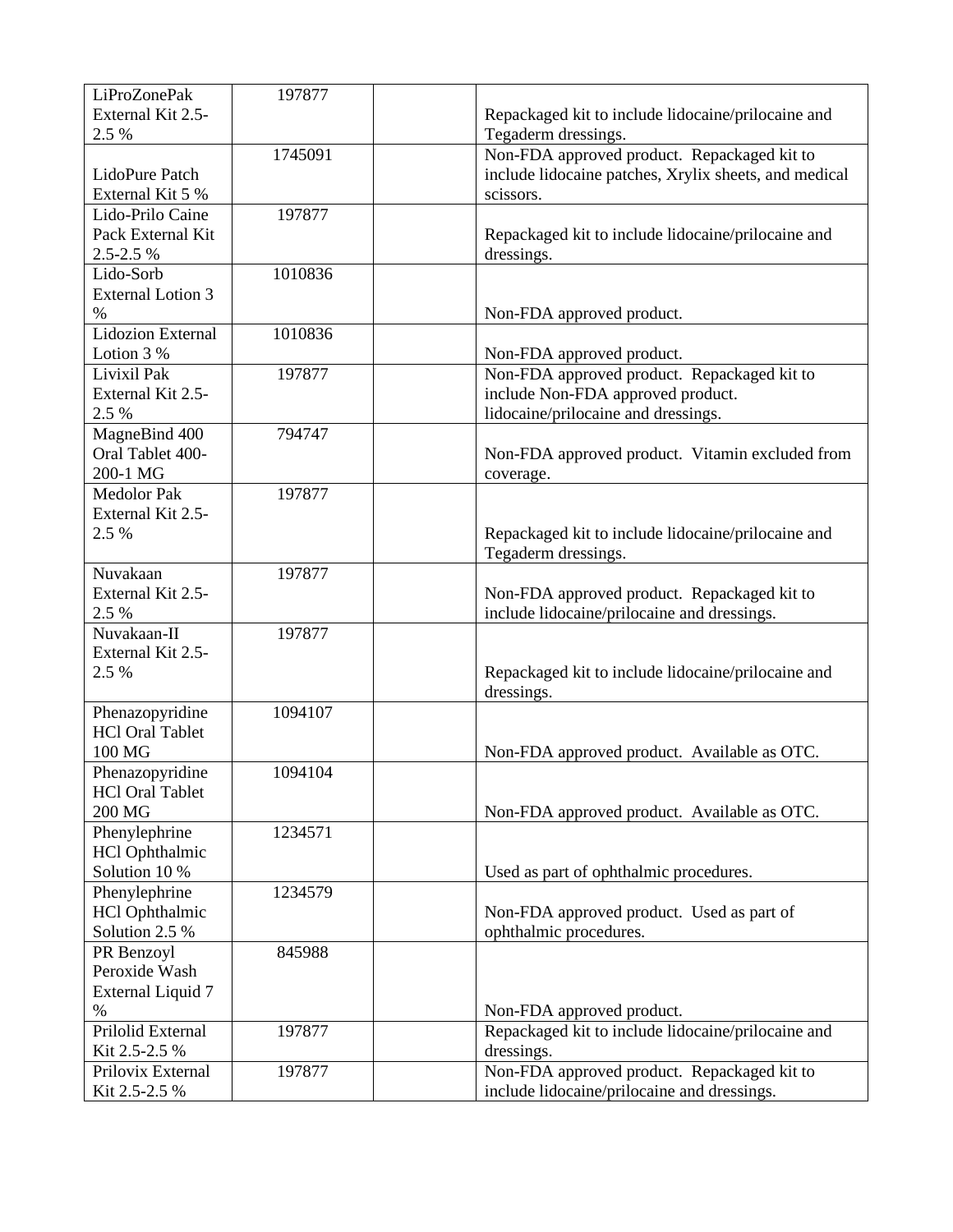| Prilovix Lite          | 197877  |                                                    |
|------------------------|---------|----------------------------------------------------|
| External Kit 2.5-      |         | Non-FDA approved product. Repackaged kit to        |
| 2.5 %                  |         | include lidocaine/prilocaine and dressings.        |
| Prilovix Lite Plus     | 197877  |                                                    |
| External Kit 2.5-      |         | Non-FDA approved product. Repackaged kit to        |
| 2.5 %                  |         | include lidocaine/prilocaine and dressings.        |
| Prilovix Plus          | 197877  |                                                    |
| External Kit 2.5-      |         | Non-FDA approved product. Repackaged kit to        |
| 2.5 %                  |         | include lidocaine/prilocaine and dressings.        |
| Prilovix Ultralite     | 197877  |                                                    |
| External Kit 2.5-      |         | Non-FDA approved product. Repackaged kit to        |
| 2.5 %                  |         | include lidocaine/prilocaine and dressings.        |
| Prilovix Ultralite     | 197877  |                                                    |
| Plus External Kit      |         | Non-FDA approved product. Repackaged kit to        |
| 2.5-2.5 %              |         | include lidocaine/prilocaine and dressings.        |
| Prilovixil External    | 197877  | Non-FDA approved product. Repackaged kit to        |
| Kit 2.5-2.5 %          |         | include lidocaine/prilocaine and dressings.        |
| Prizopak II            | 197877  |                                                    |
| External Kit 2.5-      |         | Repackaged kit to include lidocaine/prilocaine and |
| 2.5 %                  |         | dressings.                                         |
| PureFe Plus Oral       | 1314654 |                                                    |
| Capsule 106-1          |         |                                                    |
| MG                     |         | Non-FDA approved product, inactive.                |
| Quflora FE Oral        |         |                                                    |
| <b>Tablet Chewable</b> |         |                                                    |
| $0.25$ MG              |         | Dietary supplement.                                |
| Quflora FE             |         |                                                    |
| Pediatric Oral         |         |                                                    |
| Liquid 0.25-9.5        |         |                                                    |
| MG/ML                  |         | Non-FDA approved product.                          |
| Quflora Pediatric      |         |                                                    |
| Oral Solution 0.25     |         |                                                    |
| MG/ML                  |         | Non-FDA approved product.                          |
| Quflora Pediatric      |         |                                                    |
| Oral Solution 0.5      |         |                                                    |
| MG/ML                  |         | Non-FDA approved product.                          |
| Quflora Pediatric      |         |                                                    |
| <b>Oral Tablet</b>     |         |                                                    |
| Chewable 0.25          |         |                                                    |
| MG                     |         | Non-FDA approved product.                          |
| Quflora Pediatric      |         |                                                    |
| <b>Oral Tablet</b>     |         |                                                    |
| Chewable 0.5 MG        |         | Non-FDA approved product.                          |
| Quflora Pediatric      |         |                                                    |
| <b>Oral Tablet</b>     |         |                                                    |
| Chewable 1 MG          |         | Non-FDA approved product.                          |
| Salvax External        | 824983  |                                                    |
| Foam 6 %               |         | Non-FDA approved product.                          |
| Sila III External      | 1085636 | Non-FDA approved product. Repackaged kit to        |
| Therapy Pack 0.1       |         | include triamcinolone ointment, silicone tape, and |
| $\%$                   |         | gauze pads.                                        |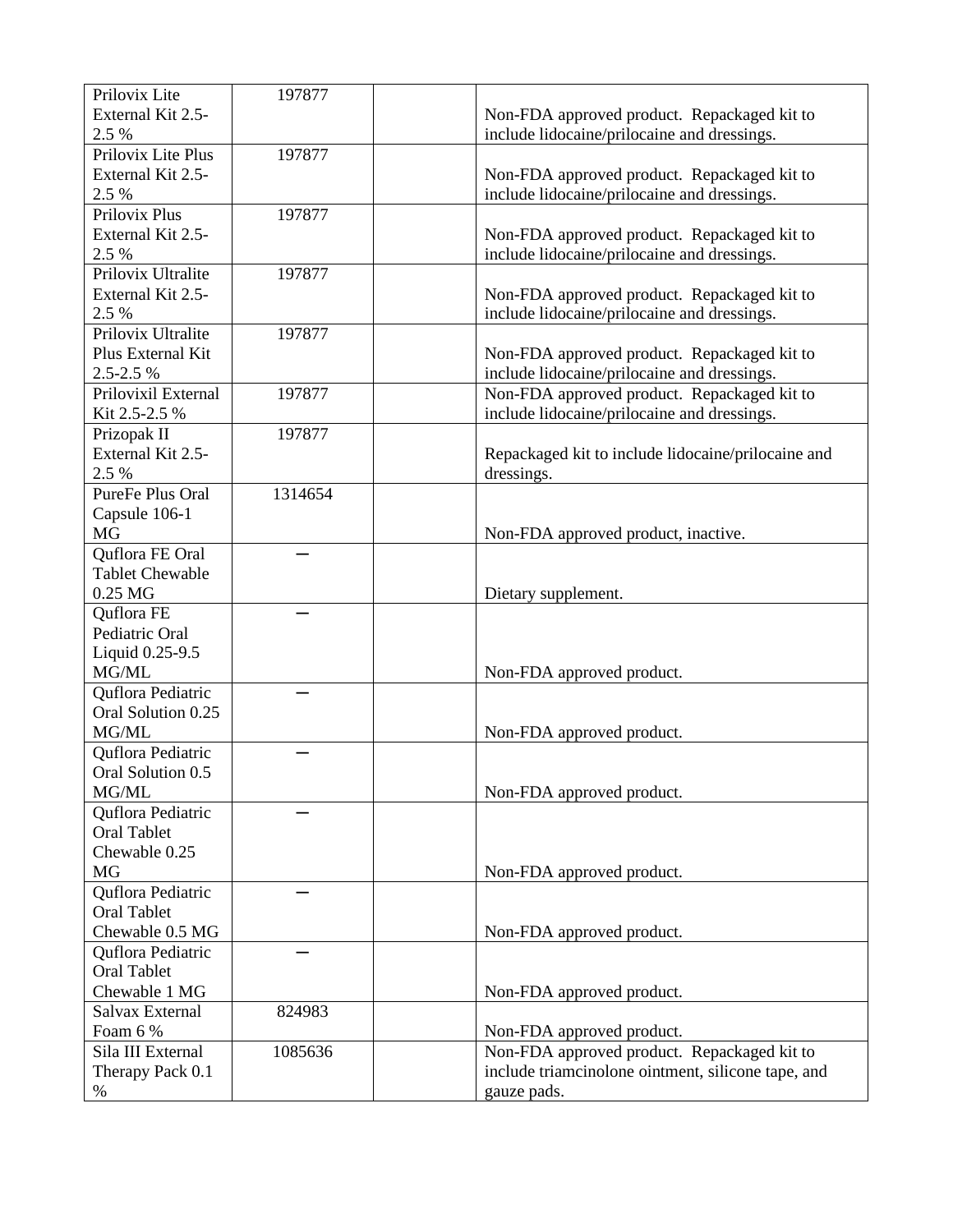| Zilacaine Patch         | 1745091 | Non-FDA approved product. Repackaged kit           |
|-------------------------|---------|----------------------------------------------------|
| <b>External Therapy</b> |         | including lidocaine patches, Nuvazil dressing, and |
| Pack 5 %                |         | medical scissors.                                  |

# **Marketplace Formulary Additions/Changes**

It is recommended that the following medication are added to the Marketplace formulary immediately:

| <b>Brand Name</b>                                  | <b>CUI</b>          | <b>Recommendations</b>                                                                                                                                                                                                                                                                                                                                                                                                                                                                                                                                                                                                                                                                                                                                                                 |                   |  |
|----------------------------------------------------|---------------------|----------------------------------------------------------------------------------------------------------------------------------------------------------------------------------------------------------------------------------------------------------------------------------------------------------------------------------------------------------------------------------------------------------------------------------------------------------------------------------------------------------------------------------------------------------------------------------------------------------------------------------------------------------------------------------------------------------------------------------------------------------------------------------------|-------------------|--|
| Methoxsalen Rapid Oral Capsule                     | 1812434             | Add to Tier 2, PA required                                                                                                                                                                                                                                                                                                                                                                                                                                                                                                                                                                                                                                                                                                                                                             |                   |  |
| 10 MG                                              |                     |                                                                                                                                                                                                                                                                                                                                                                                                                                                                                                                                                                                                                                                                                                                                                                                        |                   |  |
| Sirolimus Oral Solution 1 MG/ML                    | 314230              | Add to Tier 2, PA required                                                                                                                                                                                                                                                                                                                                                                                                                                                                                                                                                                                                                                                                                                                                                             |                   |  |
|                                                    | 310384 &<br>2532159 | Treatment of premenstrual syndrome and premenstrual<br>dysphoric disorder (PMDD): Per UpToDate: Because of<br>their proven efficacy and safety profile, we recommend<br>SSRIs for women with premenstrual symptoms that include<br>socioeconomic dysfunction that have been documented<br>prospectively and who do not desire hormonal<br>contraception<br>Clinical trials and systematic reviews of SSRIs for PMS<br>and PMDD conclude that these medications are effective.<br>We typically start sertraline, citalopram, escitalopram, or<br>fluoxetine, as these are extensively studied. Paroxetine is<br>also effective but is more likely to be associated with<br>weight gain. <sup>1</sup><br>Note: Only paroxetine CR, sertraline, and fluoxetine are<br>indicated for PMDD. |                   |  |
|                                                    |                     |                                                                                                                                                                                                                                                                                                                                                                                                                                                                                                                                                                                                                                                                                                                                                                                        |                   |  |
|                                                    |                     | <b>Drug Name</b>                                                                                                                                                                                                                                                                                                                                                                                                                                                                                                                                                                                                                                                                                                                                                                       | Cost per Tablet   |  |
|                                                    |                     | Fluoxetine                                                                                                                                                                                                                                                                                                                                                                                                                                                                                                                                                                                                                                                                                                                                                                             | $$16.25 - $17.41$ |  |
|                                                    |                     | Paroxetine CR                                                                                                                                                                                                                                                                                                                                                                                                                                                                                                                                                                                                                                                                                                                                                                          | $$0.78 - $0.92$$  |  |
|                                                    |                     | Sertraline                                                                                                                                                                                                                                                                                                                                                                                                                                                                                                                                                                                                                                                                                                                                                                             | $$0.02 - $0.04$   |  |
| Fluoxetine HCl (PMDD) Oral<br>Tablet 10 MG & 20 MG |                     | Recommendation: Currently on Tier 1. Recommend<br>moving to Tier 2 and adding the following prior<br>authorization criteria:<br>Medical record documentation of use for<br>$\bullet$<br>premenstrual dysphoric disorder AND<br>Medical record documentation of therapeutic<br>$\bullet$<br>failure on, intolerance to, or contraindication to<br>sertraline                                                                                                                                                                                                                                                                                                                                                                                                                            |                   |  |

**Discussion:** No comments or questions.

**Outcome:** The committee unanimously voted to accept the recommendations as presented. None were opposed.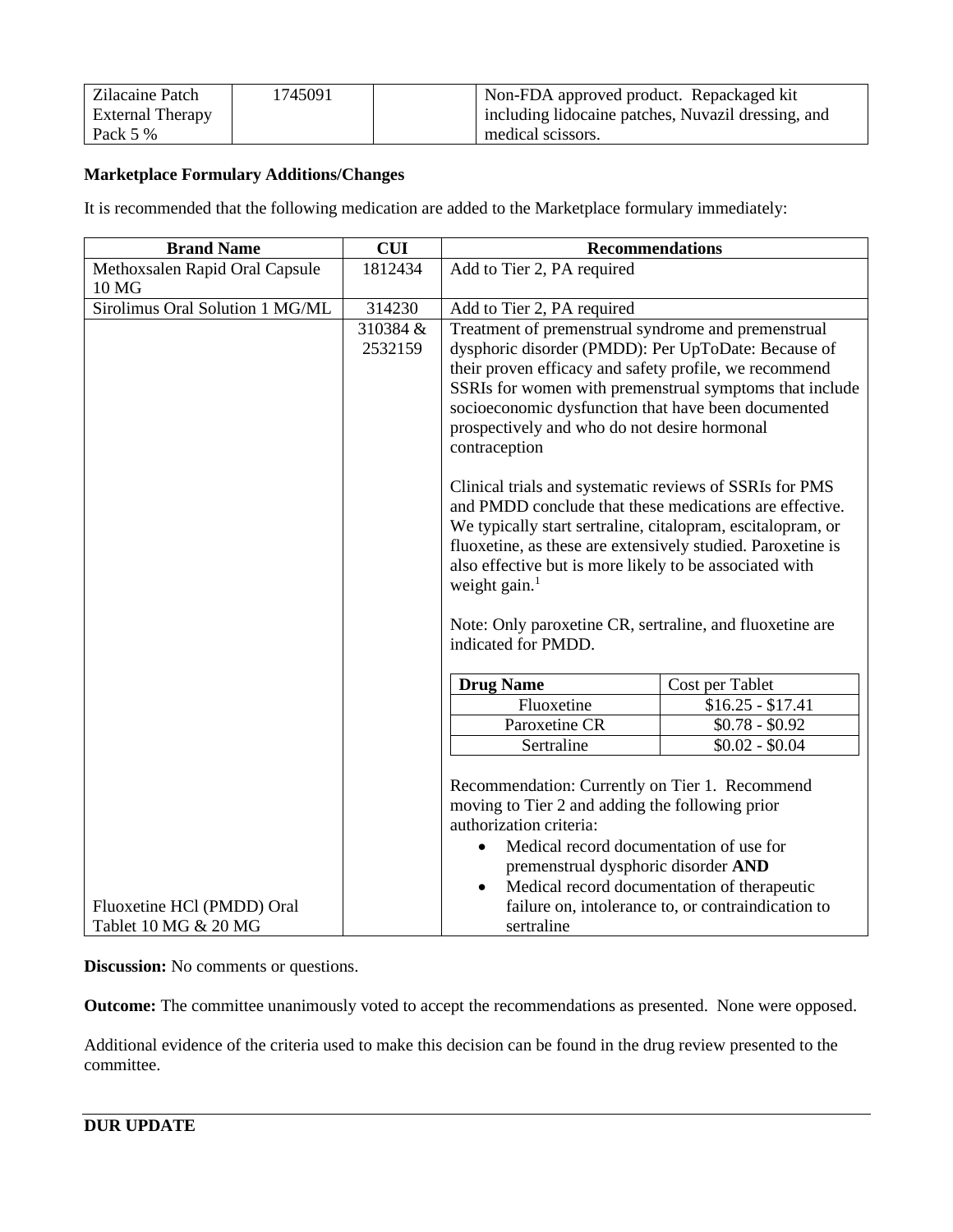# **Commercial/Exchange/TPAs**

# **Drug Use Evaluations (DUEs)**

- Statin Use in Persons with Diabetes DUE
	- $\circ$  This is the 2020 4th quarter MedImpact DUE for Commercial/Exchange and GHP Family
	- $\circ$  From this report, we identified members whose medication history was suggestive of the presence of diabetes and who were not receiving a statin drug during the previous three-month period.
	- o The Print Shop completed the mail merge and sent out letters to the member's providers on 12/3/2020.
	- $\circ$  Adam K. re-ran this data on 4/6/2021 to analyze the effectiveness of the letter. Of the original 618 members that we sent letters; 419 are still active. Of those 419 members, 88 now have a claim for a statin medication. This equates to about 21% of the targeted members.
	- o See below for letters sent:
		-
		-
		-
		-
		- For GHS01: **98 ■** For GHS05: **87**
		- For GHS25: **9** For GHS90: **95**
		- For GT045: **33** For GT046: **26**
			- For GT062: **26** For GT095: **87**
		- For GT400: **99 ■** For GT900: **60**
- Asthma DUE
	- o This is the 2020 3rd quarter MedImpact DUE for all LOBs
	- $\circ$  From this report, we identified members who received 4 or more prescriptions for an asthma medication over a 12-month period but did not receive an asthma controller medication in that same 12-month period.
	- $\circ$  The Print Shop completed the mail merge and sent out letters to the member's providers on 8/26/2020.
	- $\circ$  Adam K. re-ran this data on 12/11/2020 to analyze the effectiveness of the letter. Of the original 412 members that we sent letters, 372 are still active. Of those 372 members, 30 now have a claim for a controller medication. This equates to about 8.1% of the targeted members.
	- o See below for letters sent:
		-
		-
		-
		-
		-
		-
		-
		- For GT140: **2**
		- For GT291: **1**
		- For GT400: **96**
- For GHS01: **98** For GHS05: **62**
- For GHS25: 4  **For GHS90: 99** 
	- For GT023: **2** For GT036: **1**
	- For GT045: **5** For GT046: **6**
	- For GT056: **3** For GT062: **1**
- For GT070: **1 ■** For GT089: **2** 
	- **For GT095: 22 Example 1 For GT106: 1** 
		- For GT210: **1**
		- For GT310: **3**
		- For GT902: **2**

- **Congestive Heart Failure DUE** 
	- $\circ$  This is the 2020 2<sup>nd</sup> quarter MedImpact DUE for Commercial/Exchange and GHP Family
	- $\circ$  From this report, we identified members who have a presumed diagnosis of heart failure taking metoprolol succinate, carvedilol, or bisoprolol, and who were not taking an angiotensinconverting enzyme inhibitor (ACEI) or angiotensin II receptor blocker (ARB) drug therapy in a 3 month timeframe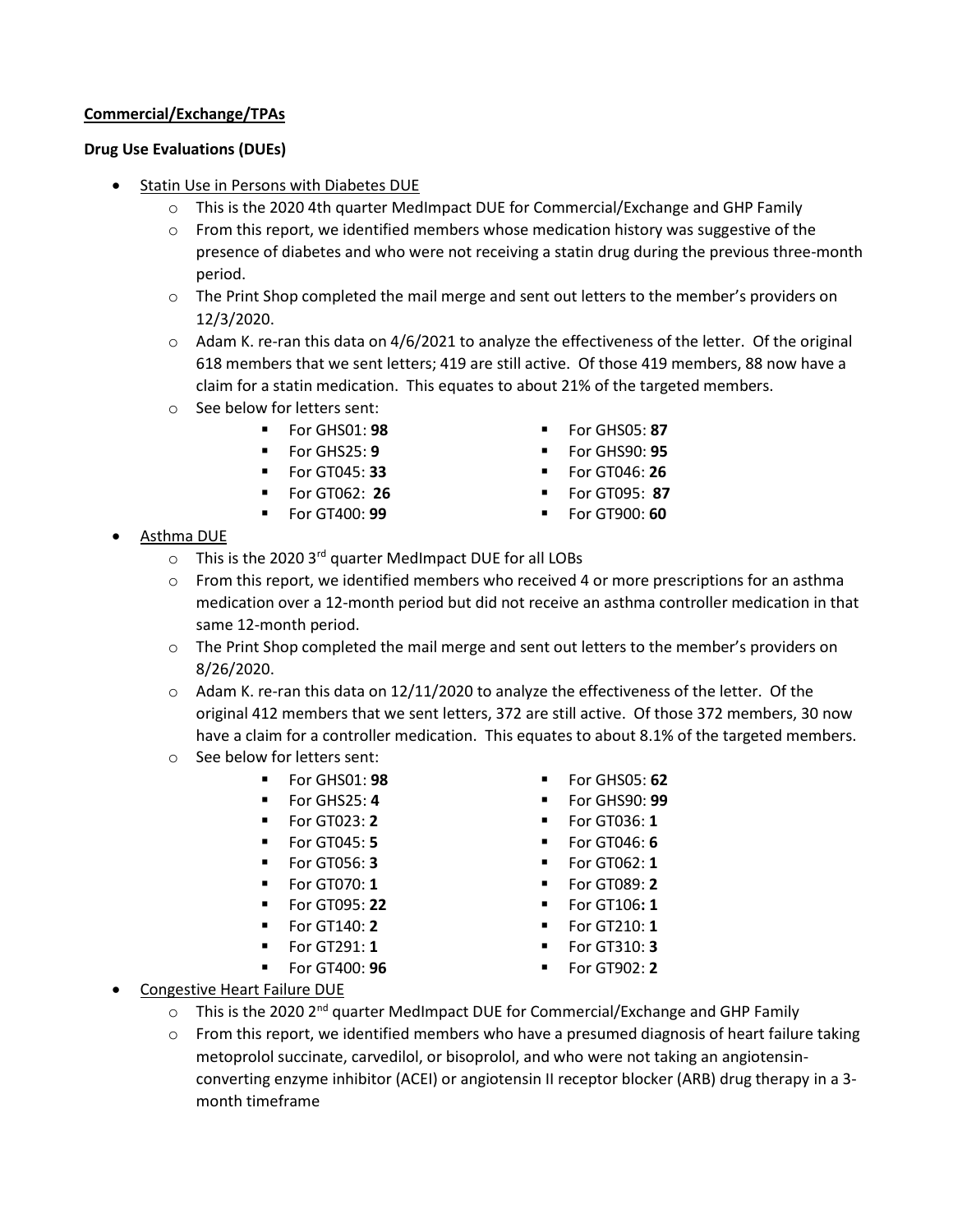- o The Print Shop completed the mail merge and sent out letters to the member's providers on 6/30/2020.
- $\circ$  Adam K. re-ran this data on 10/21/2020 to analyze the effectiveness of the letter. Of the original 559 members that we sent letters, 503 are still active. Of those 503 members, 28 now have a claim for an ACEI or ARB. This equates to about 5.6% of the targeted members.
- o See below for letters sent:
	- For GHS01: **89 ■** For GHS05: **84**
	- For GHS25: **6** For GHS90: **81**
	- For GT038: **51 -Life Geisinger**
	- For GT062: **13**
	- For GT400: **92** For GT900: **33**
- 
- For GT046: **23**
- For GT095: **87**
- 

- **Coronary Artery Disease DUE** 
	- $\circ$  This is the 2020 1<sup>st</sup> quarter MedImpact DUE for all LOBs
	- $\circ$  From this report, we identified members age 40-75 years who are not on a statin drug therapy in a 3-month timeframe and who have at least one of the following cardiovascular disease (CVD) risk factors: diabetes, hypertension, or smoking.
	- o Brandy P. is completed the mail merge and sent out letters to the member's providers on 2/21/2020.
	- o See below for letters sent:
		-
		-
		-
		-
		-
		-
		-
		-
		-
		-
		-
		-
		-
		-
		-
- For GHS01: **91** For GHS05: **87**
	-
	-
- For GT036: **12** For GT038: **14**
	- For GT041: **15** For GT045: **100**
	- For GT046: **100** For GT056: **43**
	- **For GT062: 100 Example 14 For GT064: 14**
	- **For GT065: 100 Example 100 Example 100 For GT070: 27**
	- **For GT088: 18 •** For GT089: **74**
	- For GT095: **100** For GT106**: 23**
- For GT107: **14** For GT108: **14** 
	- For GT140: **31** For GT180: **13**
	- **For GT210: 22 ■** For GT230: 65
	- For GT260: **30** For GT310: **28**
- For GT400: **100** For GT900: **100**
- $\circ$  Adam K. was able to re-run the data on this population on 8/5/2020 and of the original 1,296 members that we sent letters to 1,195 are still active. Of those 1,195 members, 128 now have a claim for a statin. This equates to 11% of the members.

# **In Progress**

• Working internally to create new quarterly DUEs

# **Ongoing**

- DUR Duplicate Anticoagulant Report
	- o We get this report **weekly** for **all LOBs** flagging members filling duplicate anticoagulant medications. We personally reach out to the providers/pharmacy/patient of the flagged members to confirm proper medication therapy.
	- o For 2021:
		- For COMM (Commercial): 1 member reviewed and 0 interventions made
- -
	-
	-
	-
	-
	-
	-
- For GHS25: **36** For GHS90: **100** ▪ For GT023: **54** ▪ For GT033: **32**
	- -
		-
		-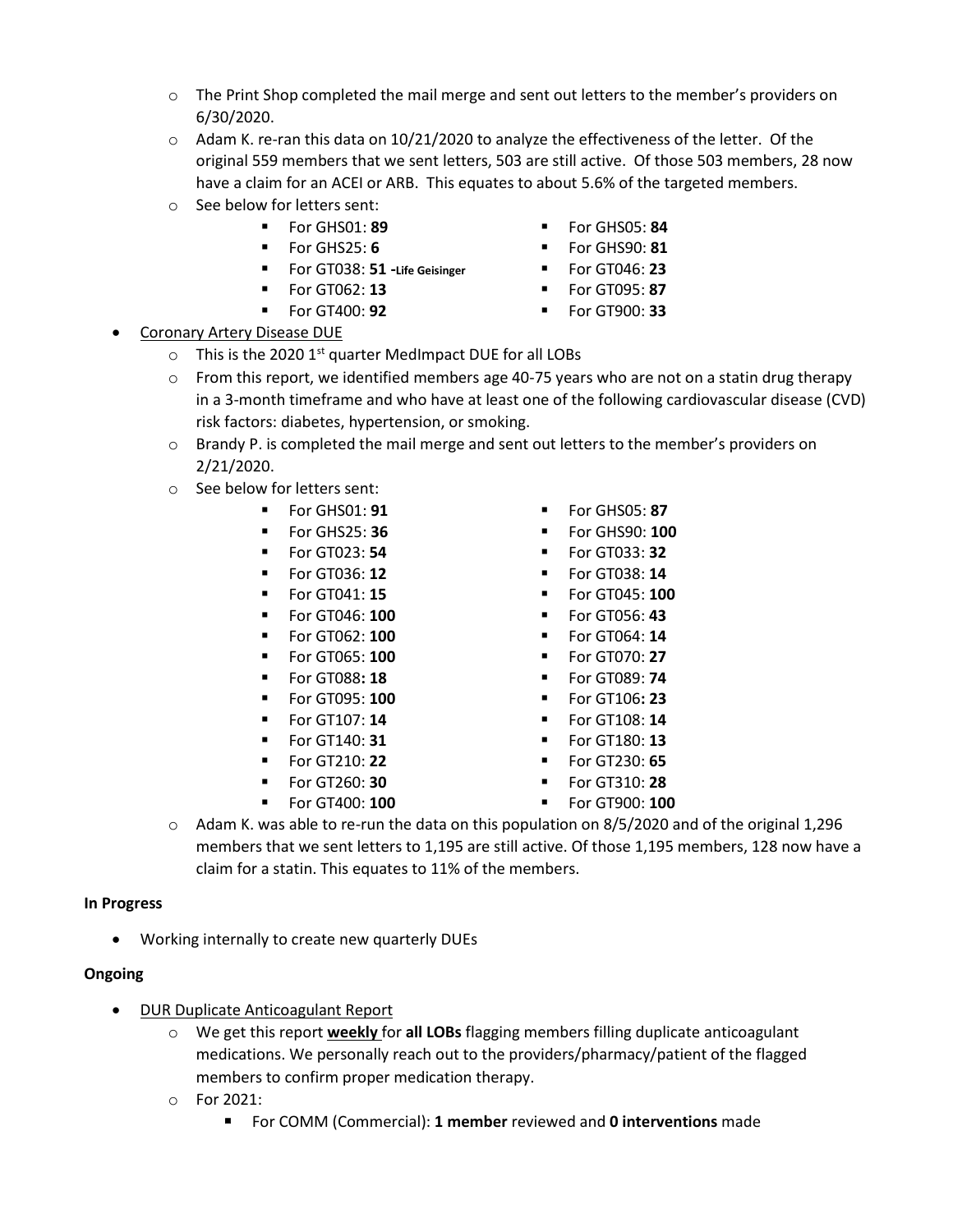- For D6 (Exchange): **0 members** reviewed and **0 interventions** made
- Duplicate Specialty Therapy
	- o We run an in-house retrospective report **quarterly** for **all LOBs** with help from Adam Kelchner and Aubrielle Smith. These members are identified and written up and sent to a medical director if follow up is needed.
		- For Commercial/Exchange/TPA in 2021, we are in the process of reviewing the Q1 report
- Suboxone with an Opioid Report
	- o We are getting this report **weekly** for **all LOBs** from Adam Kelchner. These members are being forwarded to Dr. Meadows, and he is looking into whether it is appropriate to end the opioid authorizations still in place
	- o For Commercial/Exchange/TPA in 2021, see below for the new members reviewed and those referred to Dr. Meadows:
		- For COMM: we have reviewed **3 new members** and **1 member** was referred to Dr. Meadows
		- For D6: we have reviewed **3 new members** and 1 member was referred to Dr. Meadows
		- For EMYD: we have reviewed **2 new members** and **1 member** was referred to Dr. Meadows
		- For TG48: we have reviewed **2 new members** and **0 members** were referred to Dr. Meadows
- **Ending Opioid Authorizations** 
	- $\circ$  We are working on identifying members who have active opioid authorizations in place but have since started Buprenorphine therapy. The letter is sent to the members notifying them the opioid authorization has been ended due to the start of buprenorphine therapy.
	- $\circ$  For Commercial/Exchange/TPA in 2021, see below for the number of letters we have sent to members notifying them that we are ending their opioid authorization(s):
		- For D6: **1**
- Opioid Overutilization Report
	- o We are getting this report **monthly** from PerformRx and we are writing up each member that flags on the report. We have been monitoring the members that are continuously showing up on the report by any change in their MED. For those members we deem appropriate we will send a letter to their PCP.
	- $\circ$  For Commercial/Exchange/TPA in 2021, see below for the number of reviewed cases.
		- For COMM: we have reviewed **1 patient** and sent **1 case** to Dr. Meadows for review
		- For EMYD: we have reviewed 2 patients and sent 0 cases to Dr. Meadows for review
		- For TG48: we have reviewed 1 patient and sent 1 case to Dr. Meadows for review
- FWA Reports
	- o We are getting this report **weekly** for **all LOBs** from Marie Strausser. We prepare this report by determining which claims need to be verified, and the Wilkes pharmacy students/GHP technicians have been making the calls to pharmacies.
	- o We review claims for anti-hypertensives, statins, 1-day supply, and inhalers
		- For COMM in 2021, we have reviewed cases and corrected claims, resulting in a **cost savings of \$831.88**
		- For D6 in 2021, we have reviewed cases and corrected claims, resulting in a **cost savings of \$89.95**
		- For TG48, TG51 in 2021, we reviewed cases and corrected claims, resulting in a cost **savings of \$16.87**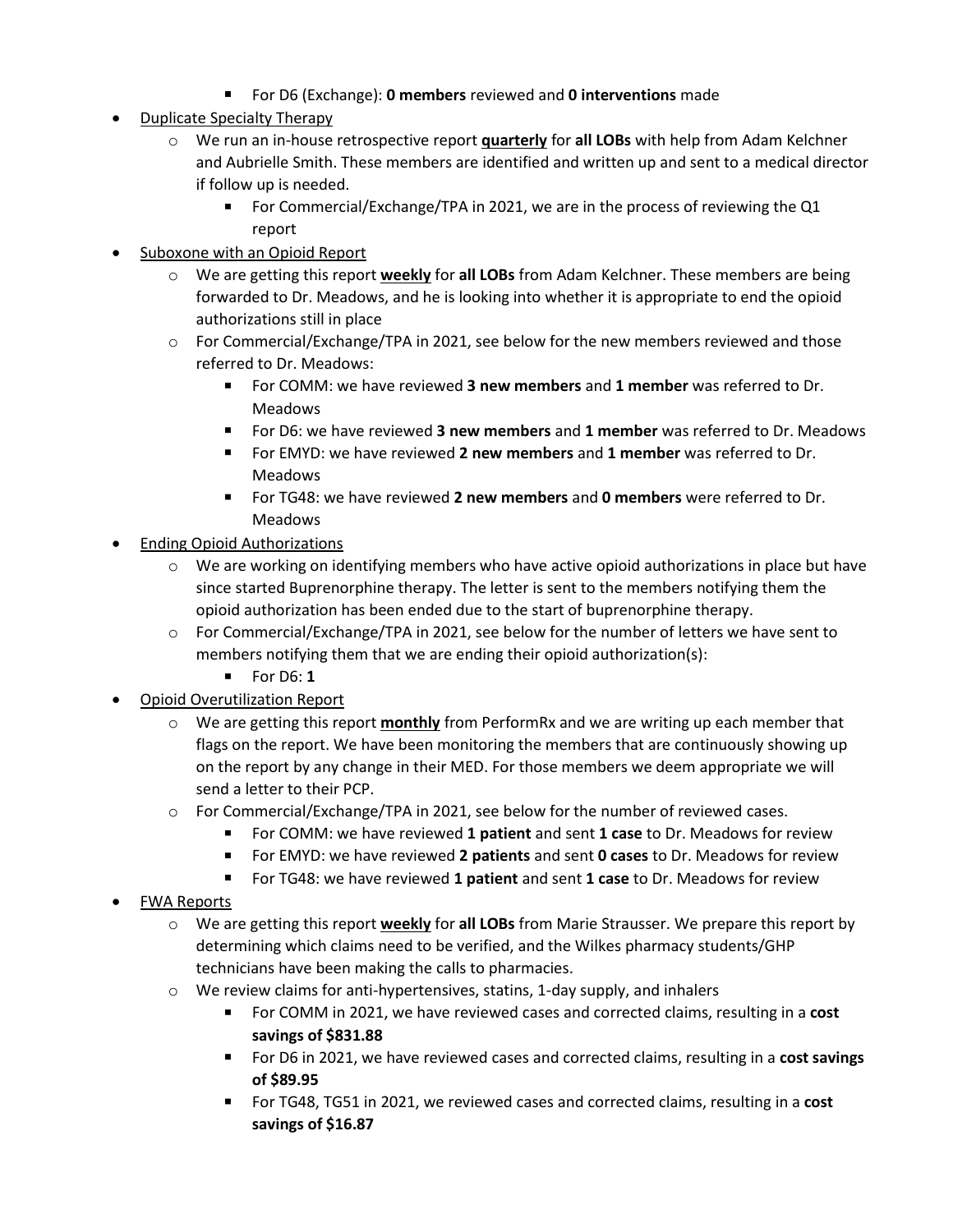- For SASN in 2021, we reviewed cases and corrected claims, resulting in a **cost savings of \$261.76**
- Severity Report
	- o This is a **monthly** report for **all LOBs** on members who have filled a medication that has a level one interaction with another medication they have a claim for
		- For Commercial/Exchange/TPA in 2021:
			- **o** \*We are working with PerformRx on a revision to this report\*
- Tobacco Cessation Program
	- o We are getting this report **monthly** to identify members on prolonged tobacco cessation treatment. We send a letter and resource pamphlet to provide additional behavioral health support through Geisinger Health and Wellness.
	- o For Commercial/Exchange/TPA in 2021, we have sent letters to the below members:
		- For COMM: **1**
		- For D6: **1**
		- For EMYD: **5**
- STENT Adherence Report
	- o This is a **monthly** report to identify members on an antiplatelet medication and then flag for betablocker and statin medication claims.
	- o In 2021, we have sent letters encouraging adherence to the below members:
		- **o Members for Antiplatelet:**
			- **o** COMM: **23**
			- **o** D6: **13**
			- **o** EMYD: **0**
			- **o** SASN: **1**
			- **o** TG48, TG51: **2**
			- **o** TP23: **2**
			- **o** TP45: **2**
			- **o** TP46: **1**
			- **o** TP56: **1**
			- **o** TP88: **1**
			- **o** TPA6: **0**
			- **o** WF89: **2**
		- **o Members for Beta-Blocker:**
			- **o** COMM: **27**
			- **o** D6: **20**
			- **o** EMYD: **1**
			- **o** SASN: **1**
			- **o** TG48, TG51: **20**
			- **o** TP23: **1**
			- **o** TP45: **0**
			- **o** TP46: **0**
			- **o** TP56: **0**
			- **o** TP88: **0**
			- **o** TPA6: **0**
			- **o** WF89: **1**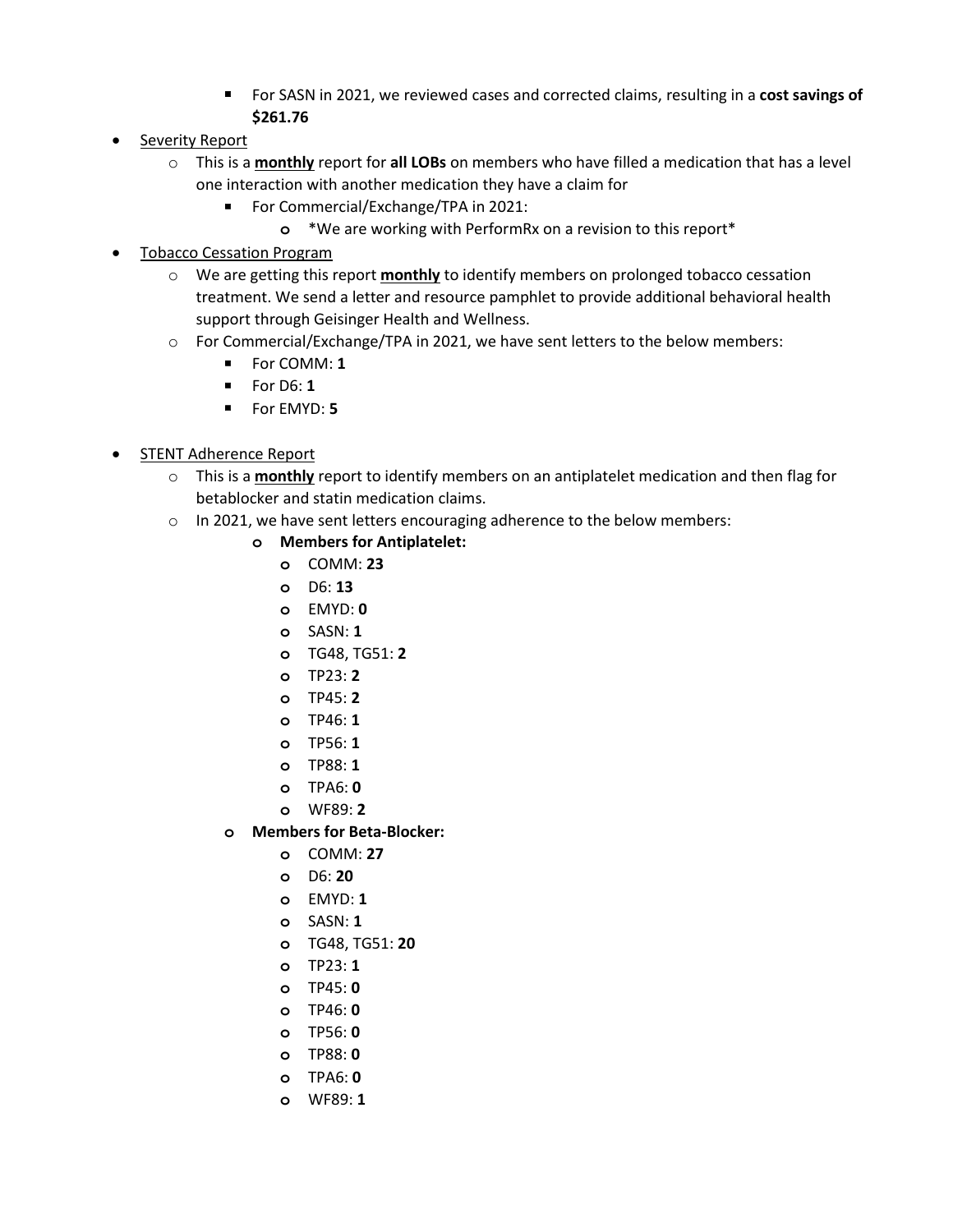- **o Members for Statin:**
	- **o** COMM: **34**
	- **o** D6: **17**
	- **o** EMYD: **6**
	- **o** SASN: **1**
	- **o** TG48, TG51: **7**
	- **o** TP23: **1**
	- **o** TP45: **2**
	- **o** TP46: **1**
	- **o** TP56: **0**
	- **o** TP88: **1**
	- **o** TPA6: **1**
	- **o** WF89: **0**
- \*member may flag for more than one measure and are included in the count for each measure
- o We are also attempting telephonic outreach to members who are non-adherent in all 3 measures to encourage adherence.
- **HEDIS Initiatives: \*We are awaiting first round of proactive data for 2021\***
- Asthma Medication Ratio (AMR)
	- o Jesse Barsh runs this report **monthly,** and we send letters to the flagged members who have a ratio of controller to total asthma medications of < 0.5.
		- For Commercial/Exchange in 2021, see below for letters sent to members:
			- **o** COMM:
			- **o** D6:
- Antidepressant Medication Management (AMM)
	- o Jesse Barsh runs this report **monthly,** and we send letters to the flagged members who appear non-adherent to their antidepressant medications.
		- For Commercial/Exchange in 2021, see below for letters sent to members:
			- **o** Effective Acute Phase:
				- o COMM:
				- o D6:
			- **o** Effective Continuation Phase:
				- o COMM:
				- o D6:
- Adherence to Antipsychotics for Individuals with Schizophrenia (SAA)
	- o Jesse Barsh runs this report **monthly,** and we send letters to the flagged members who appear non-adherent to their antipsychotic medications.
	- $\circ$  HEDIS Specifications: The percentage of members 19-64 years of age during the measurement year with schizophrenia or schizoaffective disorder who were dispensed and remained on an antipsychotic medication for at least 80% of their treatment period.
		- For Commercial/Exchange in 2021, see below for letters sent to members:
			- **o** COMM:
			- **o** D6:
- Statin Therapy for Patients with Cardiovascular Disease (SPC)
	- o This is a **monthly** report to identify members with cardiovascular disease and who have not received a statin medication or who are non-adherent to statin therapy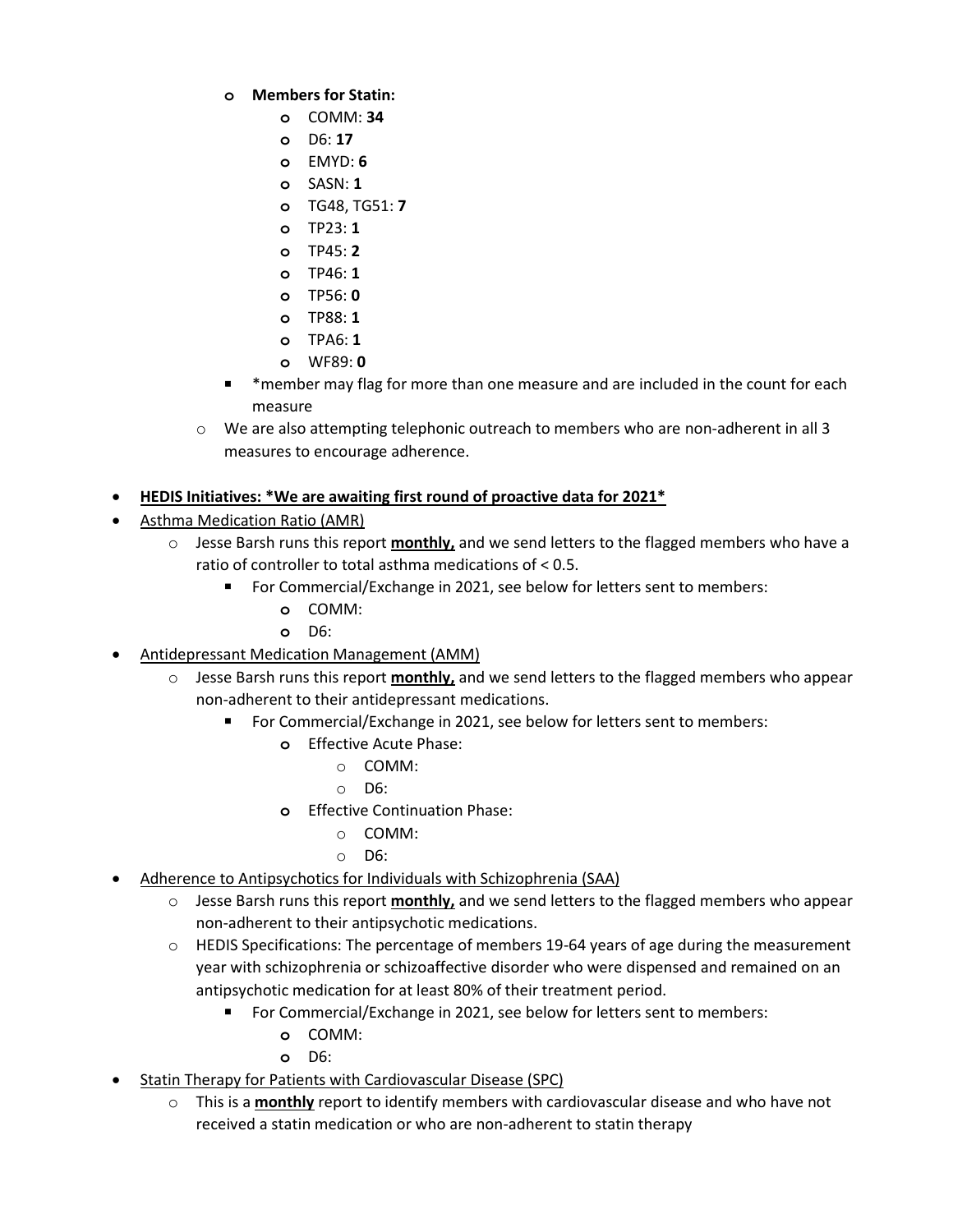- For Commercial/Exchange in 2021, see below for letters sent to **providers** to encourage statin therapy initiation**:**
	- **o** COMM:
	- **o** D6:
- For Commercial/Exchange in 2021, see below for letters sent to **members** to promote statin adherence:
	- **o** COMM:
	- **o** D6:
- Statin Therapy for Patients with Diabetes (SPD)
	- o This is a **monthly** report to identify members with cardiovascular disease and who have not received a statin medication or who are non-adherent to statin therapy
		- For Commercial/Exchange in 2021, see below for letters sent to **providers** to encourage statin therapy initiation**:**
			- **o** COMM:
			- **o** D6:
		- For Commercial/Exchange in 2021, see below for letters sent to **members** to promote statin adherence:
			- **o** COMM:
			- **o** D6:
- Persistence of Beta-Blocker Treatment After a Heart Attack (PBH)
	- o This is a **monthly** report to identify members with a diagnosis of AMI who received beta-blocker treatment for 6 months after discharge and who are non-adherent to beta-blocker therapy
		- For Commercial/Exchange in 2021, Letters have been sent to members.

# **Completed**

- Commercial/Exchange DUR/FWA Program Fliers
	- o Last updated 02/2021 next update 08/2021
- Current Provider Letters
	- Congestive Heart Failure DUE
	- Coronary Artery Disease DUE
	- Statin Use in Persons with Diabetes DUE
	- Asthma Med Ratio DUE
	- Opioid Overutilization
	- Severity Report
	- Duplicate Anticoagulant Report
	- Statin Therapy for Patients with Cardiovascular Disease (SPC)
	- Statin Therapy for Patients with Diabetes (SPD)

# • Current Member Letters

- Ending Opioid Authorizations
- Adherence to Antipsychotics (SAA)
- Antidepressant Medication Management (AMM)
- Asthma Medication Ratio (AMR)
- Statin Therapy for Patients with Cardiovascular Disease (SPC)
- Statin Therapy for Patients with Diabetes (SPD)
- Persistence of Beta-Blocker Treatment After a Heart Attack (PBH)
- STENT Adherence Report